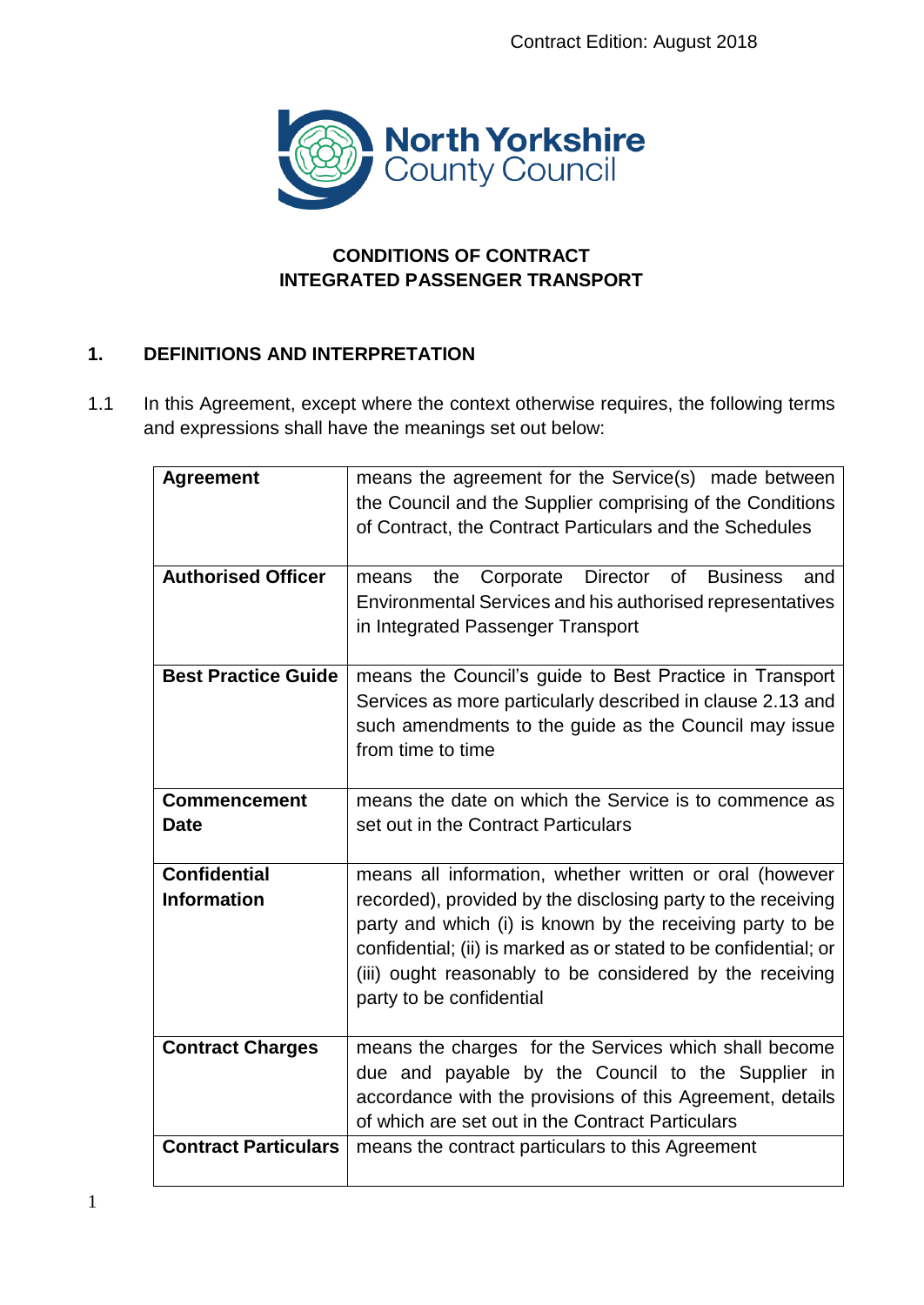| <b>Contract Standards</b> | means the standards to which the Service is to be provided                                                         |  |
|---------------------------|--------------------------------------------------------------------------------------------------------------------|--|
|                           | by the Supplier as set out in clause 2.2                                                                           |  |
| <b>Contract Manager</b>   | person appointed by the Supplier under<br>means the                                                                |  |
|                           | clause 2.3                                                                                                         |  |
| <b>Controller</b>         | has the meaning given in the GDPR                                                                                  |  |
| <b>Council DBS Badge</b>  | means the badge issued by the Council to identify that a                                                           |  |
|                           | Driver and/or Passenger Assistant has completed the DBS                                                            |  |
|                           | vetting procedure and been authorised by the Council to<br>work on transport contracts                             |  |
|                           |                                                                                                                    |  |
| <b>Council</b>            | means North Yorkshire County Council                                                                               |  |
|                           |                                                                                                                    |  |
| <b>Data Loss Event</b>    | means any event that results, or may result, in                                                                    |  |
|                           | unauthorised access to Personal Data held by the Supplier<br>under this Agreement, and/or actual or potential loss |  |
|                           | and/or destruction of Personal Data in breach of this                                                              |  |
|                           | Agreement, including any Personal Data Breach                                                                      |  |
|                           |                                                                                                                    |  |
| <b>Data Processing</b>    | means Schedule 2 to this Agreement setting out the scope,                                                          |  |
| <b>Schedule</b>           | nature and purpose of processing by the Supplier, the                                                              |  |
|                           | duration of the processing and the types of Personal Data<br>and categories of Data Subject                        |  |
|                           |                                                                                                                    |  |
| <b>Data Protection</b>    | means an assessment by the Controller of the impact of                                                             |  |
| <b>Impact Assessment</b>  | the envisaged processing on the protection of Personal                                                             |  |
|                           | Data                                                                                                               |  |
| <b>Data Protection</b>    | means: (i) the GDPR, the LED and any applicable national                                                           |  |
| Legislation               | implementing Laws as amended from time to time; (ii) the                                                           |  |
|                           | DPA 2018 to the extent that it relates to processing of                                                            |  |
|                           | Personal Data and privacy; and (iii) all applicable Law                                                            |  |
|                           | about the processing of Personal Data and privacy                                                                  |  |
| <b>Data Protection</b>    | has the meaning given in the GDPR                                                                                  |  |
| <b>Officer</b>            |                                                                                                                    |  |
|                           |                                                                                                                    |  |
| <b>Data Subject</b>       | has the meaning given in the GDPR                                                                                  |  |
|                           |                                                                                                                    |  |
| <b>Data</b>               | means a request made by, or on behalf of, a Data Subject                                                           |  |
| <b>Subject Access</b>     | in accordance with rights granted pursuant to the Data                                                             |  |
| <b>Request</b>            | Protection Legislation to access their Personal Data                                                               |  |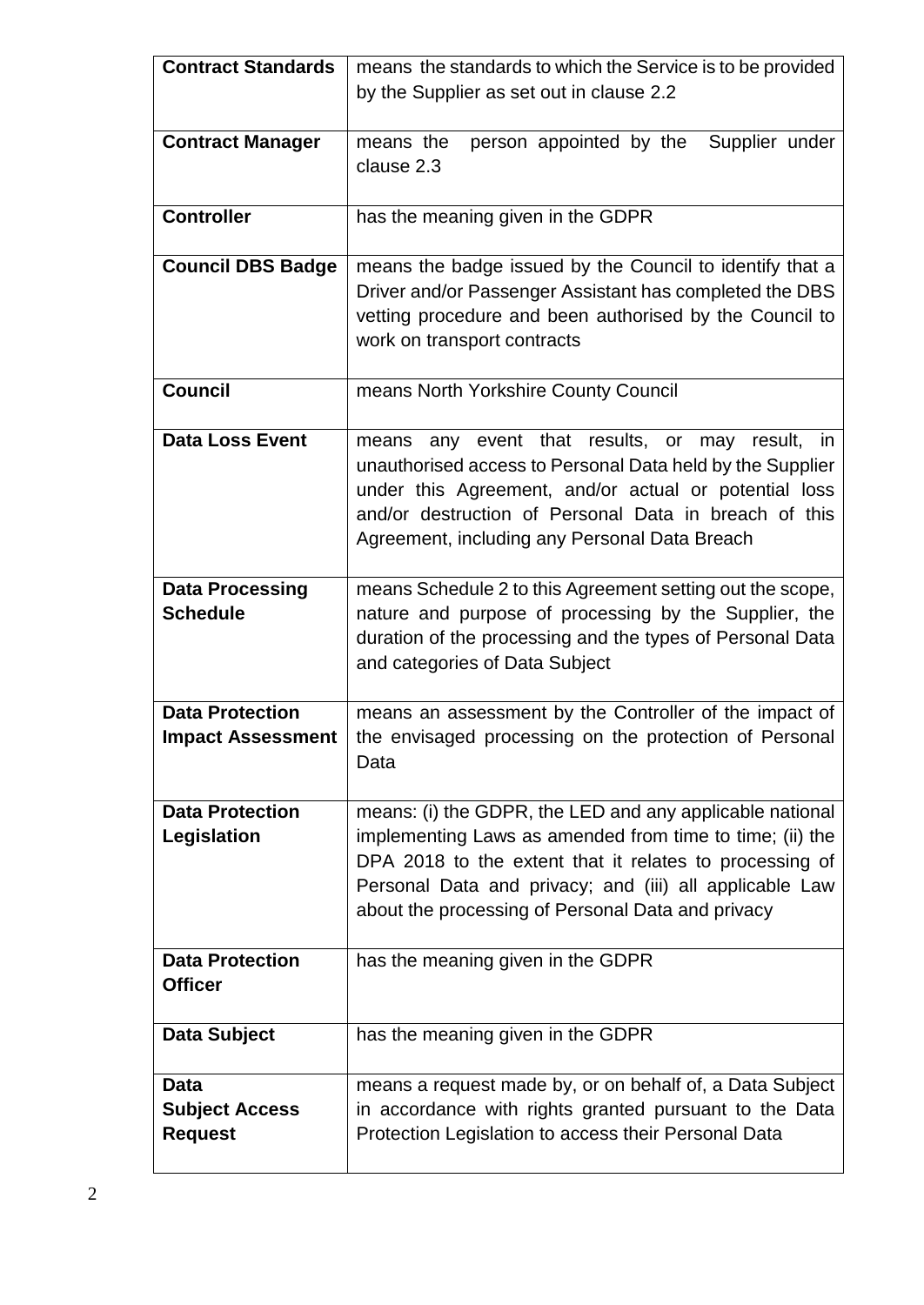| <b>DPA 2018</b>                                                                         | means the Data Protection Act 2018                                                                                                                                                                                        |  |
|-----------------------------------------------------------------------------------------|---------------------------------------------------------------------------------------------------------------------------------------------------------------------------------------------------------------------------|--|
| <b>Default Notice</b>                                                                   | means the notice to be served on the Supplier in the event<br>of default as set out in clause 10                                                                                                                          |  |
| <b>Designated Person</b>                                                                | means the person appointed by the Supplier to act for it in<br>connection with Disclosure & Barring Service checks.                                                                                                       |  |
| <b>Disclosure</b><br>&<br><b>Service</b><br><b>Barring</b><br>(DBS)                     | means the government department established to help<br>organisations make safer recruiting decisions by carrying<br>out background employment checks                                                                      |  |
| Driver(s)                                                                               | means a person employed or otherwise provided by the<br>Supplier to drive Vehicles used for the Service                                                                                                                   |  |
| <b>EIR</b>                                                                              | means the Environmental Information Regulations 2004                                                                                                                                                                      |  |
| <b>Expiry Date</b>                                                                      | means the date identified as such in the Contract<br><b>Particulars</b>                                                                                                                                                   |  |
| <b>FOIA</b>                                                                             | means the Freedom of Information Act 2000                                                                                                                                                                                 |  |
| <b>GDPR</b>                                                                             | means the General Data Protection Regulation (Regulation<br>(EU) 2016/679)                                                                                                                                                |  |
| Home to School or<br><b>Health</b><br>and Social<br>Care<br>Transport<br><b>Service</b> | means the service provided for school pupils as part of the<br>Council's obligations under Section 509 of the Education<br>Act 1996 (as amended) and/or transport required for the<br>purposes of Health and Social care. |  |
| <b>LED</b>                                                                              | means the Law Enforcement Directive (Directive (EU)<br>2016/680)                                                                                                                                                          |  |
| <b>Licensing Authority</b>                                                              | means the official body that grants Private Hire/Hackney<br>Carriage Taxi Licences or PCV Operator's Licences                                                                                                             |  |
| <b>Local Bus Service</b>                                                                | means a service provided for members of the public as<br>part of the Council's obligations under Section IV of the<br><b>Transport Act 1985</b>                                                                           |  |
| <b>Passenger</b><br><b>Assistant</b>                                                    | means a person employed or otherwise provided by the<br>Supplier or the Council to supervise and assist passengers<br>on Vehicles used for the Service                                                                    |  |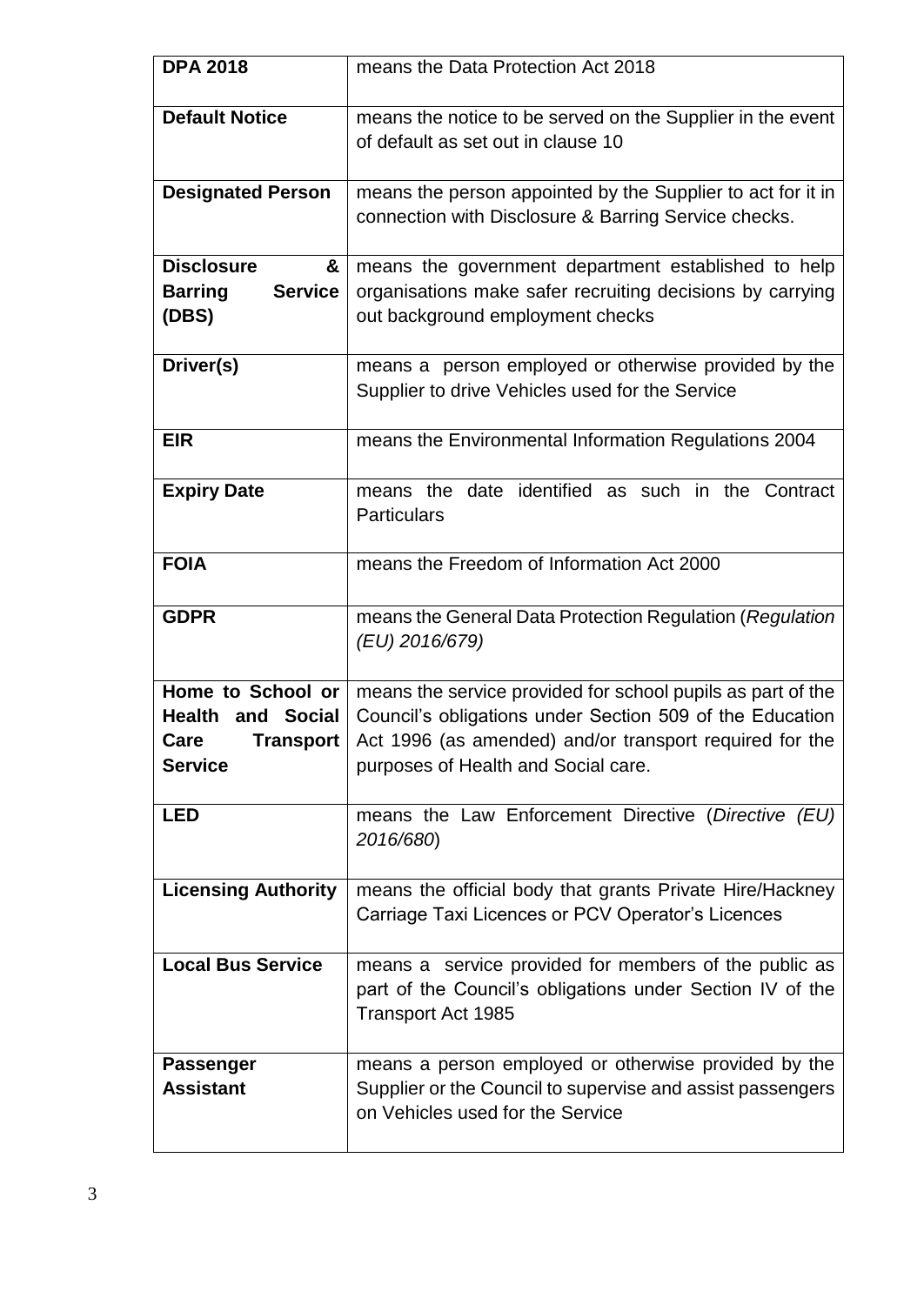| <b>Passenger</b>      | means together the Home to School Service or Health and                                                               |  |
|-----------------------|-----------------------------------------------------------------------------------------------------------------------|--|
| <b>Transport</b>      | Social Care Service, Health & Adult Services, Special                                                                 |  |
| Service(s)            | <b>Educational Needs Service and Local Bus Service</b>                                                                |  |
|                       |                                                                                                                       |  |
| <b>PCV</b>            | means a Passenger Carrying Vehicle                                                                                    |  |
|                       |                                                                                                                       |  |
| <b>Personal Data</b>  | has the meaning given in the GDPR and where used in this                                                              |  |
|                       | Agreement refers to any such Personal Data processed by                                                               |  |
|                       | the Supplier on behalf of the Council under this Agreement                                                            |  |
|                       |                                                                                                                       |  |
| <b>Personal Data</b>  | has the meaning given in the GDPR                                                                                     |  |
| <b>Breach</b>         |                                                                                                                       |  |
|                       |                                                                                                                       |  |
| <b>Processor</b>      | has the meaning given in the GDPR                                                                                     |  |
|                       |                                                                                                                       |  |
| <b>Protective</b>     | means the appropriate technical and organisational                                                                    |  |
| <b>Measures</b>       | measures which may include: pseudonymising and                                                                        |  |
|                       | encrypting Personal Data, ensuring confidentiality,                                                                   |  |
|                       | integrity, availability and resilience of systems and                                                                 |  |
|                       | services, ensuring that availability of and access to                                                                 |  |
|                       | Personal Data can be restored in a timely manner after an                                                             |  |
|                       | incident, and regularly assessing and evaluating the                                                                  |  |
|                       | effectiveness of the such measures adopted by it                                                                      |  |
|                       |                                                                                                                       |  |
|                       |                                                                                                                       |  |
| <b>Request</b><br>for |                                                                                                                       |  |
| <b>Information</b>    | has the meaning set out in the FOIA or the EIR as relevant<br>(where the meaning set out for the term "request" shall |  |
|                       | apply)                                                                                                                |  |
|                       |                                                                                                                       |  |
|                       | means the route(s) over which the Service is to be provided                                                           |  |
| Route(s)              | (including the specified pick up and drop off points) which                                                           |  |
|                       | are referred to in the Specification                                                                                  |  |
|                       |                                                                                                                       |  |
| Service(s)            |                                                                                                                       |  |
|                       | means the Passenger Transport Service(s) to be provided<br>under this Agreement                                       |  |
|                       |                                                                                                                       |  |
| <b>Specification</b>  | means the service specification attached at Schedule 1 to                                                             |  |
|                       | this Agreement                                                                                                        |  |
|                       |                                                                                                                       |  |
| <b>Staff</b>          | directors, partners, officers, employees<br>all<br>means                                                              |  |
|                       | (including but not limited to self-employed persons and                                                               |  |
|                       | volunteers), agents, consultants, and suppliers of the                                                                |  |
|                       |                                                                                                                       |  |
|                       | Supplier and/or of any sub-contractor of the Supplier                                                                 |  |
|                       | engaged in the performance of the Supplier's obligations<br>under this Agreement                                      |  |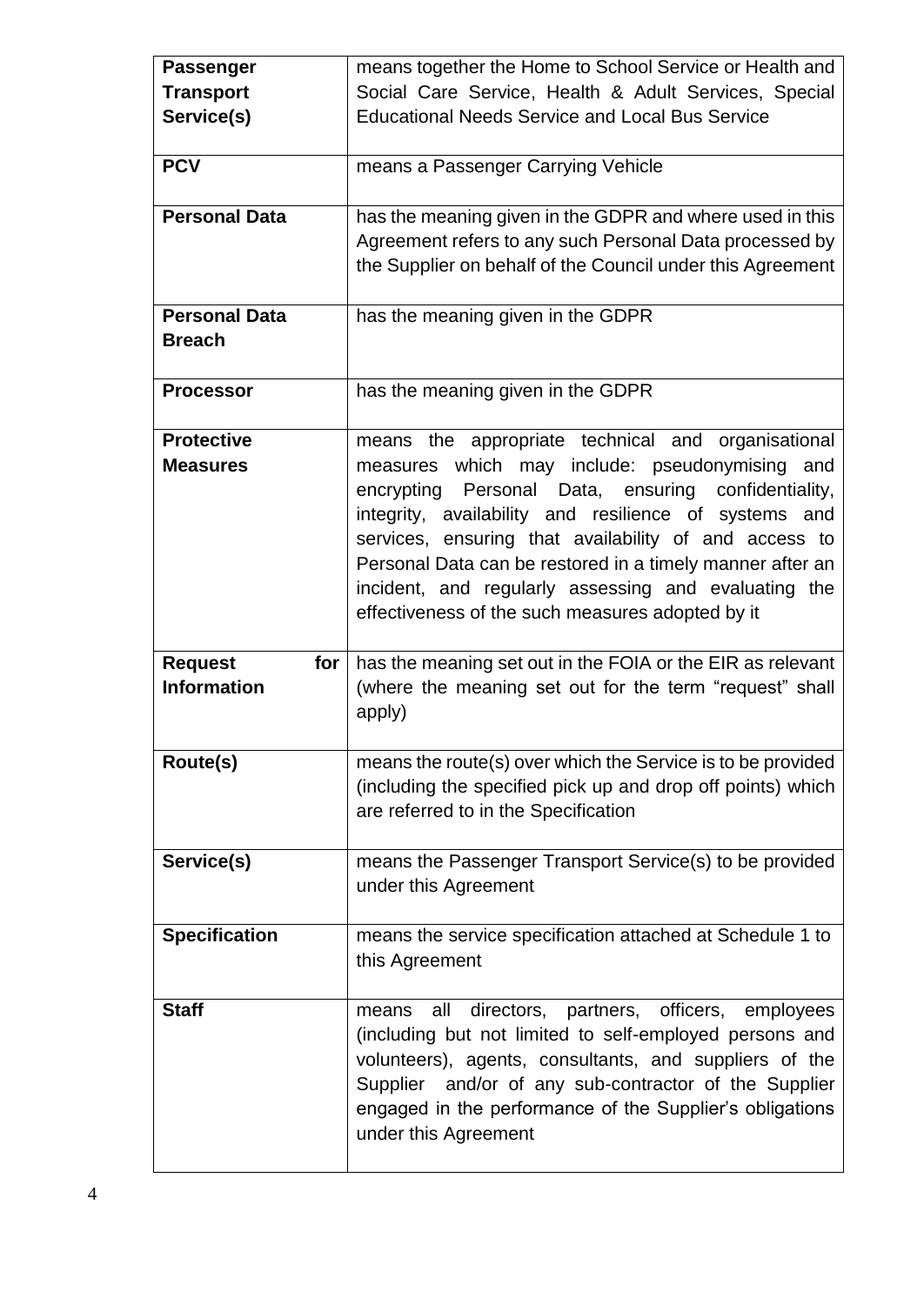| <b>Vetting</b><br><b>Staff</b><br><b>Procedures</b> | means vetting procedures that accord with good industry<br>practice or, where requested by the Council, the Council's<br>procedures for the vetting of personnel as provided to the<br>Supplier from time to time; |  |
|-----------------------------------------------------|--------------------------------------------------------------------------------------------------------------------------------------------------------------------------------------------------------------------|--|
| <b>Supplier</b>                                     | means the party identified as such in the Contract<br><b>Particulars</b>                                                                                                                                           |  |
| <b>Tender</b>                                       | means the Supplier's tender for the Service which has<br>been accepted by the Council, relevant details of which are<br>included in the Specification                                                              |  |
| <b>Term</b>                                         | means the period referred to in the Contract Particulars<br>during which the Service is to be provided which will<br>commence on the Commencement Date; such period is<br>subject to extension under clause 2.1    |  |
| Vehicle(s)                                          | means the vehicle(s) used for the Service referred to in the<br>Specification                                                                                                                                      |  |
| <b>Working Day(s)</b>                               | means a day (other than a Saturday or Sunday) on which<br>banks are open for business in the City of London.                                                                                                       |  |

- 1.2 In this Agreement, unless the context otherwise requires:
	- 1.2.1 references to clauses and schedules are references to the relevant clause and schedules of this Agreement and references to paragraphs are to paragraphs of the relevant schedule;
	- 1.2.2 the schedules form part of this Agreement and shall have effect as if set out in full in the body of this Agreement and any reference to this Agreement includes the schedules;
	- 1.2.3 the headings to the clauses of this Agreement are for information only and do not affect the interpretation of the Agreement;
	- 1.2.4 a person includes a natural person, corporate or unincorporated body (whether or not having separate legal personality);
	- 1.2.5 words in the singular shall include the plural and in the plural shall include the singular;
	- 1.2.6 a reference to one gender shall include a reference to the other genders;
	- 1.2.7 any reference to a statute or statutory provision is a reference to it as amended,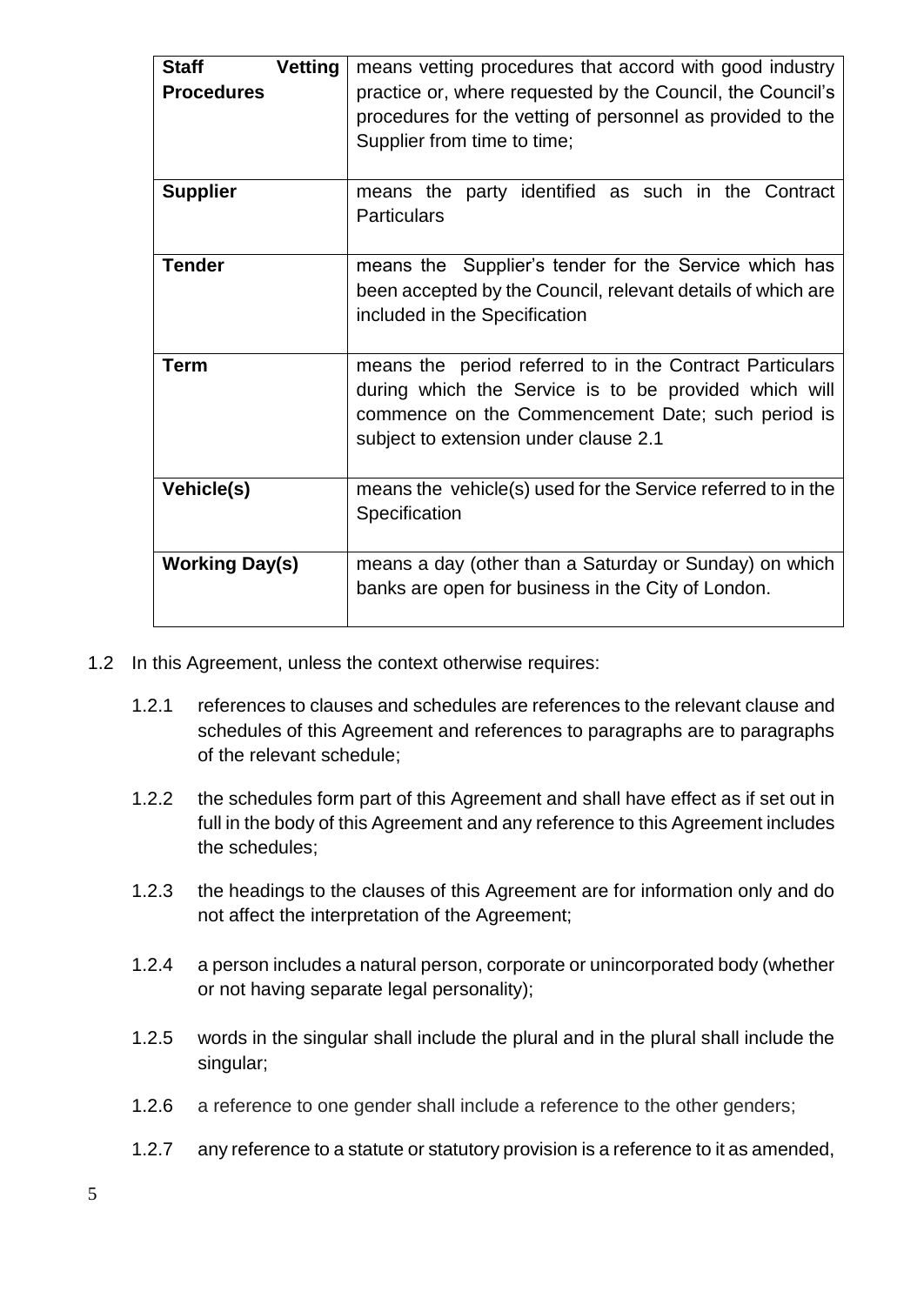extended or re-enacted from time to time and includes any subordinate legislation for the time being in force made under it; and

- 1.2.8 the word 'including' shall be understood as meaning 'including without limitation'.
- 1.3 If there is any conflict or inconsistency between the provisions in the main body of this Agreement, the Contract Particulars and the Schedules, such conflict or inconsistency shall be resolved according to the following order of priority:
	- 1.3.1 the clauses set out in the Conditions of Contract;
	- 1.3.2 the Contract Particulars;
	- 1.3.3 [Schedule 1](https://uk.practicallaw.thomsonreuters.com/Document/Icf31692fe89111e398db8b09b4f043e0/View/FullText.html?navigationPath=Search%2Fv3%2Fsearch%2Fresults%2Fnavigation%2Fi0ad7401500000160f8a2727d2acc825c%3FNav%3DKNOWHOW_UK%26fragmentIdentifier%3DIcf31692fe89111e398db8b09b4f043e0%26startIndex%3D1%26contextData%3D%2528sc.Search%2529%26transitionType%3DSearchItem&listSource=Search&listPageSource=5c848255866c3a299d848bf9104cc994&list=KNOWHOW_UK&rank=3&sessionScopeId=93f59416064ad0fa8242cb3c7b28c04bc3bcebab5801c34c577392e102b502c4&originationContext=Search%20Result&transitionType=SearchItem&contextData=(sc.Search)&navId=E4C533A071F9F0F04DAEB883F88A7347&comp=pluk#co_anchor_a687567) to this Agreement; and
	- 1.3.4 Schedule 2 to this Agreement.

### **2. THE SUPPLIER'S OBLIGATIONS**

- 2.1 **Term**
- 2.1.1 This Agreement shall take effect on the Commencement Date and shall expire on the Expiry Date, unless it is otherwise extended in accordance with clause 2.1.2 or terminated in accordance with the terms and conditions of this Agreement.
- 2.1.2 The Council may extend this Agreement for a period of up to twenty four (24 months by giving not less than one (1) months' notice in writing to the Supplier prior to the Expiry Date. The terms and conditions of this Agreement shall apply throughout any such extended period.

### 2.2 **Contract Standards**

- 2.2.1 In supplying the Services, the Supplier shall:
	- (a) co-operate with the Council in all matters relating to the Services and comply with all the Council's instructions:
	- (b) perform the Services with all reasonable care, skill and diligence in accordance with good industry practice in the Supplier's industry, profession or trade;
	- (c) use Staff who are suitably skilled and experienced to perform tasks assigned to them, and in sufficient number to ensure that the Supplier's obligations are fulfilled in accordance with this Agreement;
	- (d) ensure that the Services shall conform with all descriptions and specifications set out in the Specification;
	- (e) comply with all applicable laws, codes of practice and the Best Practice Guide; and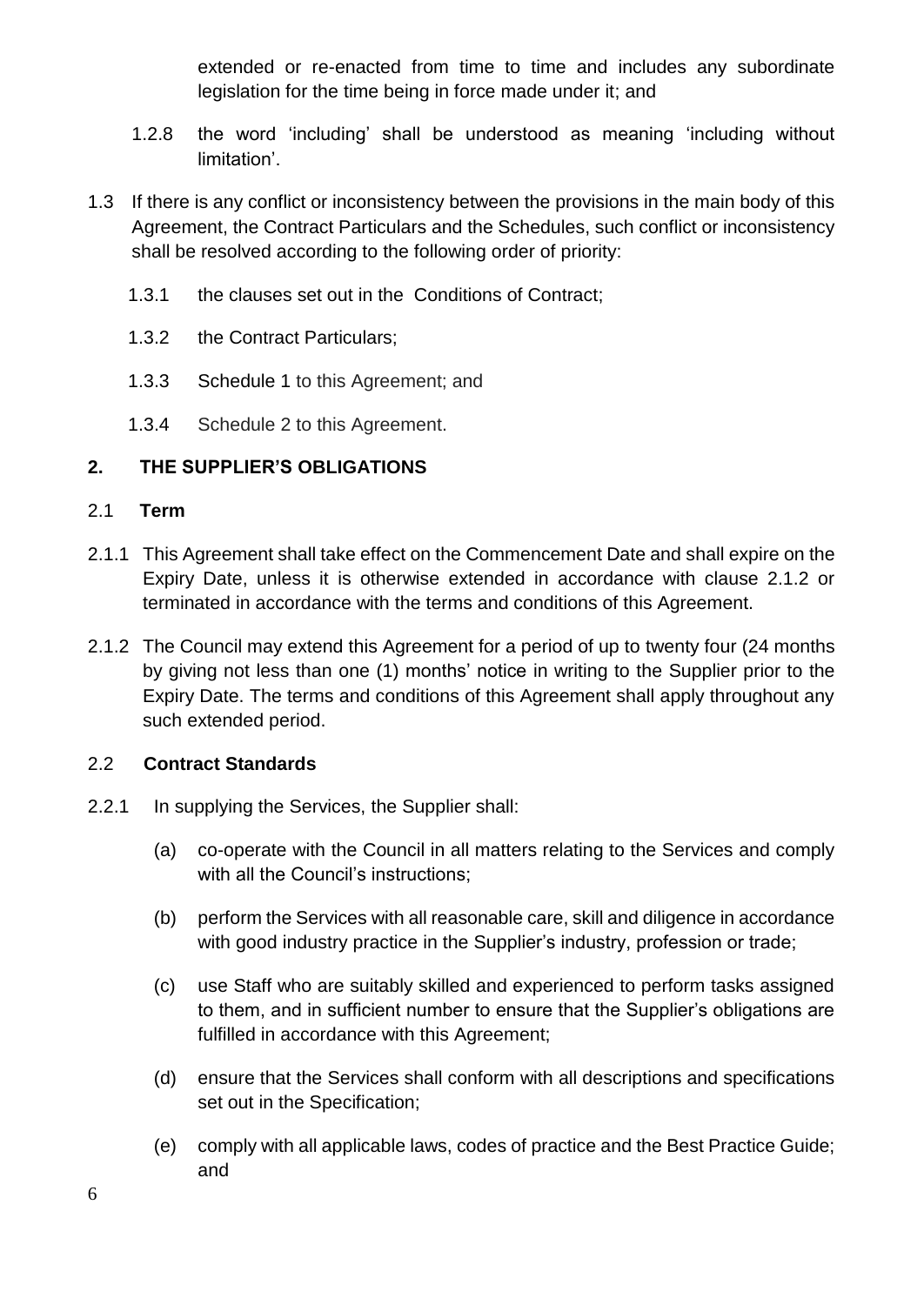(f) provide all equipment, tools and vehicles and other items as are required to provide the Services,

(together the "**Contract Standards**").

### 2.3 **Supplier's Representative and Designated Person**

- 2.3.1 Before the Commencement Date the Supplier must nominate:
	- (a) the Contract Manager who will be responsible for the successful operation of the Agreement and who will be the initial point of contact;
	- (b) the Designated Person who will be responsible for all DBS checks and Staff Vetting Procedures in connection with the Service.
- 2.3.2 The Council reserve the right to reject nominations made by the Supplier. The Council undertakes not to act unreasonably or maliciously in the application of this power.
- 2.3.3 The Contract Manager must:
	- (a) be empowered to act on behalf of the Supplier for all purposes connected with the Agreement; and
	- (b) have continuous and effective responsibility for the management of the transport operations of the business in so far as they relate to the carriage of passengers and the Council transport contracts.
- 2.3.4 The areas of responsibility of the Contract Manager are outlined, but not wholly defined, in the Best Practice Guide.
- 2.3.5 The Council reserve the right to remove a Contract Manager or Designated Person upon the Authorised Officer's instruction with or without a reason first being given, and where it is considered that the individual is no longer suitable for their nominated role. The Council undertakes not to act unreasonably or maliciously in the application of this power. Any costs and expenses payable in connection with such removal shall be met by the Supplier.
- 2.3.6 Where a Contract Manager or Designated Person has been deemed unsuitable, having been removed from the role by the Council, then that individual shall not be authorised to work in a similar role for any other Supplier in providing a Service to the Council.

### 2.4 **Operator Licences**

- 2.4.1 The Supplier shall hold the appropriate permit and/or licence for the Service.
- 2.4.2 All such permits or licences shall be current, valid and in accordance with the requirements of any Licensing Authority.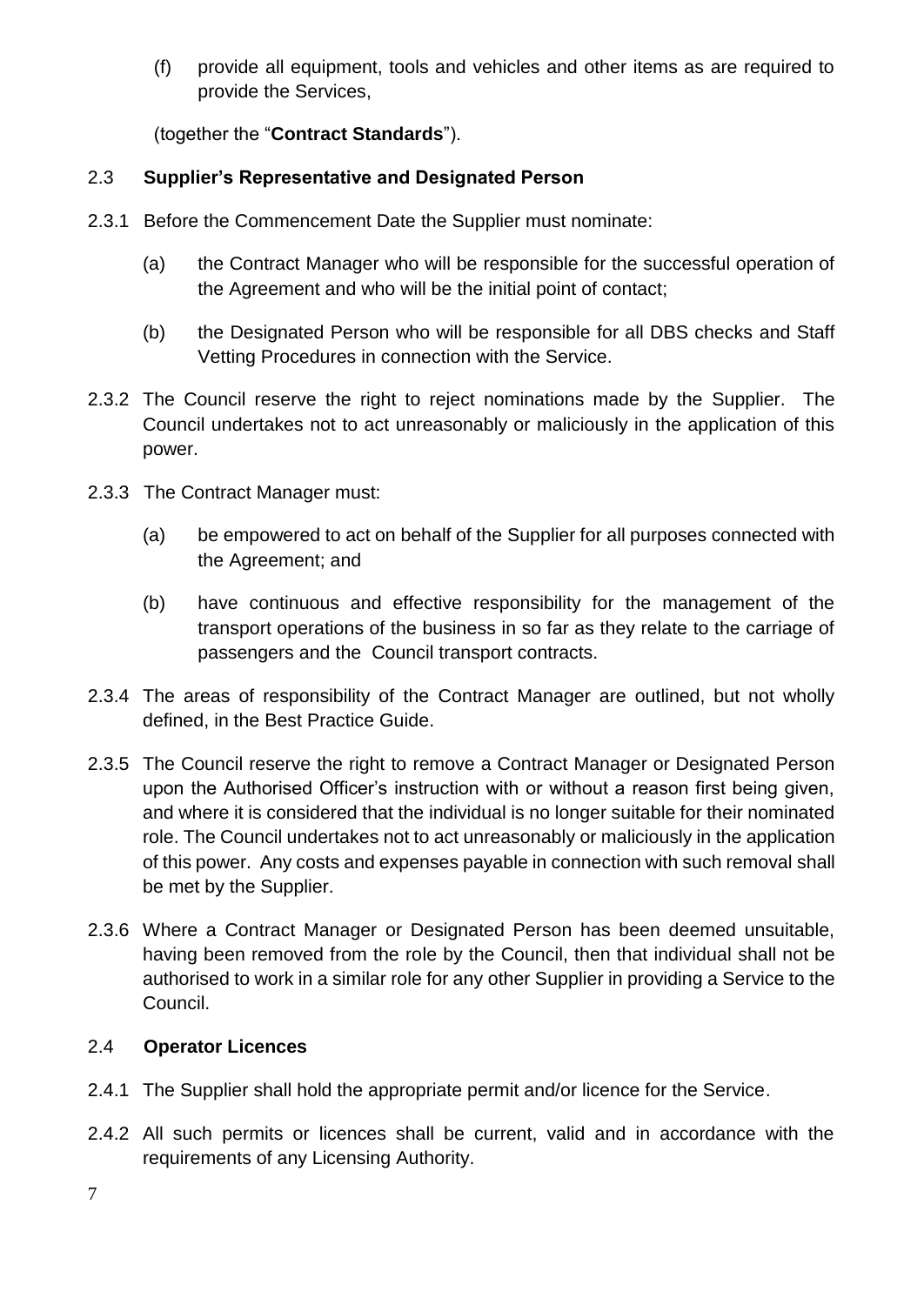#### 2.5 **Drivers & Passenger Assistants**

- 2.5.1 The Supplier shall ensure that any Driver or Passenger Assistant used on a Home to School or Health and Social Care Transport Service is a suitable person to drive Vehicles carrying children/vulnerable adults or to act as a Passenger Assistant upon such Vehicles. Drivers and Passenger Assistants must be recruited using the Contract Standards and standards set out in the Best Practice Guide and have received any appropriate training. Confirmation of recruitment to these standards shall be included in the Contract Particulars signed by the Supplier. Suppliers must be able to provide evidence of any training undertaken.
- 2.5.2 Without prejudice to clause 2.6.4 the Supplier shall ensure that all persons associated with the operation of this Agreement are properly covered by employer's liability insurance where required.
- 2.5.3 All Drivers must undertake an eyesight test every twenty four (24) months and the Supplier shall retain evidence of this for inspection by the Authorised Officer.
- 2.5.4 The Supplier shall retain evidence, for inspection, of the necessary driver medical checks to demonstrate compliance with licencing legislation/regulations.
- 2.5.5 The Council will require the Supplier to ensure that any person employed in the direct provision of the Services has undertaken a DBS check (including but not limited to all Drivers and Passenger Assistants). The Supplier shall ensure that no person who discloses that he/she has a conviction that is relevant to the nature of the Services, relevant to the work of the Council, or is of a type otherwise advised by the Council (each such conviction a "**Relevant Conviction**"), or is found by the Supplier to have a Relevant Conviction (whether as a result of a police check, a DBS check or otherwise) is employed or engaged in the provision of any part of the Services.
- 2.5.6 If the Council reasonably believes that any of the Staff (including but not limited to Drivers and Passenger Assistants) are unsuitable to undertake work in respect of this Agreement, the Authorised Officer may, by giving written notice to the Supplier:
	- (a) refuse admission to the relevant person(s) to the Council's premises;
	- (b) direct the Supplier to end the involvement in the provision of the Services of the relevant person(s); and/or
	- (c) require that the Supplier replace any person removed under this clause 2.5 with another suitably qualified person and procure that any Council DBS Badge's or any other passes issued by the Council to the person removed is surrendered, and

the Supplier shall comply with any such notice. Any costs and expenses payable in connection with such removal shall be met by the Supplier.

2.5.7 The Supplier shall: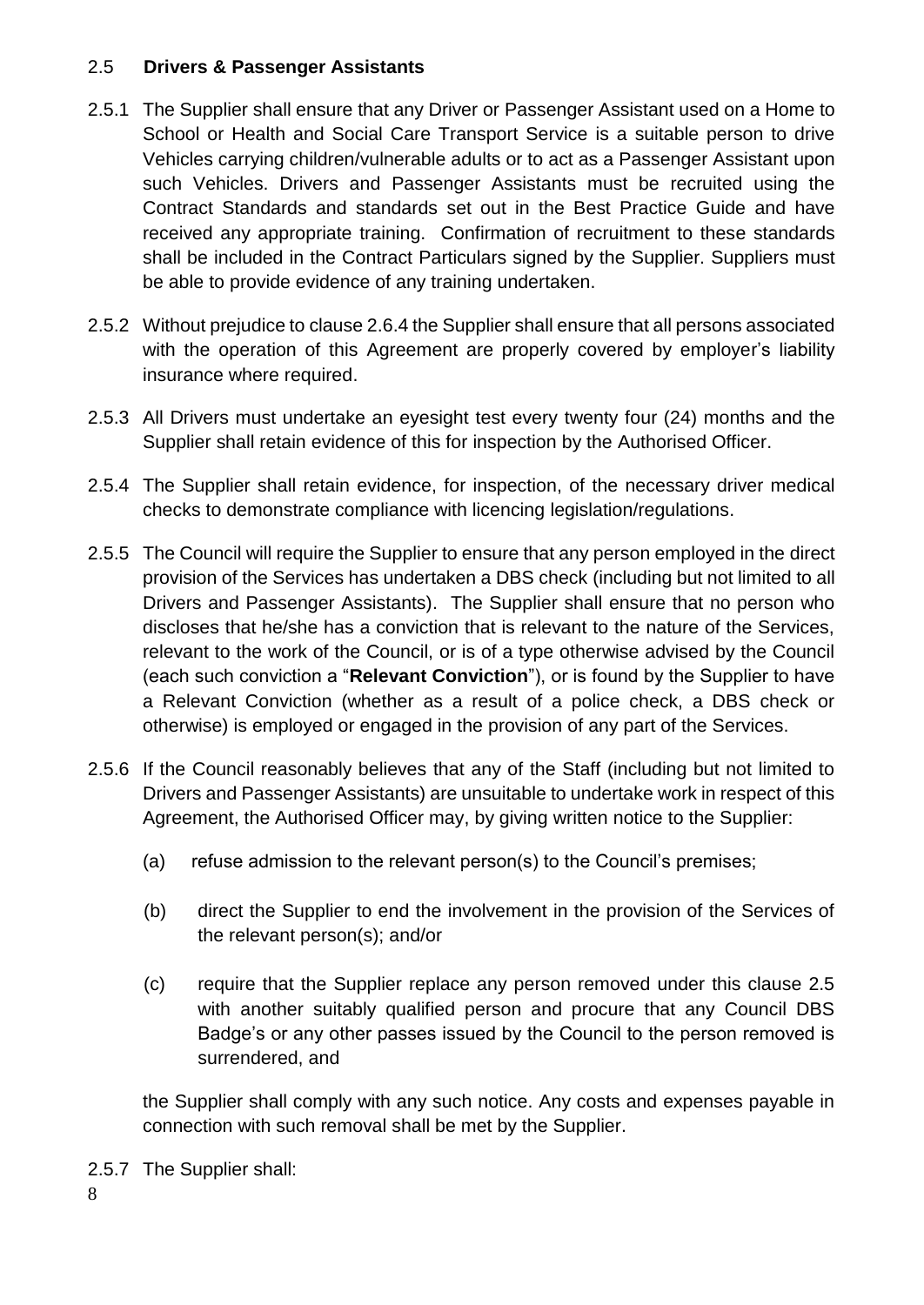- (a) ensure that all Staff are vetted in accordance with legal requirements and the Supplier's Staff Vetting Procedures (where applicable); and
- (b) procure that all Staff comply with any rules, regulations and requirements as may be reasonably specified by the Council from time to time.
- 2.5.8 The Supplier shall comply with DBS vetting procedures as required by the Council and any new statutory legislation introduced. Failure to comply with the DBS vetting procedures and/or use of a non-DBS vetted Driver and/or Passenger Assistant would constitute a material breach of Agreement under clause 12.2.
- 2.5.9 Where self-employed Drivers or Passenger Assistants are to be used the Supplier must maintain personnel records including training records as if such Drivers and Passenger Assistants were employees and such records should be available for inspection on request.
- 2.5.10 The Supplier will ensure that payroll records are maintained for all employees.
- 2.5.11 The Supplier must ensure that all Drivers and Passenger Assistants wear a seatbelt where one is fitted to the Vehicle.
- 2.5.12 The Supplier shall ensure that all Drivers shall hold the appropriate driving licence(s) for the Vehicle.
- 2.5.13 Where a Vehicle will be operated under a permit issued under section 19 or 22 of the Transport Act 1985 then all Drivers must have successfully completed a MIDAS assessment, and retain this by undertaking refresher training at the appropriate time.
- 2.5.14 The licences and MIDAS qualification referred to in clause 2.5.12 and 2.5.13 shall be current, valid and in accordance with the requirements of any Licensing Authority. Failure to comply with clause 2.5.12, 2.5.13, or this clause 2.5.14 would be considered a material breach of the Agreement under clause 12.2, and the Council will notify the relevant Licensing Authority of the breach.
- 2.5.15 The Supplier must have in place a system which monitors checks of all the driving licenses of all the individuals working on the Council's contracts. . The system must include a six (6) monthly check and must be kept available for inspection by the Authorised Officer at any time without notice.
- 2.5.16 The Supplier shall ensure that Staff engaged by it for the purposes of the Service are issued with, understand and use where necessary, the information contained in the Best Practice Guide and the guidelines for Drivers and Passenger Assistants issued in conjunction with the Council DBS Badge. Confirmation of receipt of these documents is required and should be retained on Staff personnel files.
- 2.5.17 The Supplier shall take all such steps as are reasonably necessary to ensure that all Drivers and Passenger Assistants are fit to work whilst engaged on the Service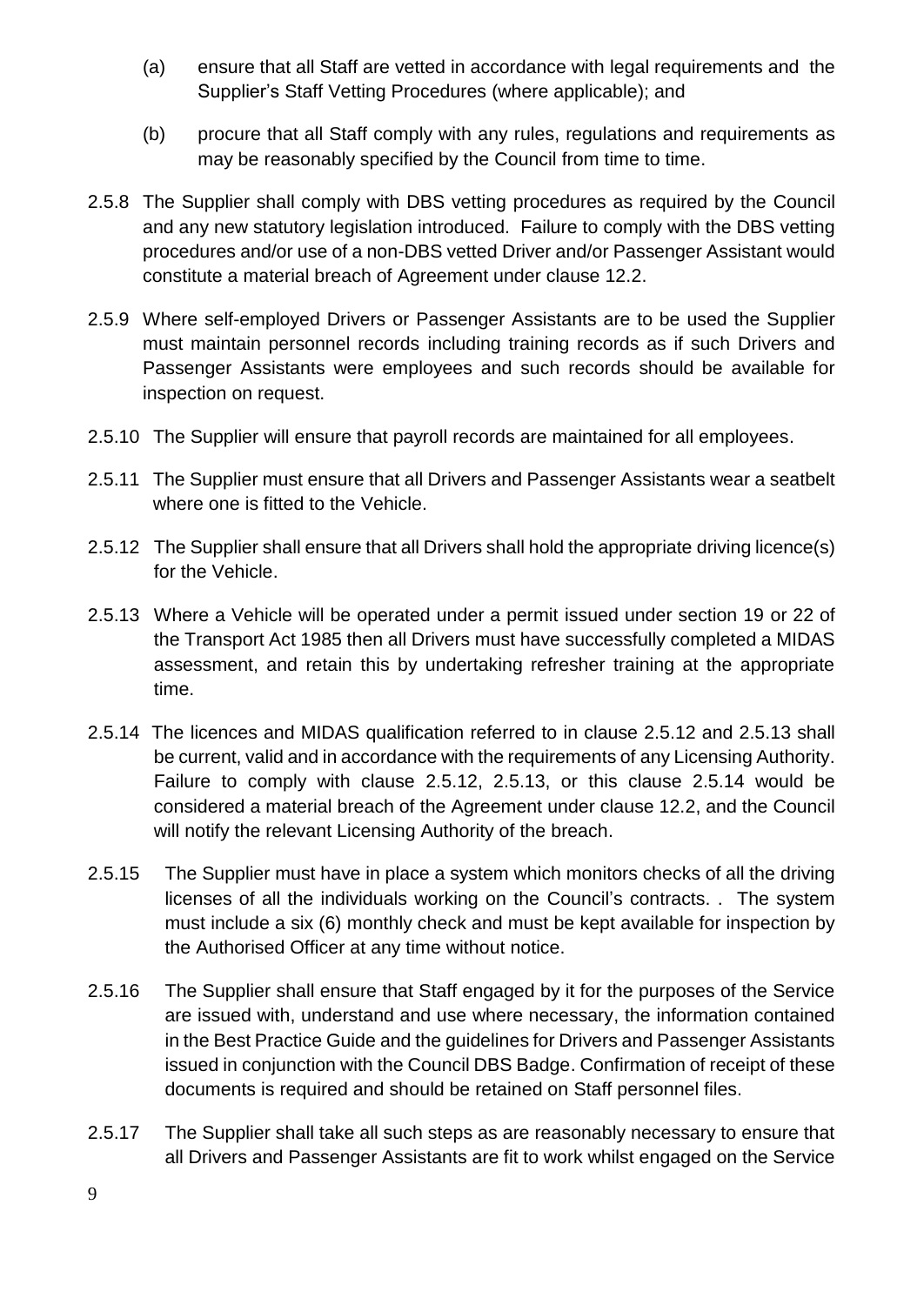and are not rendered unsuitable by reason of alcohol/substance/drug abuse or sleep deprivation, illness or any other cause.

- 2.5.18 The Supplier shall ensure that all Drivers are equipped with a mobile telephone connected to the network most appropriate to the area served. Mobile phones, including via any hands-free device, must not be used whilst driving or when the engine is switched on. A mobile telephone may not be required if the Vehicle is fitted with a two way radio system that will function over the majority of the Route.
- 2.5.19 The Supplier shall ensure that the Service is operated in accordance with the relevant drivers' hours regulations. The Supplier shall also undertake checks of individual Drivers' compliance with the relevant drivers' hours regulations and evidence of these checks shall be retained and be available for inspection.
- 2.5.20 The Supplier shall ensure that all Drivers and Passenger Assistants wear, and have visible, the Council DBS Badge when delivering the Service. Once a Driver and/or Passenger Assistant ceases to be employed by the Supplier and/or involved with the delivery of the Services, they shall return the Council DBS Badge within ten (10) Working Days.
- 2.5.21 Any person employed as a Passenger Assistant must be fully able to carry out all aspects of the role and any specific requirements pertaining to individual passengers.

#### 2.6 **Insurance**

- 2.6.1 The Supplier shall ensure that adequate motor insurance for hire and reward covering third party injury and losses arising in connection with the Service is maintained by itself, its Drivers (including any self-employed Drivers) throughout the Term of this Agreement. The minimum period of insurance renewal is three (3) months. The limitation in respect of third party property damage caused by either private car or commercial vehicle shall be for a minimum of ten million pounds (£10,000,000) separately for each claim.
- 2.6.2 The Supplier shall indemnify the Council against all actions, claims, damages, costs and other expenses in relation to the injury to, or death of, any person, and loss of, or damage to, any property, real or personal which is attributable to the negligent act or default of the Supplier and/or, its Staff in connection with the Service.
- 2.6.3 The Supplier shall take out and maintain, and shall ensure that any self-employed Drivers and/or Passenger Assistants also take out and maintain, insurance against its liabilities under clause 2.6.2 for the minimum sum of five million pounds (£5,000,000) in respect of any one incident.
- 2.6.4 The Supplier must take out and maintain employer's liability insurance (unless the Supplier is exempt), in a minimum amount for each and every claim, act or occurrence or series of claims, acts or occurrences which complies with statutory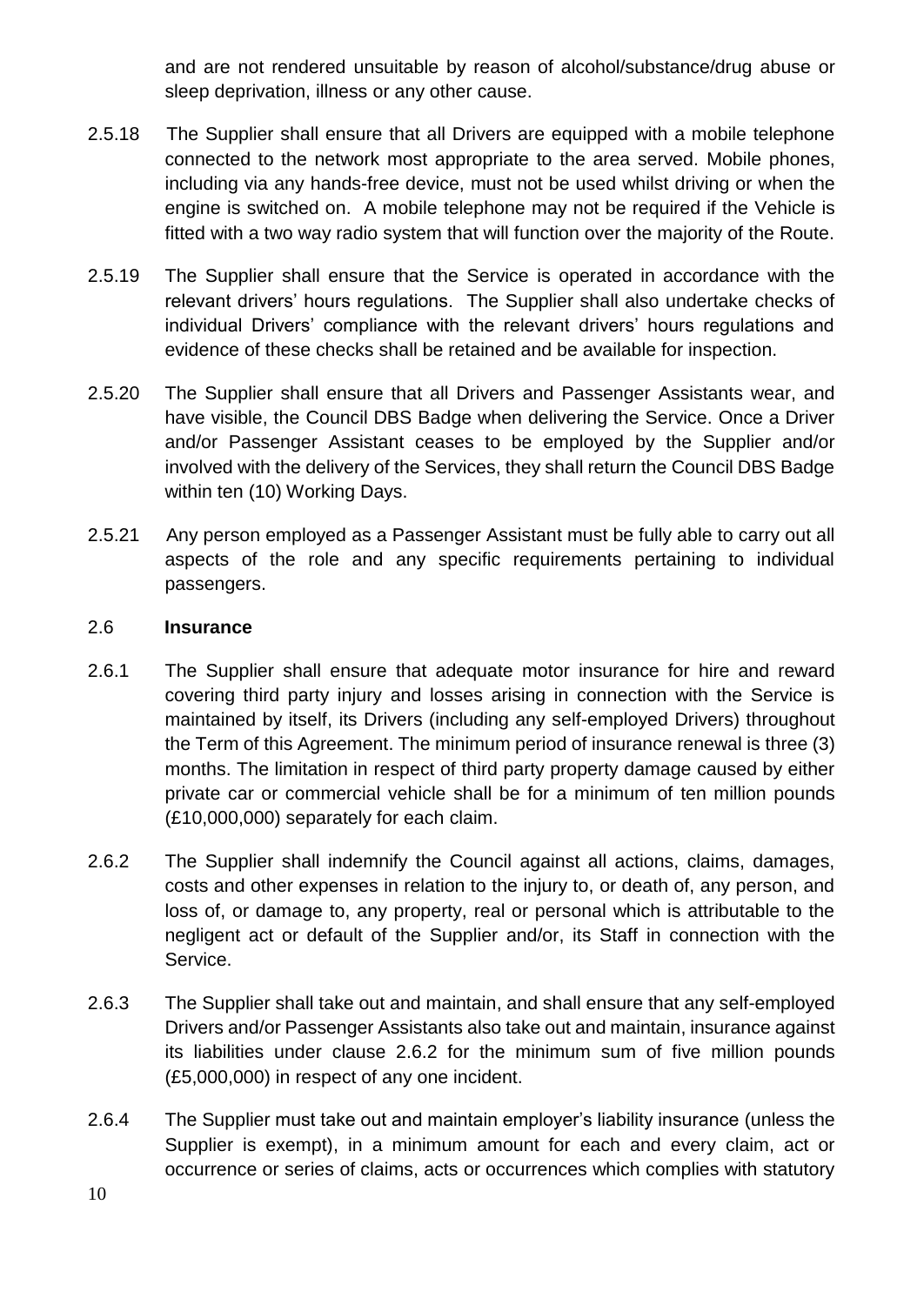requirements (which at the date of this Agreement is ten million pounds (£10,000,000). The Supplier shall ensure that the employer's liability insurance covers all Staff including any volunteers and individuals who work on a selfemployed basis in the provision of the Service.

- 2.6.5 The Supplier shall supply to the Council on request copies of all insurance policies, cover notes, premium receipts and other documents necessary to establish compliance with this clause 2.6. This also relates to self-employed and voluntary Drivers and copies of these documents must be retained by the Supplier where such Drivers are undertaking work on their behalf.
- 2.6.6 If the Supplier fails to supply any documents requested to establish compliance with this clause 2.6 then the Council reserves the right to withhold payment until such time as the documents are made available. If the documents are not provided within two (2) weeks of the date of expiry of the insurance then this would constitute a material breach of the Agreement under clause 12.2.

#### 2.7 **Vehicles**

- 2.7.1 The Supplier shall ensure that Vehicles shall comply with all relevant requirements of law relating to construction (including the Equality Act 2010 and the Public Service Vehicle Accessibility Regulations 2000), equipment and use and shall ensure that the Vehicles are properly taxed, tested, licensed and insured, and where a Vehicle does not meet any element of these requirements then this would be considered a material breach of Agreement under clause 12.2.
- 2.7.2 Vehicles with fewer than nine (9) passenger seats shall not in any circumstances be operated under a PCV operator's licence unless agreed by the Authorised Officer.
- 2.7.3 Where required by law, the Supplier shall ensure that all Vehicles shall be equipped with one 3-point seat belt in good working order for each person carried, including wheelchair seated passengers, and will operate in accordance with the law and further guidance issued by the Department for Transport ("**DfT**") or the Council through the Best Practice Guide.
- 2.7.4 Any Vehicle with fewer than nine (9) passenger seats must have 3-point seat belts fitted. Any seats fitted with lap belts are not to be used by any person carried. One forward facing seat for each person carried should be available, however Vehicles with rear facing seats and 3-point seat belts may be considered for use only following a transport assessment by the Council. Seatbelts must be suitable for those using them or adapted where possible and required.
- 2.7.5 The Supplier shall ensure that where the Service comprises a Home to School or Health and Social Care Transport Service, for a Vehicle with fewer than nine (9) passenger seats, seatbelts are properly worn by all passengers and appropriate restraints and seats are provided in accordance with the law and further guidance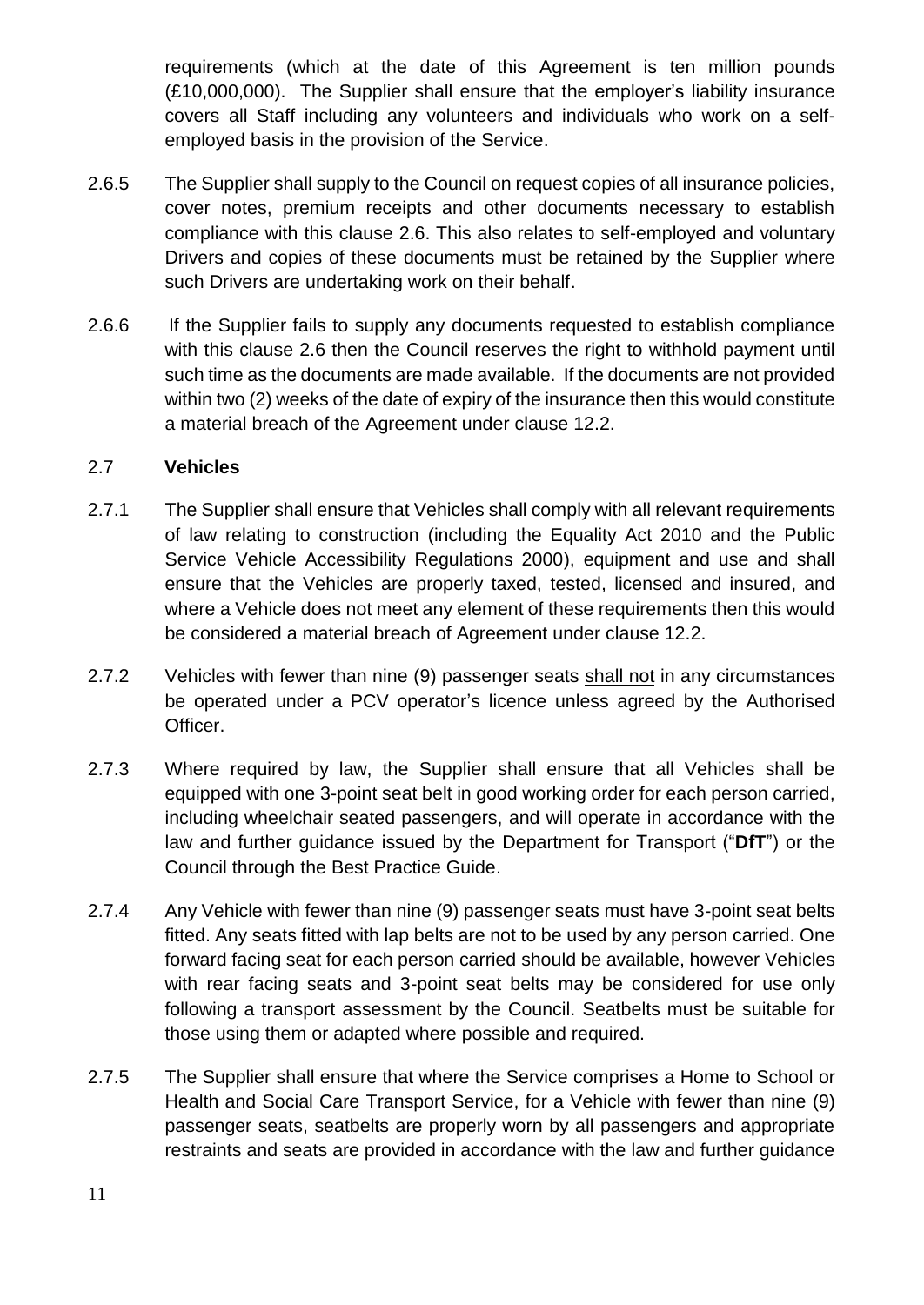issued by the DfT or the Council through the Best Practice Guide or a transport assessment.

- 2.7.6 Where seatbelts are fitted to a Vehicle with nine or more passenger seats then the Supplier shall ensure that it takes all reasonable steps to ensure that the passengers are notified that they are required to wear a seatbelt at all times. This shall be done by means of an announcement or audio-visual presentation as passengers join the bus and/or a designated sign, approved by the DfT.
- 2.7.7 The Supplier shall ensure that Vehicles are kept in good repair, meet the minimum legal requirements and are maintained to the Council's satisfaction. The Vehicles must be clean and tidy, both internally and externally, and the interior must be free from strong odours or perfumes. If the Council is not satisfied regarding the maintenance of a Vehicle then it reserves the right to specify that the Vehicle is not used on any Service until such time as the Vehicle is re-inspected and deemed by the Council to be satisfactory. Any required maintenance or repairs must be carried out and the Supplier shall provide evidence to the Council of the maintenance or repairs which have been carried out.
- 2.7.8 A daily walk round check ("**First Use Check**") shall be undertaken by a responsible person acting on behalf of the Supplier before a Vehicle is first used in accordance with the Best Practice Guide.
- 2.7.9 A copy of the defect sheet recording the First Use Check each day must be kept with the Vehicle and be available for inspection unless otherwise agreed by the Authorised Officer.
- 2.7.10 The Authorised Officer and any person nominated by him shall be allowed reasonable access by the Supplier to examine Vehicles, the Supplier's premises and records relating to the maintenance and operation of the Vehicles and the provision of the Service.
- 2.7.11 The Supplier shall ensure that scheduled vehicle inspections are undertaken by a competent person as set out in the licence and/or permit requirements obtained in accordance with clause 2.4. Non PCV Vehicles must be inspected every thirteen (13) weeks (this can include MOT, main dealer service and the Taxi Licensing Authority tests).
- 2.7.12 Maintenance, inspection and First Use Check records must be kept for a minimum of fifteen (15) months for all Vehicles operating on the Service.
- 2.7.13 The Supplier shall ensure that all Vehicles shall be fitted with a serviceable foam or water fire extinguisher which complies with BS 5423 or BS EN3 and has a minimum fire rating of at least 8A or 21B.
- 2.7.14 The Supplier shall ensure that all PCVs are fitted with a serviceable reversing horn which must be used when the Vehicle is reversing except where otherwise agreed by the Authorised Officer.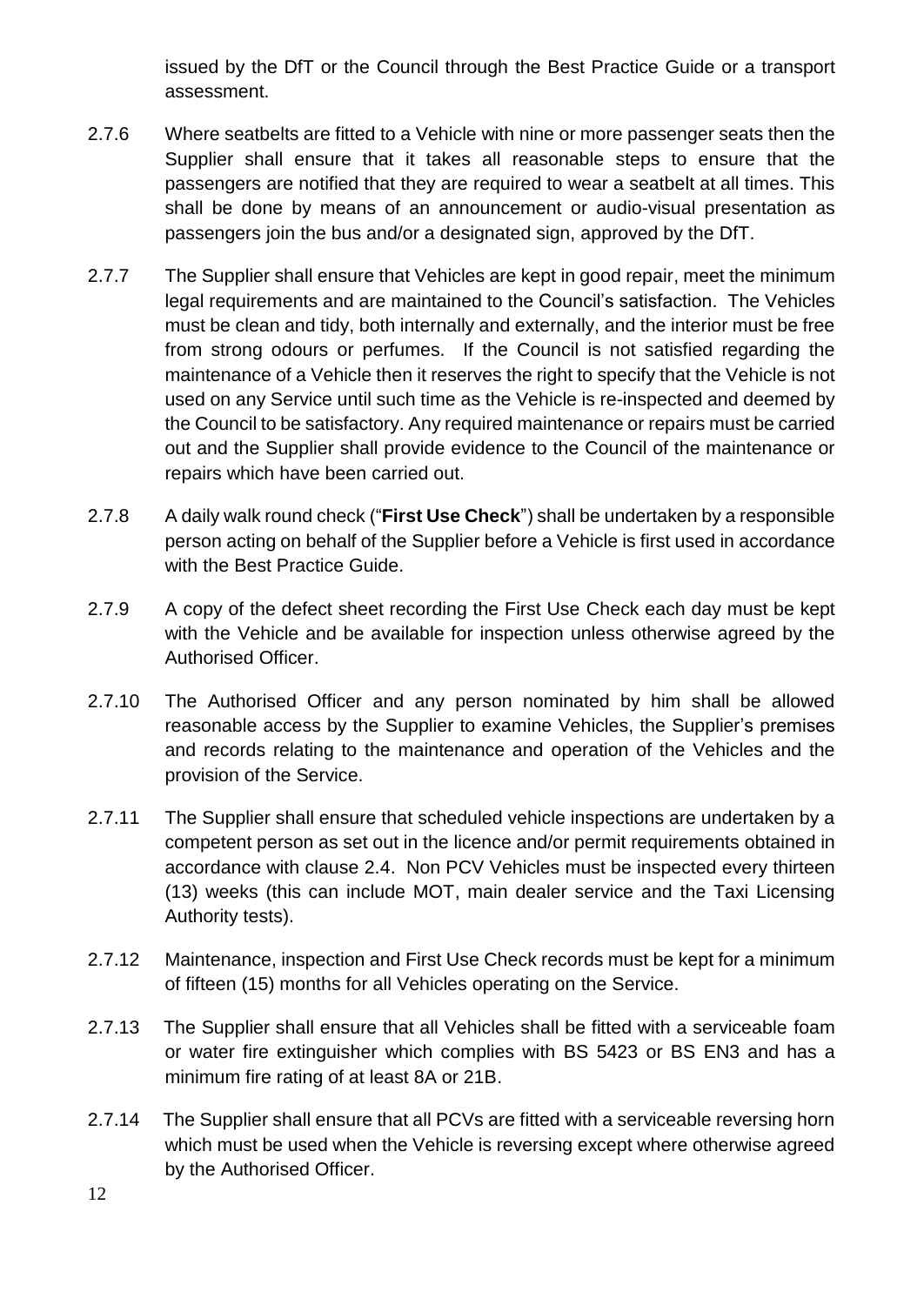- 2.7.15 All PCVs must be fitted with wheel nut indicators except where otherwise agreed by the Authorised Officer.
- 2.7.16 The Supplier shall ensure that all Vehicles comply with the details submitted in the Tender, or as otherwise agreed, in writing, by the Authorised Officer.
- 2.7.17 The Supplier shall ensure that all Vehicles, including taxis, display the destination and/or service number and other information required by the Specification. The Supplier shall ensure that all Vehicles used in the delivery of the Service display the name of the Supplier. This may be on the Vehicle, the destination/service number display or other appropriate and visible means.
- 2.7.18 **Taxi Contracts:** The following condition applies to contracts for all Taxi Services:

#### **Vehicle Age:**

Unless otherwise stated in the Specification, the maximum age for Vehicles used to deliver the Services during the Term of this Agreement shall be twelve (12) years for Vehicles of eight (8) passenger seats and fewer (including vehicles adapted for the carriage of wheelchairs).

2.7.19 **Minibus, Bus and Coach Contracts:** The following condition applies to contracts for Bus and Coach Services undertaking the Home to School and Health and Social Care Transport Service:

#### **Vehicle Age:**

Unless otherwise stated in the Specification, the maximum age for Vehicles used to deliver the Services during the Term of this Agreement shall be:

- (a) fifteen (15) years for Vehicles of sixteen (16) passenger seats and fewer (including vehicles adapted for the carriage of wheelchairs); and/or
- (b) twenty five (25) years for Vehicles of seventeen (17) passenger seats and over.
- 2.7.20 **Local Bus Contracts**: The following condition applies to contracts for Local Bus Services:

#### **Vehicle Age:**

Unless otherwise stated in the Specification, the maximum age for Vehicles used to deliver the Services for the Term of this Agreement shall be:

- (a) seven (7) years for Vehicles of twenty one (21) seats and fewer; and/or
- (b) twelve (12) years for Vehicles of twenty two (22) seats and over.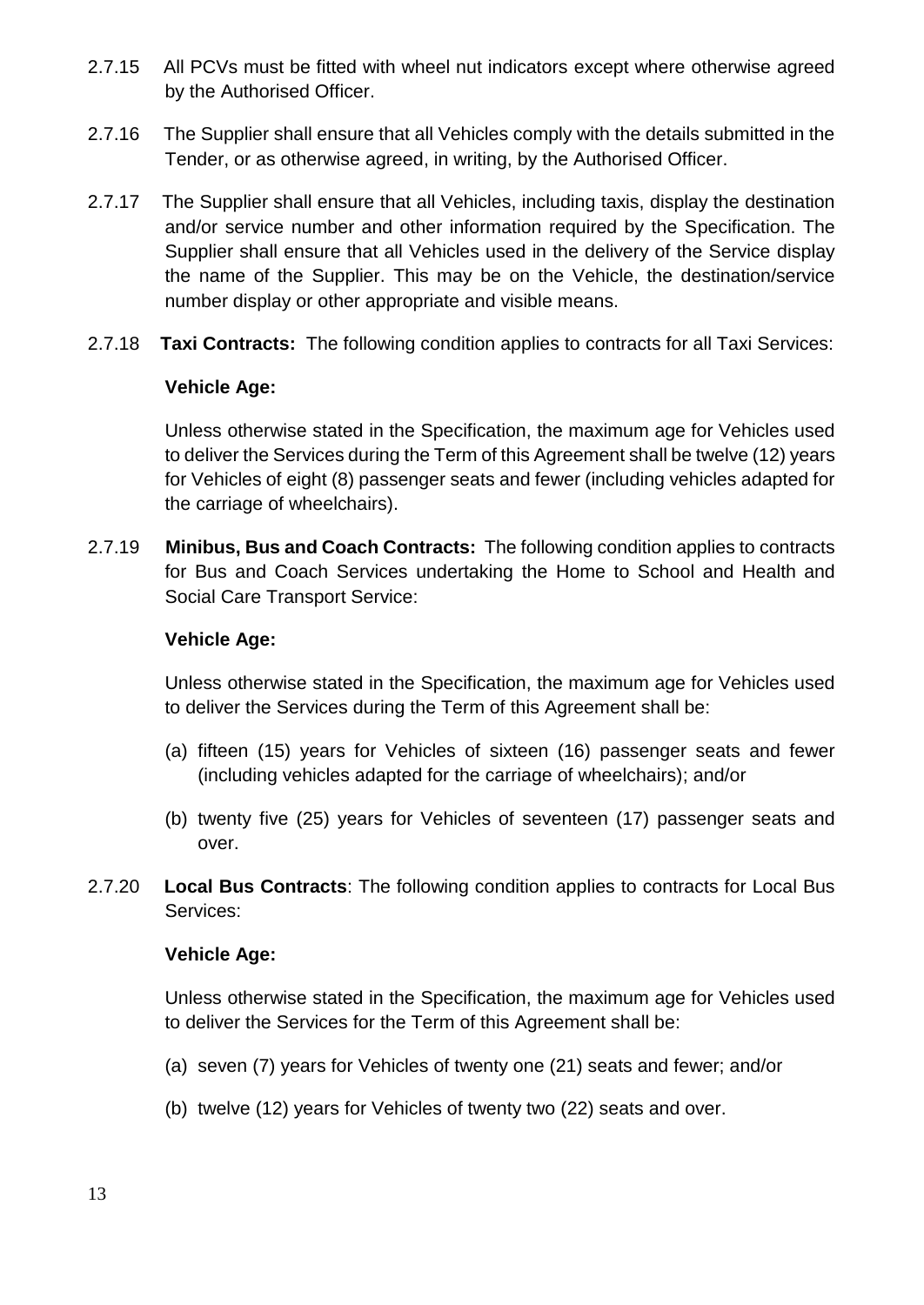- 2.7.21 Vehicles fitted with passenger wheelchair lifts, which must conform to LOLER 98 Regulations, require an annual LOLER weight test certificate and an inspection by a competent person every six (6) months. Evidence of both must be retained by the Supplier and produced for inspection by the Authorised Officer on request.
- 2.7.22 Suppliers shall ensure that they inform the appropriate licensing authorities, in writing, of any Vehicles which have been modified after original registration and that they have been re-tested by the Driver and Vehicle Standards Agency, if required. Evidence of the notification of modification, response and re-test must be kept by the Supplier and produced for inspection by the Authorised Officer on request. The Council, subject to an inspection, reserve the right to deem a modified Vehicle as unsuitable for contracted Services.
- 2.7.23 The Supplier shall consider the Advertising Practice Code prior to agreeing to enter in to any vehicle advertisement agreement. The code gives specific guidance relating to advertising to children and is enforced by the Advertising Standards Authority.

### 2.8 **Training and Introductory Visits**

- 2.8.1 The Supplier will arrange for the Contract Manager, and where appropriate, Drivers and Passenger Assistants to participate in training programmes for the safety and wellbeing of passengers organised by the Council. These will be of up to half a day's duration and the Council would not normally require any individual to attend more than one such training session during each academic year.
- 2.8.2 Where the Service is provided to a primary or special needs school for the first time by the Supplier and where a Vehicle with fewer than thirty (30) seats is being used to provide the Service at any school, the Authorised Officer may require the Supplier to arrange for the Driver (and any Passenger Assistant) to attend either the home or the school to meet the pupils who are to be carried.

### 2.9 **Passengers**

- 2.9.1 The Council will issue the majority of pupils entitled to free Home to School transport with a travel permit. The Supplier shall ensure that Drivers shall check such permits on a regular (no less frequently than weekly) basis and the Supplier shall provide the Authorised Officer with details of the name and school of any child travelling on Home to School or Health and Social Care Transport Service without such a permit. On a Local Bus Service, non-permit holders shall pay the appropriate fare to the Supplier. Pupils shall not be refused travel without the prior agreement of the Authorised Officer on a Home to School Service.
- 2.9.2 The Supplier shall ensure the safety and well-being of all passengers on any Vehicle.
- 2.9.3 The Supplier shall not eject any pupil/passenger from a Vehicle before the desired stop except in circumstances where the actions of the pupil/passenger have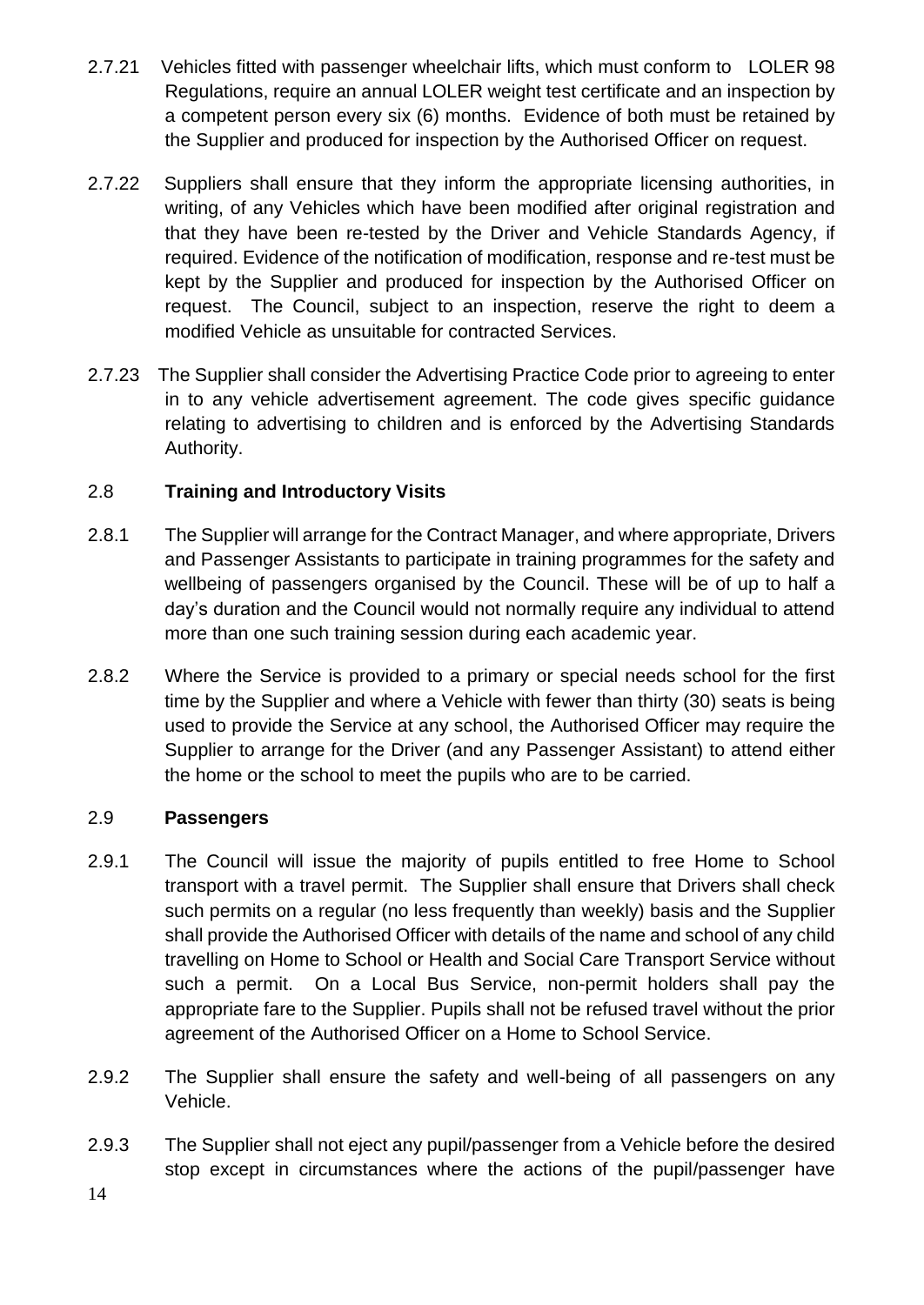constituted a genuine threat to the safety of the Driver or other passengers. If such action takes place, the Supplier shall notify the Authorised Officer immediately.

- 2.9.4 The Supplier shall ensure that wherever practicable no standing passengers are carried on a journey which caters principally for school children. There shall be no standing passengers at all on Vehicles which do not have a permit to carry them. Where overloading occurs the Authorised Officer shall be informed immediately.
- 2.9.5 The Supplier shall ensure that Drivers are made aware of the special needs of the elderly or people with any type of disability and that they shall be given all reasonable assistance and shown all due courtesy by Drivers, particularly when getting on or off a Vehicle.
- 2.9.6 The Supplier shall ensure that, for registered Local Bus Services, their policies adhere to the Confederation of Passenger Transport UK (CPT) Guidelines for the transportation of Wheelchairs and Mobility scooters.

### 2.10 **Provision of Information and Freedom of Information**

- 2.10.1 Whenever required by the Authorised Officer the Supplier will provide access to all documentation relating to the Service including (but without limitation) licences, permits and certificates relating to Drivers, Passenger Assistant or Vehicles. The Authorised Officer may take copies of such material.
- 2.10.2 The Supplier shall notify the Authorised Officer, in writing, immediately the Supplier becomes aware of any action or prosecution in relation to any Vehicle, operating base or facility, Driver, Passenger Assistant or any other person connected with the Service. This includes any investigations or public inquiries carried out by a Taxi Licensing authority or the Traffic Commissioner regardless of whether they relate to the Council's contract operations or not.
- 2.10.3 The Supplier shall permit access with reasonable notice to nominated representatives of the Council to relevant accounts and other financial records throughout the duration of the Agreement to assess a Supplier's financial stability. The Council may also request further financial information or undertake credit checks at any time.
- 2.10.4 The Supplier acknowledges that the Council is subject to the requirements of the FOIA and the EIR and shall:
	- (a) provide all necessary assistance and cooperation as reasonably requested by the Council to enable the Council to comply with its obligations under the FOIA and the EIR;
	- (b) transfer to the Council all Requests for Information relating to this Agreement that it receives as soon as practicable and in any event within two (2) Working Days of receipt;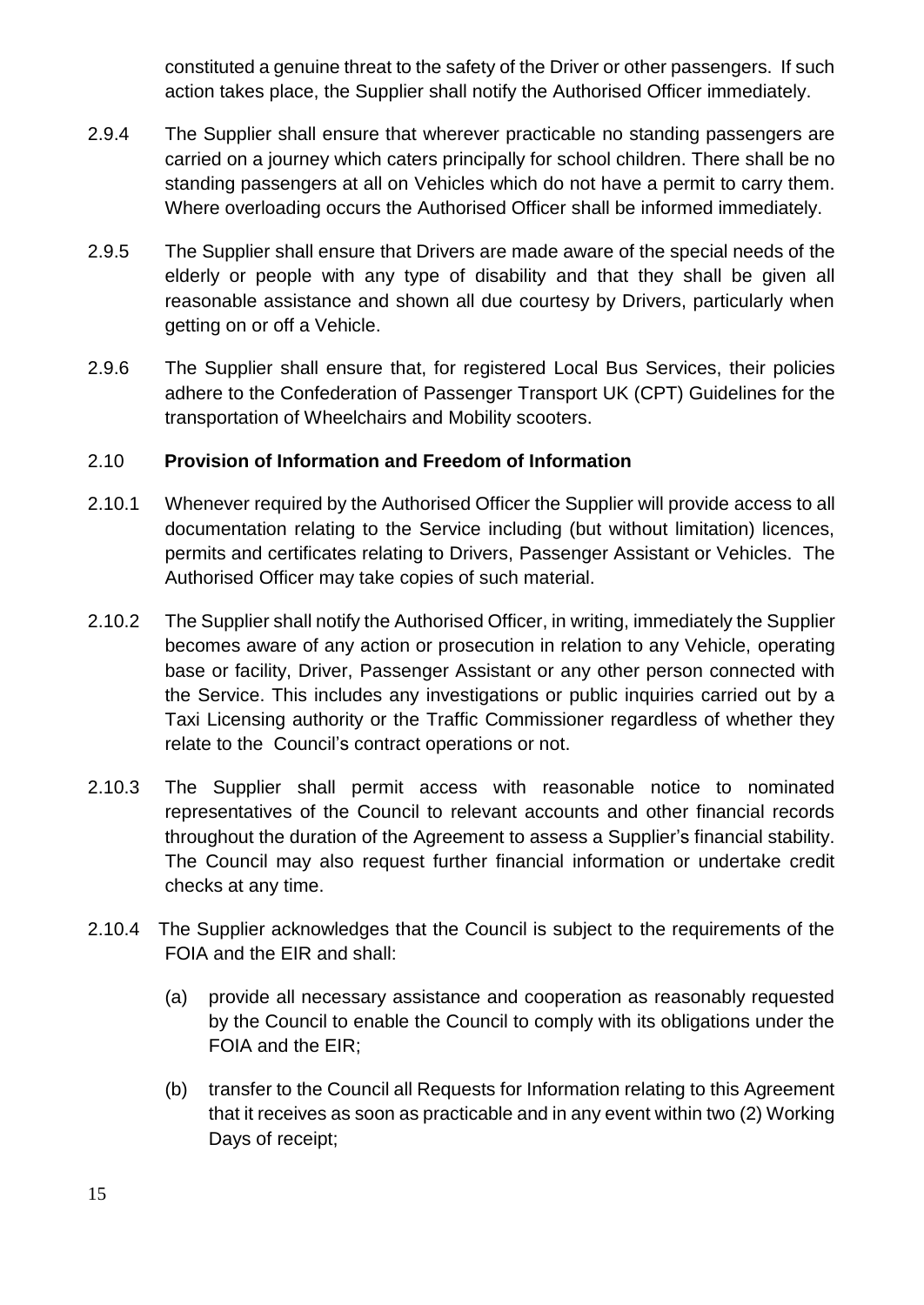- (c) provide the Council with a copy of all Information belonging to the Council requested in the Request for Information which is in its possession or control in the form that the Council requires within five (5) Working Days (or such other period as the Council may reasonably specify) of the Council's request for such Information; and
- (d) not respond directly to a Request for Information unless authorised in writing to do so by the Council.
- 2.10.5 The Supplier acknowledges that the Council may be required under the FOIA and the EIR to disclose Information concerning the Supplier or the Services (including commercially sensitive information) without consulting or obtaining consent from the Supplier. In these circumstances the Council shall, in accordance with any relevant guidance issued under the FOIA, take reasonable steps, where appropriate, to give the Supplier advance notice, or failing that, to draw the disclosure to the Supplier's attention after any such disclosure.
- 2.10.6 Notwithstanding any other provision in this Agreement, the Council shall be responsible for determining in its absolute discretion whether any Information relating to the Supplier or the Services is exempt from disclosure in accordance with the FOIA and/or the EIR
- 2.10.7 The Supplier shall maintain an adequate records management system which will enable it to access the information within the time limits prescribed.
- 2.10.8 The Supplier shall indemnify the Council against all claims, demands, actions, costs, proceedings and liabilities which the Council directly incurs due to the Supplier's (or any subcontractors) breach of this clause 2.10 or any part of it.
- 2.10.9 The Supplier will inform Drivers and Passenger Assistants that information, including their personal data, may be disclosed to relevant authorities (including Taxi Licensing Authorities and The Traffic Commissioners) by the Supplier or by the Council to fulfil their obligations to them
- 2.10.10 The Supplier shall agree to share ticket machine data with the Council in accordance with sections 16 and 17 of the North Yorkshire & York Concessionary Fares Scheme 1 October 2016, or as otherwise amended for contract management purposes.

#### 2.11 **Surveys**

- 2.11.1 The Supplier shall complete or distribute survey forms relating to the Service as the Authorised Officer may require from time to time.
- 2.11.2 The Council may itself undertake surveys on any Vehicle at any time without notice.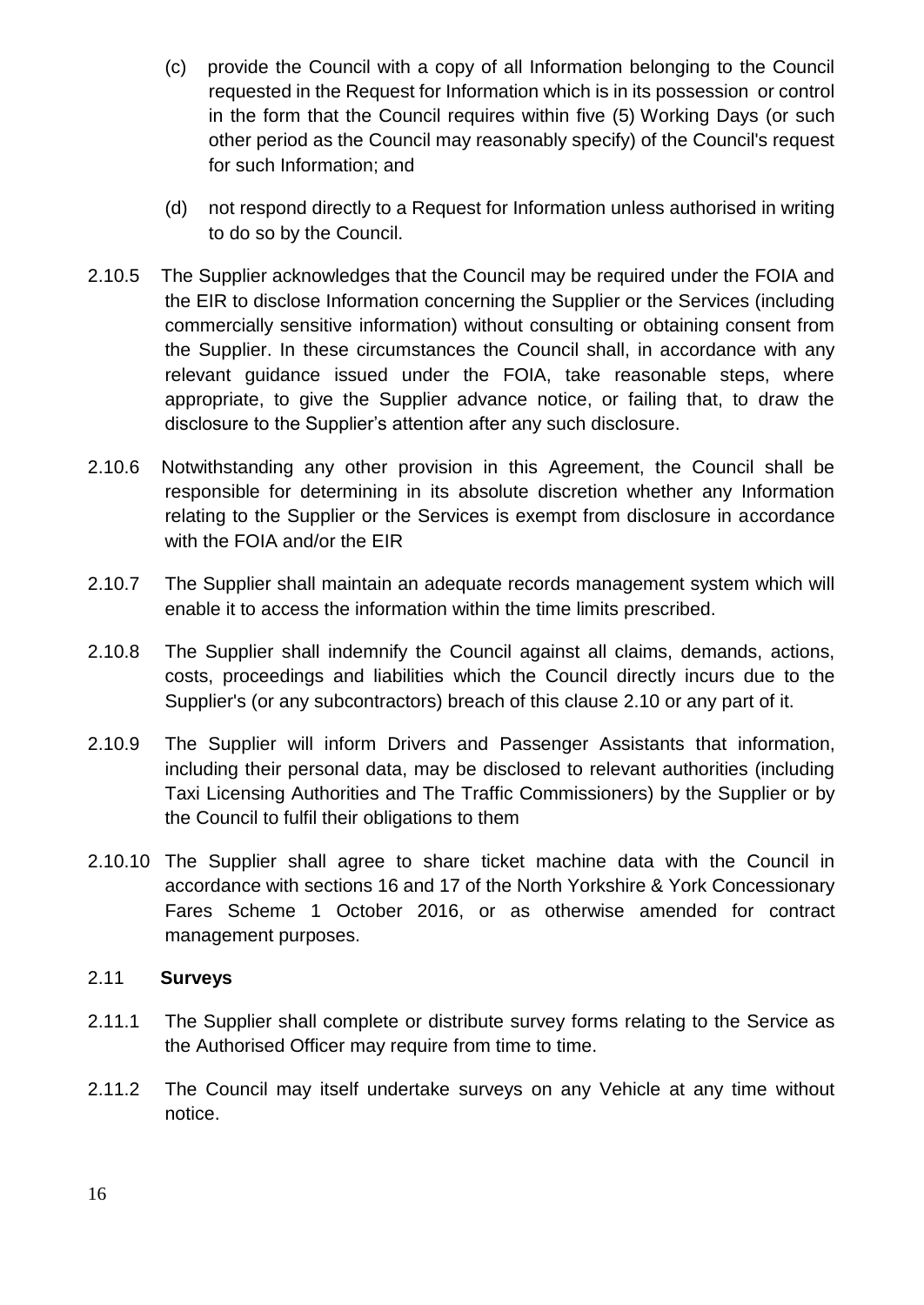### 2.12 **Smoking Policy**

The Supplier shall ensure that no smoking, including the use of electronic cigarettes, is permitted at any time on any Vehicle used for the Service. The Supplier must ensure that the necessary no smoking signs are fitted to the Vehicle to comply with current legislation. The Supplier shall ensure that the Drivers and Passenger Assistants adhere to all legislation, as well as the policies in place at any premises which form part of the Route. Drivers and Passenger Assistants must not smoke within sight of a school or any premises which form part of the Route.

### 2.13 **Best Practice Guide**

The Supplier shall comply with the Best Practice Guide at all times during the Term of this Agreement. The Council reserves the right from time to time to issue amendments to the Best Practice Guide and shall make available copies of the same to the Supplier. Such amendments shall be deemed to form part of the terms and conditions of this Agreement and the Supplier shall comply with their requirement

## **3**. **SERVICE DETAIL**

- 3.1 The Supplier shall operate the Service on the Routes in accordance with the terms and conditions of this Agreement including the details in the Specification.
- 3.2 If the Service constitutes a Local Bus Service the Supplier shall register the Service with the relevant Traffic Area Office. The Supplier is responsible for the preparation and submission of registration documents and payment of fees to the Traffic Area Office except where otherwise agreed by the Authorised Officer.
- 3.3 The Supplier shall not vary any Route or the location of any stopping place without the prior approval of the Authorised Officer.
- 3.4 The Supplier shall obtain such consents as are necessary to ensure that the Service may be provided over any part of a Route which is not on the public highway.
- 3.5 Where appropriate the Supplier shall make use of any bus stations along a Route except where agreed otherwise by the Authorised Officer. The Supplier shall ensure that all recognised stopping places are observed along a Route unless specified otherwise in the Specification. The Supplier shall assess the safety of each nonrecognised stopping place prior to its use, and all risk assessment paperwork shall be retained by the Supplier for inspection by the Authorised Officer where requested.
- 3.6 The Supplier shall be responsible for obtaining all necessary consents to use any bus station for a Route and shall be responsible for the payment of any fees for such use or for road/bridge tolls.
- 3.7 If a connecting Service is provided for school children then the Driver must wait with any child(ren) for the arrival of the connecting Service. The Supplier will be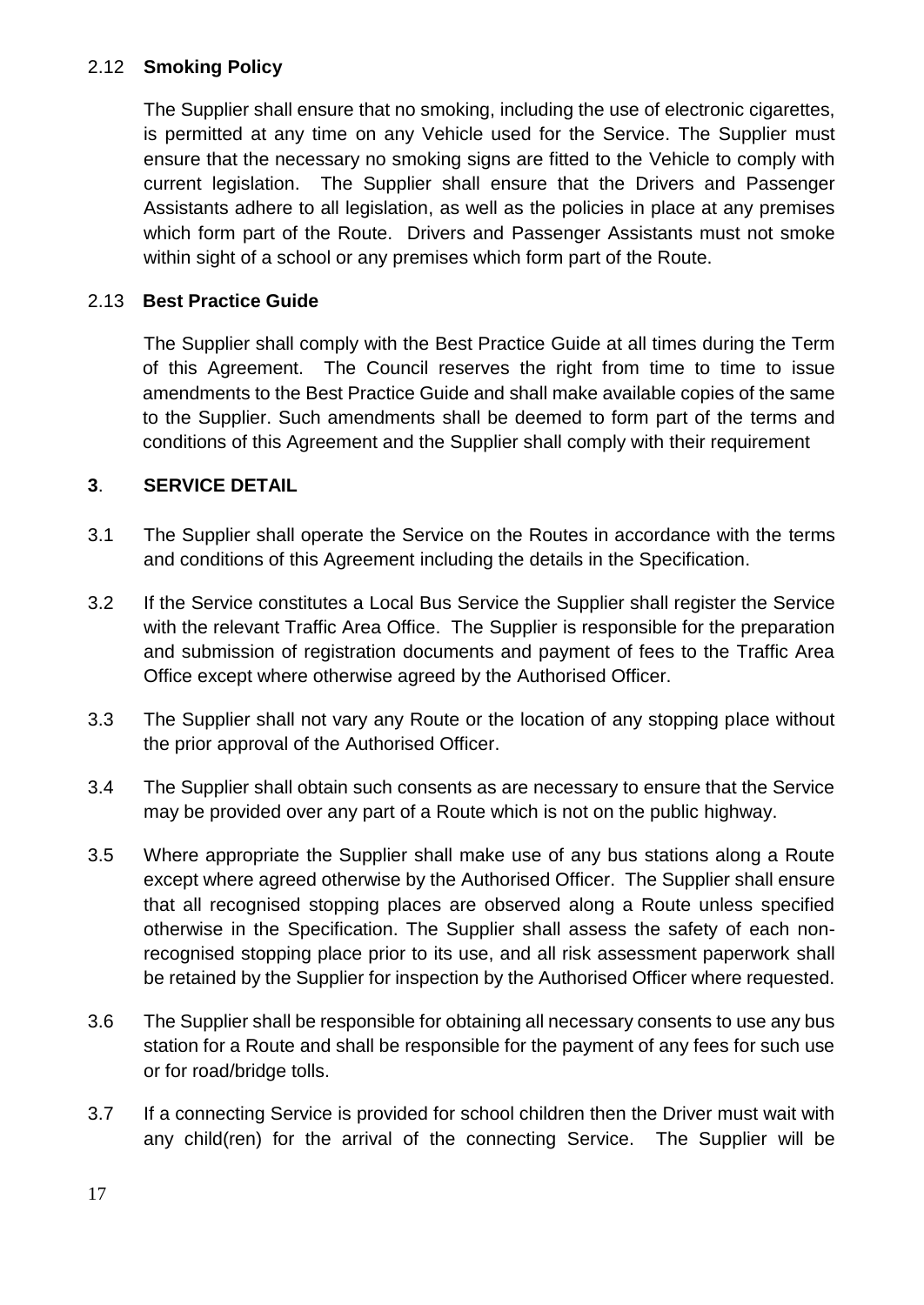responsible for ensuring the safety of any such child(ren) where such a connection fails (including, but not limited to, making alternative arrangements for the journey).

- 3.8 The Supplier may not register a Home to School or Health and Social Care Transport Service as a Local Bus Service without first seeking the written consent of the Council.
- 3.9 The Supplier shall ensure that any Vehicle used to operate the Service is suitable for the Route followed.

### **4. CONTRACT CHARGES, PAYMENT AND RECOVERY OF SUMS DUE**

- 4.1 The Contract Charges for the Services shall be the full and exclusive remuneration of the Supplier in respect of the supply of the Services. Unless otherwise agreed in writing by the Council, the Contract Charges shall include every cost and expense of the Supplier directly or indirectly incurred in connection with the performance of the Services. For the avoidance of doubt, the Contract Charges shall be inclusive of VAT.
- 4.2 The Supplier shall invoice the Council as specified in this Agreement (as may be amended by the Council from time to time) unless approval has previously been given for payment to be made via the Council's automatic payment system. Invoices shall be submitted monthly (or four (4) weekly as may be agreed) in arrears.
- 4.3 Each invoice shall include such supporting information as may be required by the Council (as per clause 4.4 below or as requested by the Council from time to time) to verify the accuracy of the invoice, including the relevant Purchase Order Number and a breakdown of the Services supplied in the invoice period. Non-compliant invoices will be sent back to the Supplier which may lead to a delay in payment
- 4.4 Invoices shall include:
	- (a) details of journeys or part journeys not operated and the reason;
	- (b) the total scheduled mileage not operated in the period covered by the invoice;
	- (c) in respect of Local Bus Service contracts, including registered Home to School Transport Services:
		- (i) the number of fare paying passengers and concessionary pass holders carried and revenue accrued for each journey on each day in the fourth week of operation and each successive fourth week (the Authorised Officer may require information for other weeks as necessary from time to time);
		- (ii) the total number of fare paying passengers and concessionary pass holders carried and revenue accrued by the Supplier for the period of the invoice; and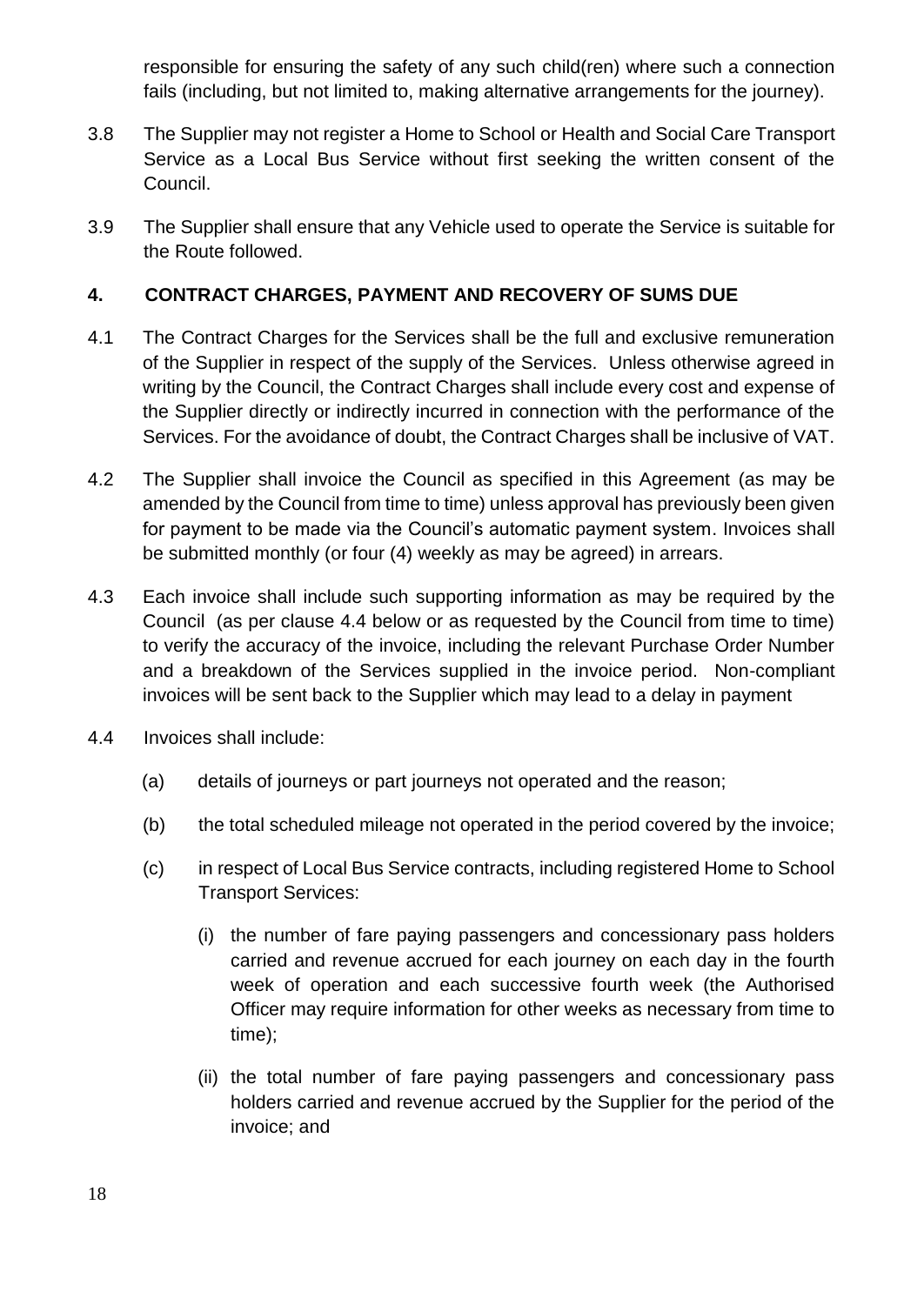- (iii) a quarterly statement of payments received from all authorities in respect of concessionary fares; a
- (d) full details of the Contract Charges; and
- (e) where relevant and agreed by the Council in advance, the costs of making alternative arrangements.

For the avoidance of doubt, where payments are made via the automatic payment system, the Supplier shall still be required to submit the above information on a monthly basis.

- 4.5 The Council reserves the right to withhold full payment of an invoice where the necessary information referred to in clause 4.4 above is not provided.
- 4.6 In consideration of the supply of the Services by the Supplier, the Council shall, subject to clause 4.7, pay the Supplier the invoiced amounts no later than thirty (30) days from receipt of the invoice after verifying that the invoice is valid and undisputed and includes a valid Purchase Order Number. All payments will be via the BACS payment system and an acknowledgement will be sent by email**.** The Council may, without prejudice to any other rights and remedies under the Agreement, withhold or reduce payments in the event of unsatisfactory performance.
- 4.7 The Council may arrange for small and medium sized enterprises to be paid within ten (10) days on request provided that the Supplier has been classified as a small and medium sized enterprise and has completed the application form via the Council's website below:

[https://www.northyorks.gov.uk/sites/default/files/fileroot/Business%20and%20econo](https://www.northyorks.gov.uk/sites/default/files/fileroot/Business%20and%20economy/Tenders%20and%20procurement/payment_terms.doc) [my/Tenders%20and%20procurement/payment\\_terms.doc](https://www.northyorks.gov.uk/sites/default/files/fileroot/Business%20and%20economy/Tenders%20and%20procurement/payment_terms.doc)

- 4.8 If the Council fails to consider and verify an invoice or raise a dispute within thirty (30) Working Days of receipt the invoice shall be regarded as valid and undisputed for the purpose of clause 4.6.
- 4.9 If there is a dispute between the Parties as to the amount invoiced, the Council shall pay the undisputed amount. The Supplier shall not suspend the supply of the Services during the period of dispute and any disputed amounts shall be resolved through the dispute resolution procedure detailed in clause 18.
- 4.10 If a payment of an undisputed amount is not made by the Council by the due date, then the Council shall pay the Supplier interest at the interest rate specified in the Late Payment of Commercial Debts (Interest) Act 1998.
- 4.11 If any sum of money is recoverable from or payable by the Supplier under this Agreement (including any sum which the Supplier is liable to pay the Council in respect of any breach of this Agreement (including but not limited to clause 10.5)), that sum may be deducted unilaterally by the Council from any sum then due, or which may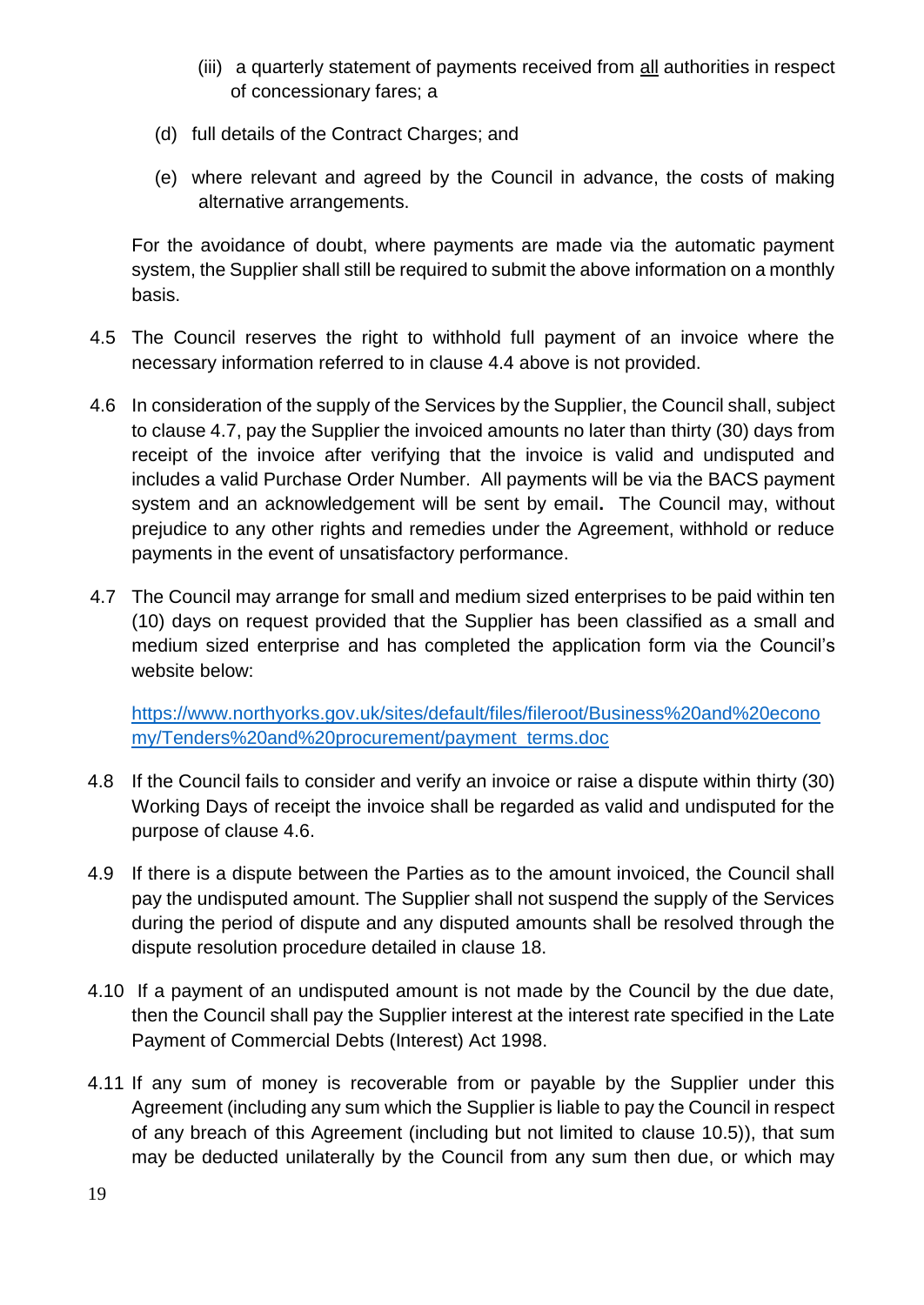come due, to the Supplier under this Agreement or under any other agreement or contract with the Council. The Supplier shall not be entitled to assert any credit, set-off or counterclaim against the Council in order to justify withholding payment of any such amount in whole or in part.

- 4.12 The Council will only pay the Contract Charges for transport journeys which were actually required and which did take place. Failure to notify the Authorised Officer of non-operation or changes to a contract as a result of passengers moving address or leaving school will result in action being taken to re-cover any payment made that the Supplier is not entitled to.
- 4.13 During periods of adverse weather and/or where the Council, school or establishment cancels a journey before 8am on the morning the journey was scheduled to take place, through notification on the Council website, phone call or other suitable method of communication, then the Supplier is entitled to claim the cost of the journey (up to 50% of the daily Contract Charges).
- 4.14 During extended periods of adverse weather of three (3) days or more, and where the school has been closed, the Council will, at its sole discretion, consider whether additional payments can be claimed by the Supplier, up to a maximum of 75% of the daily Contract Charges for each day of non-operation. The Council will notify Suppliers if this additional payment will be made.

## **5. CONTRACT CHARGES REVIEW**

- 5.1 The Contract Charges will be reviewed by the Council from 1 April during each year of the Term in accordance with transport related indicators set by the DfT (as may be amended and updated from time to time).
- 5.2 If following the review, the Council at its sole discretion, considers that an adjustment to the Contract Charges is required, this shall, subject to clause 5.3 below, take effect from the following month and shall be documented in accordance with clause 9.
- 5.3 Where a Contract has been in operation for fewer than six months prior to 1 April then no increase will be paid until the following April.

### **6. PUBLICITY**

- 6.1 The Council has produced a Bus Information Strategy which sets out its requirements for the provision of information. Except where otherwise agreed by the Council the Supplier is responsible for providing and distributing publicity for the Service in compliance with the Minimum Enforceable Requirement in the Bus Information Strategy.
- 6.2 The Supplier shall supply copies of publicity material to the Authorised Officer at least seven (7) days before commencement of the Service except where otherwise agreed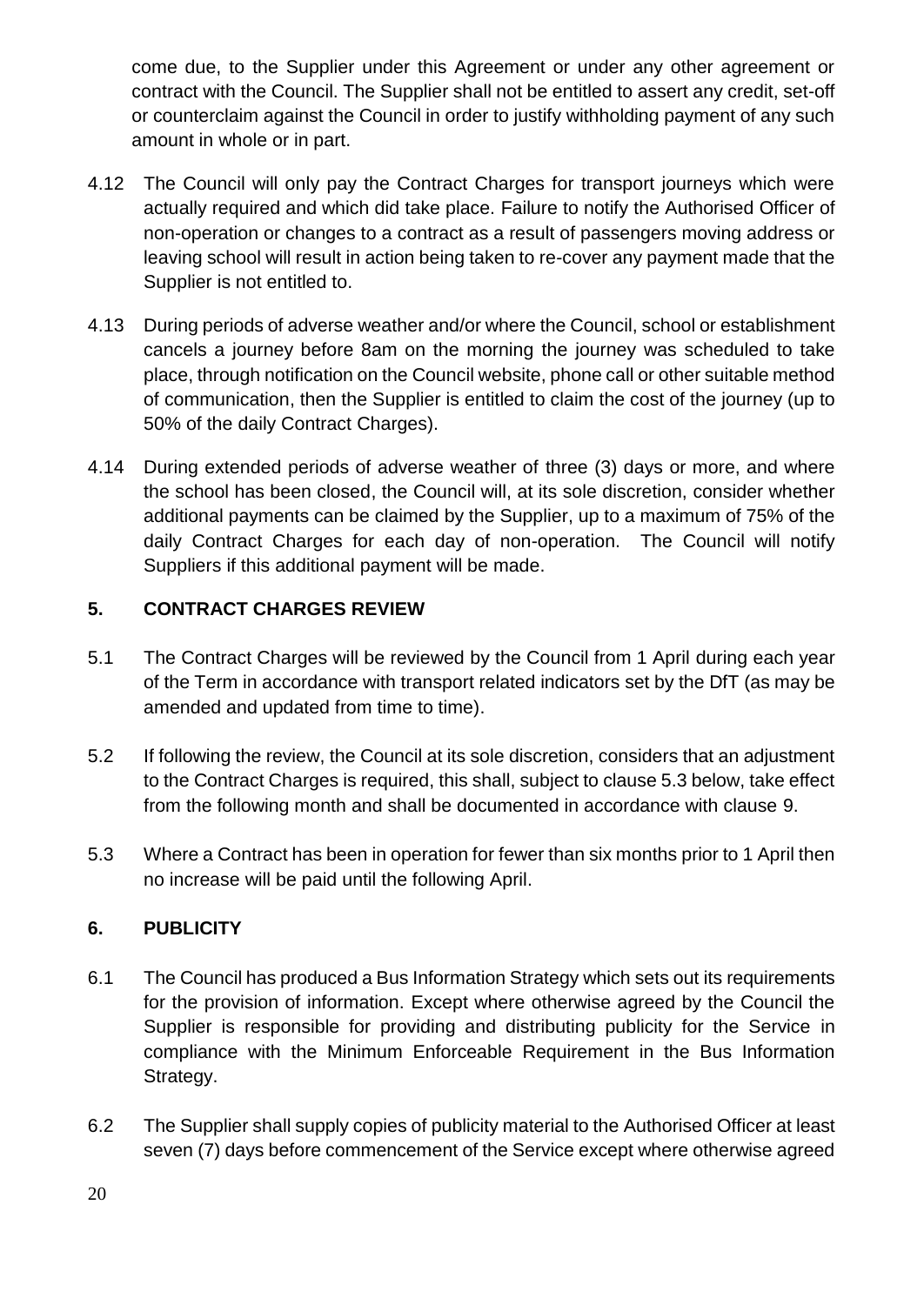by the Authorised Officer. This requirement includes any publicity applying to changes to an existing Service.

- 6.3 If the publicity material provided by the Supplier is inadequate the Authorised Officer may, (upon prior notice being given to the Supplier) produce the necessary publicity material on the Supplier's behalf and deduct the costs incurred from the Contract Charges.
- 6.4 The Supplier shall provide timetable information at appropriate points on the Route as agreed with the Authorised Officer.

## **7**. **FARES**

- 7.1 If the Specification and/or the Contract Particulars includes a fare table or makes reference to fares conditions the Supplier shall comply with the requirements as specified in the Specification and/or the Contract Particulars in this respect. In all other circumstances the Supplier may determine fares subject to the following provisions of this clause 7.
- 7.2 The Supplier shall provide the Authorised Officer with a comprehensive fare table for each Local Bus Service at least seven (7) days before it is introduced except where otherwise agreed by the Authorised Officer.
- 7.3 The Supplier may apply to the Authorised Officer to revise fares on any Service; such application shall be in writing and be at least twenty eight (28) days before the proposed introduction of such revisions. The Authorised Officer may approve, amend or refuse the proposed revision and shall give reasons for doing so.
- 7.4 The Supplier shall co-operate with the Council and any other authority which operates a concessionary fares scheme or system of multi-journey tickets. The Supplier shall ensure that any additional cost or revenue loss is borne by the authority introducing the scheme and shall be responsible for all negotiations relating to such scheme or system.
- 7.5 Half fares should be accepted for all young people from their  $5<sup>th</sup>$  birthday up to age eighteen (18) years. Children under five (5) shall be carried free of charge. The Supplier must participate in any ID schemes that may be introduced during the life of the Agreement and it may charge a reasonable administration fee approved by the Council to the passenger.
- 7.6 The Supplier shall collect and audit fares revenue, including electronic and pre-paid tickets.
- 7.7 Passengers shall be in receipt of a ticket, including electronic and pre-paid tickets, for all journeys made.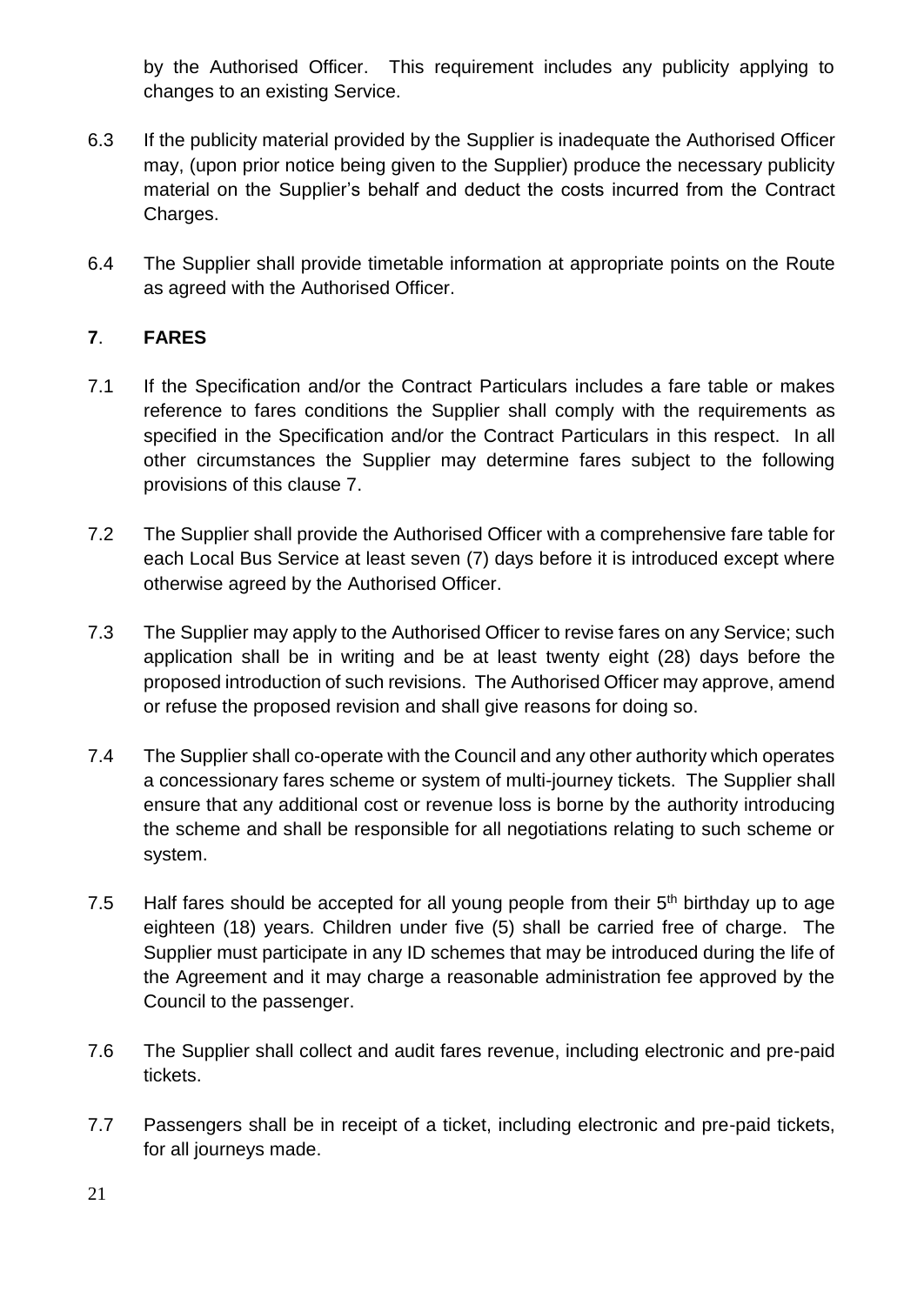7.8 The Supplier may be required to enter into any through or joint ticketing arrangements as specified by the Council.

### **8**. **CHANGE OF CONTROL, SUB-CONTRACTING, ASSIGNMENT AND NOVATION**

- 8.1 The Supplier shall not transfer, novate or assign this Agreement without the prior written consent of the Council. For the avoidance of doubt, in the event of a sale or takeover of the Supplier's business, this Agreement shall not form part of any such sale or takeover without the prior written consent of the Council.
- 8.2 Where the Supplier undergoes a change of control within the meaning of section 416 of the Income and Corporation Taxes Act 1988, the Supplier shall notify the Council of such change or potential change of control as soon as practicable (in any event prior to the change taking effect). The Council must be satisfied that there are no discretionary or mandatory exclusion grounds under Regulation 57 of the Public Agreement Regulations 2015 (PCR 2015) (regardless of whether the PCR 2015 are engaged due to the value of the Agreement) or under the terms of the Agreement which are applicable as a result of the change; and where such grounds are identified the Council reserves the right to terminate the Agreement with immediate effect.
- 8.3 The Supplier shall not sub- contract part of any Service for more than (5) five consecutive days and on no more than one occasion without the Authorised Officer's prior written consent except in the case of genuine emergency. In all cases schools and establishments should be advised immediately of the name of the sub-contractor who will provide the Service.
- 8.4 Subject to clause 8.3, the Supplier shall not without the written consent of the Council assign, sub-contract, novate or in any way dispose of the benefit and/ or the burden of this Agreement or any part of this Agreement. The Council may, in the granting of such consent, provide for additional terms and conditions relating to such assignment, sub-contract, novation or disposal. The Supplier shall be responsible for the acts and omissions of its sub-contractors as though those acts and omissions were its own.
- 8.5 Wherever sub-contractors are used these must be included on a list supplied by the Council and any Sub-contractors appointed by the Supplier to deliver the Services must hold a current Driver or Passenger Assistants badge provided by the Council. The Supplier remains responsible for the provision of the Service in accordance with this Agreement. Where a sub-contractor is used which is not included on the Council's list of contractors then this would be considered a material breach of the Agreement under clause 12.2.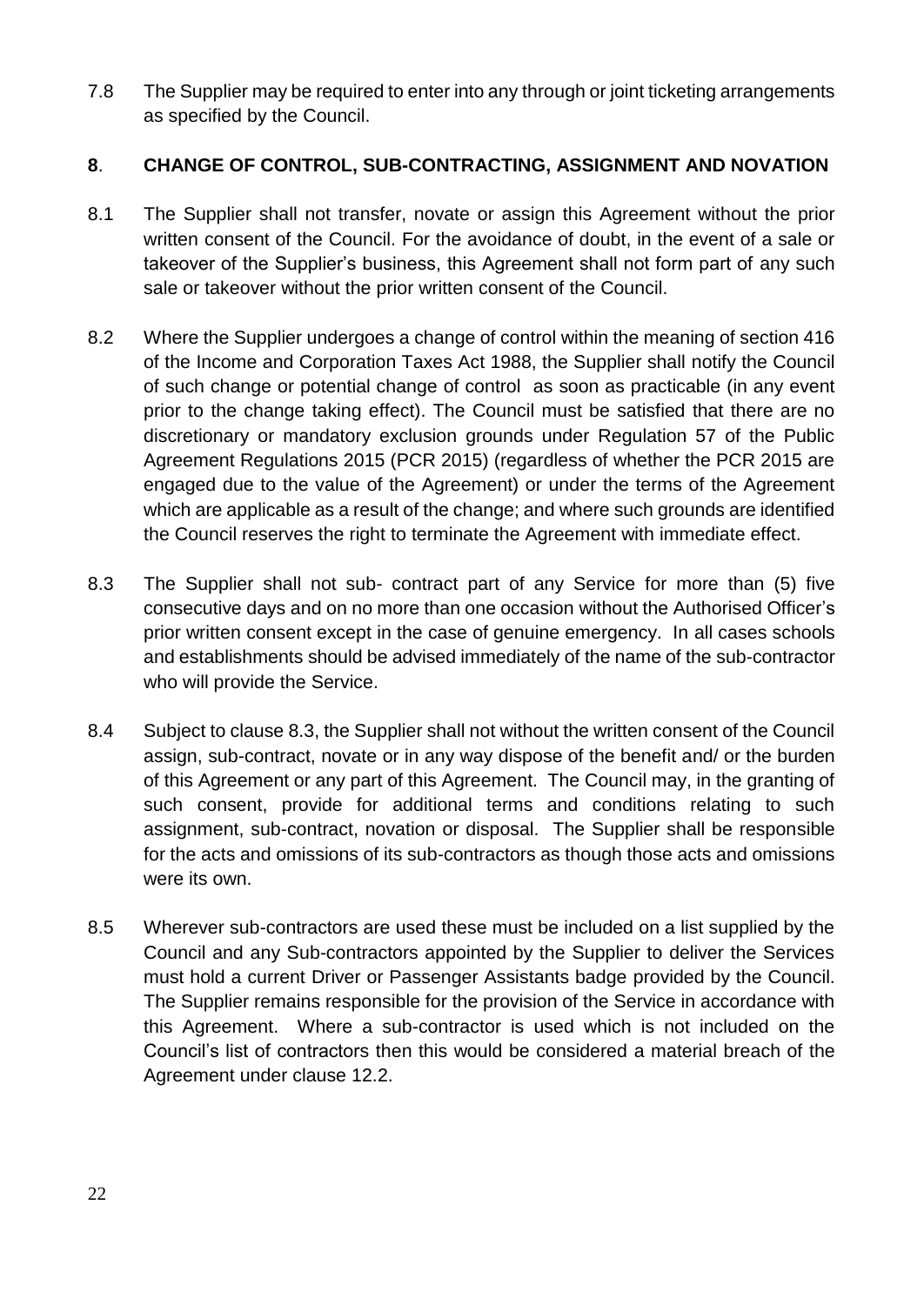- 8.6 Where the Council has consented to the placing of sub-contracts, the Supplier shall, at the request of the Council, send copies of each sub-contract, to the Council as soon as is reasonably practicable.
- 8.7 Where a Supplier utilises self-employed Drivers or Passenger Assistants the Council reserves the right to restrict the number of contracts that are awarded to the Supplier. The use of self-employed Drivers to deliver the Service shall require the Council's prior written consent.
- 8.8 The Council may assign, novate, or otherwise dispose of its rights and obligations under this Agreement without the consent of the Supplier provided that such assignment, novation or disposal shall not increase the burden of the Supplier's obligations under this Agreement.

### **9**. **VARIATION**

- 9.1 At any time during the Term of this Agreement, the Authorised Officer may require the Supplier in writing to:
	- (a) omit any part of the Service;
	- (b) provide additional Services; or
	- (c) vary the scope of the Service or any part of it (including but not limited to introducing variations in timing, the number of passengers to be carried, the type of Vehicle used, the Route taken or any other matter associated with the Service).
- 9.2 If as a result of the requested variation, the Supplier is required to carry out additional mileage, this shall be paid at the following rates (as may be amended in accordance with clause 5) (the **Variation Rate**):

|                                                 | Variation Rate Per Mile |  |
|-------------------------------------------------|-------------------------|--|
| Vehicle seating capacity                        |                         |  |
|                                                 | Over 1 Mile             |  |
| Up to eight passenger                           |                         |  |
| seats                                           | 83p                     |  |
| $9 - 26$ passenger seats                        | £1.25                   |  |
| Over 26<br>passenger                            | £1.70                   |  |
| seats                                           |                         |  |
| Index is current at 1 <sup>st</sup> August 2018 |                         |  |

The Council may, at its sole discretion, consider a further adjustment to the Variation Rate in exceptional circumstances.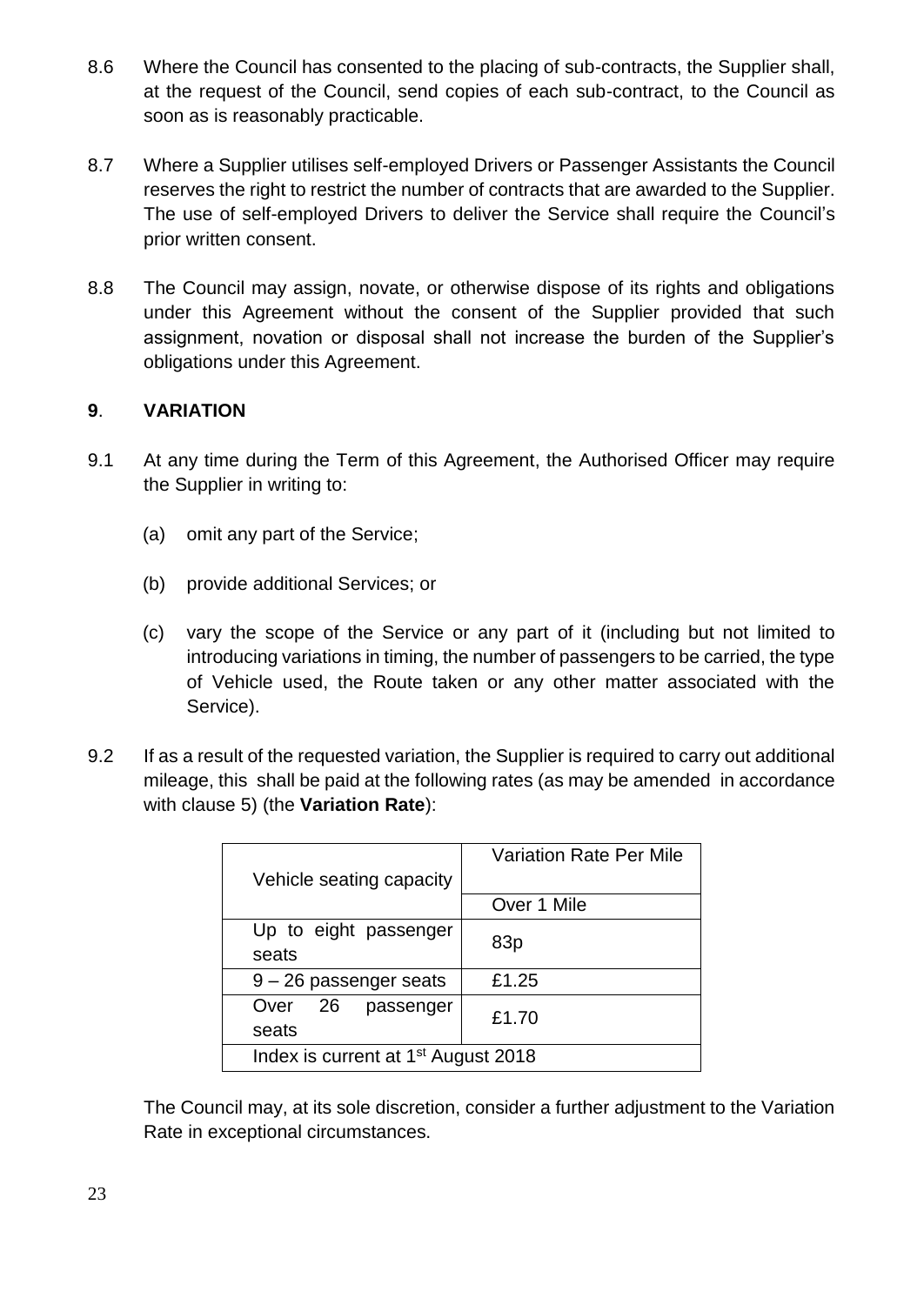- 9.3 From time to time the Council may require the Supplier to make changes in timing, pick-up points and routing at very short notice. The Council will use all reasonable endeavours to give a minimum of twenty four (24) hours' notice of such changes.
- 9.4 Any variation which is required in accordance with this clause 9 shall be recorded in writing and issued to the Supplier by the Council.
- 9.4 If the Supplier is unwilling to undertake the variation proposed by the Council in accordance with this clause 9 then this will constitute a material breach of Agreement as per clause 12.2.

### **10**. **DEFAULT**

- 10.1 Without prejudice to the Council's other powers under this Agreement, where:
	- (a) the Council receives a complaint about the standard of the Service(s); and/or
	- (b) if the Supplier commits any breach of this Agreement (including but not limited to the failure to comply with the Contract Standards) which is capable of remedy,

the Council will be entitled to serve a notice to the Supplier stating the nature of the breach and/or default and the action required to remedy the breach and/or default, including timescales ("**Default Notice**"). Any such timescale shall be reasonable in accordance with the nature of the breach.

- 10. 2 The Supplier will take the action specified in the Default Notice within the timescale set out at its own cost. Failure to respond and return a Default Notice within the specified timescale will result in additional administrative costs being incurred by the Supplier.
- 10.3 The Supplier shall comply with the Default Notice but shall be permitted to make representations to the Authorised Officer on the matters referred to in it which the Authorised Officer shall consider and, as necessary, discuss with the Supplier.
- 10.4 Unless a Default Notice is waived or deferred by the Authorised Officer as a consequence of the representations made by the Supplier under clause 10.3, the Supplier shall pay the Council a default payment for each default which may represent no less than 25% of the daily Contract Charges payable or a sum of £20 whichever shall be the greater. This sum shall be deducted from the Contract Charges by the Authorised Officer. For the avoidance of doubt, the Council will not pay the Contract Charges which relate to any part of the Service which is not provided by the Supplier as a result of the default.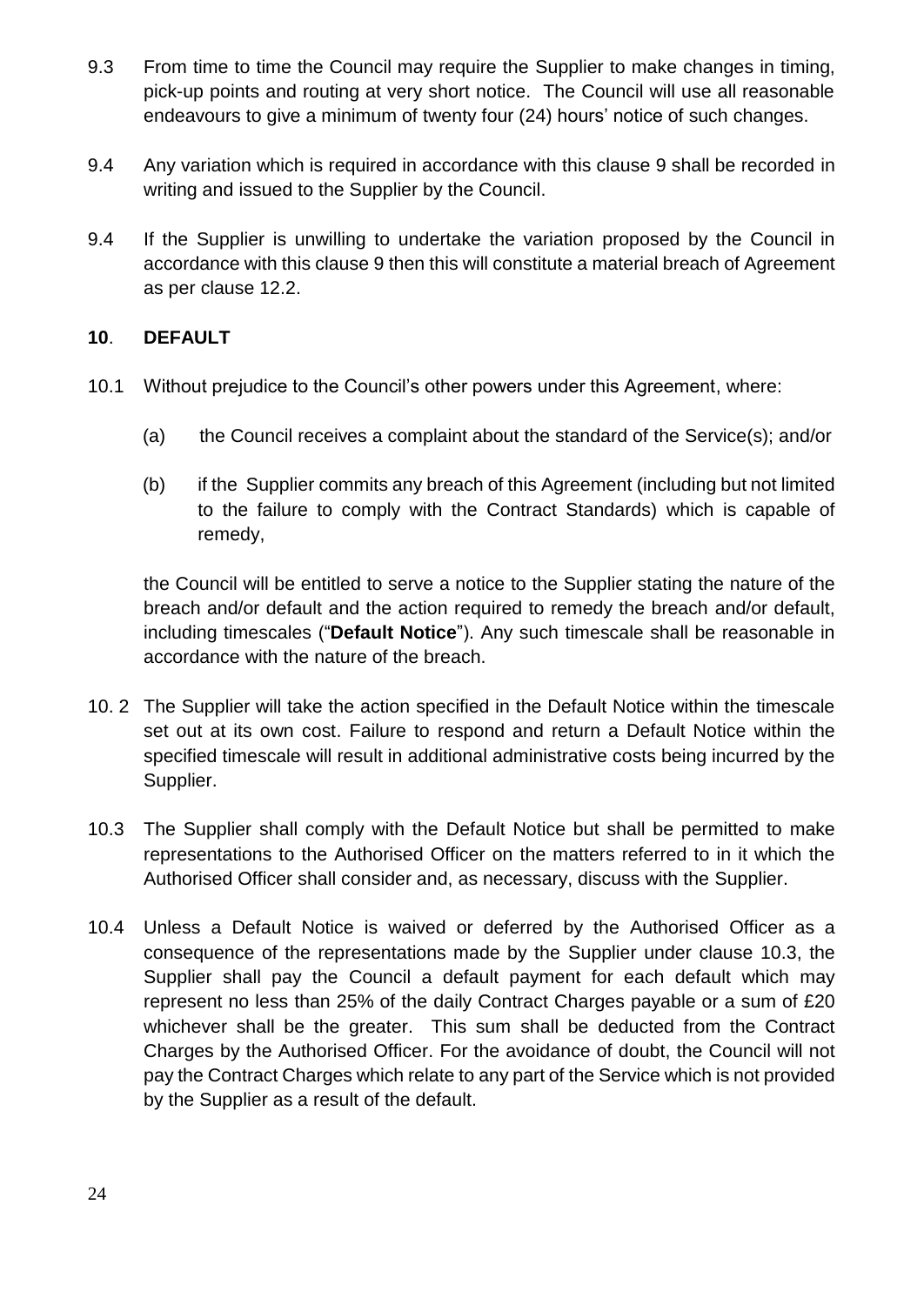- 10.5 The Supplier and the Council agree that the default payment payable to the Council in respect of Default Notices represents a reasonable estimate of the cost incurred by the Council in investigating the default(s), serving the Default Notice and, where relevant, checking for compliance.
- 10.6 Where the Supplier is issued with a number of Default Notices on the same contract in a relatively short space of time, this will constitute poor performance and may result in increased monitoring, the requirement to attend an issues resolution meeting or the withholding of payments. Where these actions do not result in an improvement in the Service, and new Default Notices continue to be issued during a specified monitoring period, this shall constitute a persistent breach of contract under clause 12.2.
- 10.7 Without prejudice to the Council's other powers under this Agreement, in the event of default or if the Supplier fails to provide the Services in accordance with this Agreement, the Council may commission and pay another Supplier to provide part or all of the Services until:
	- (a) such time as the Supplier has satisfied the Authorised Officer that it is able to provide the Service (or the relevant part of it) to the Contract Standards; or
	- (b) the Agreement is terminated (in whole or in part) in accordance with clause 12.2(i).
- 10.8 Costs incurred by the Council in providing part or all of the Services, in accordance with clause 10.7, may be deducted from the Contract Charges or shall be recoverable as a debt.

## **11**. **SUSPENSION OF THE SERVICE**

- 11.1 If the Authorised Officer reasonably considers that a Passenger Transport Service has been registered commercially which meets the need of a Local Bus Service provided under this Agreement, the Authorised Officer may require the Service provided under the Agreement to be suspended for the remainder of the Term or until the commercial passenger transport service ceases to be operated, whichever is the sooner.
- 11.2 The Authorised Officer will give written notice of suspension to the Supplier at least forty two (42) days before the suspension is to take effect.
- 11.3 If the Service is suspended, no Contract Charges are payable for the Service for the period of suspension, either during the suspension or at any other time.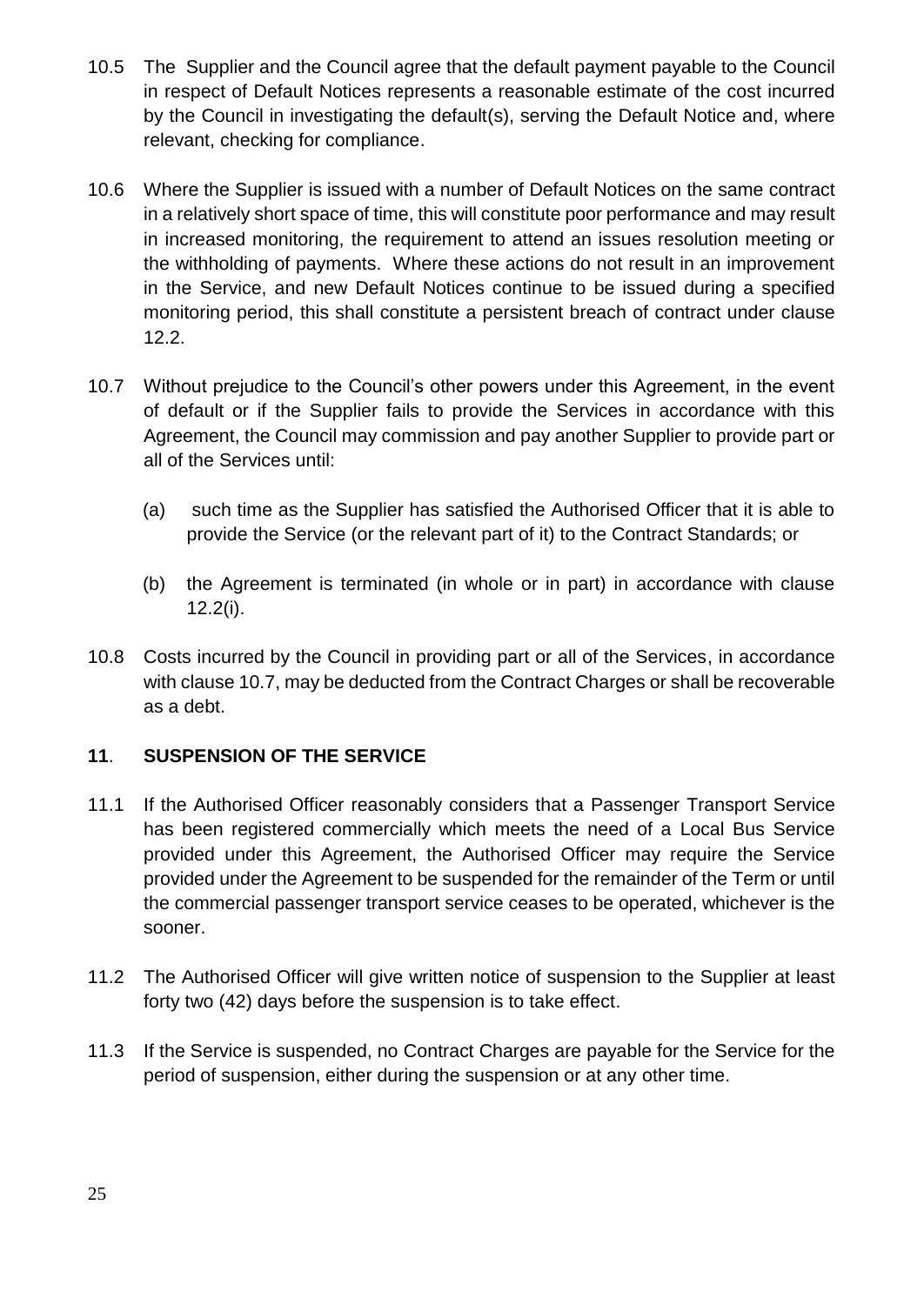#### **12**. **TERMINATION**

- 12.1 The Council may terminate this Agreement at any time by providing notice in writing to the Supplier to take effect on any date falling at least one (1) month later than the date of service of the relevant notice.
- 12.2 Without prejudice to any other right or remedy it might have, the Council may terminate this Agreement by written notice to the Supplier with immediate effect if:
	- (a) The Supplier:-
		- (i) (without prejudice to clause  $12.2(a)(v)$ ) is in material breach of any obligation under this Agreement (including but not limited to defaults) which is not capable of remedy;
		- (ii) repeatedly breaches any of the terms and conditions of this Agreement in such a manner as to reasonably justify the opinion that its conduct is inconsistent with it having the intention or ability to give effect to the terms and conditions of this Agreement;
		- (iii) is in material breach of any obligation which is capable of remedy, and that breach is not remedied within seven (7) days of the Supplier receiving notice specifying the breach and requiring it to be remedied;
		- (iv) undergoes a change of control within the meaning of section 416 of the Income and Corporation Taxes Act 1988;
		- (v) breaches any of the provisions of clauses 2.5.5, 2.5.7, 2.10, 13, 14 and 15;
		- (vi) becomes insolvent, or if an order is made or a resolution is passed for the winding up of the Supplier (other than voluntarily for the purpose of solvent amalgamation or reconstruction), or if an administrator or administrative receiver is appointed in respect of the whole or any part of the Supplier's assets or business, or if the Supplier makes any composition with its creditors or takes or suffers any similar or analogous action (to any of the actions detailed in this clause 12.2(a)(vi)) in consequence of debt in any jurisdiction;
		- (vi) fails to comply with legal obligations in the fields of environmental, social or labour law;
		- (vii) has materially misrepresented any information in the Tender (upon which the Council has relied in appointing the Supplier);
		- (viii) has committed any offence under the Bribery Act 2010 or has committed an offence under Section 117(2) of the Local Government Act 1972; or has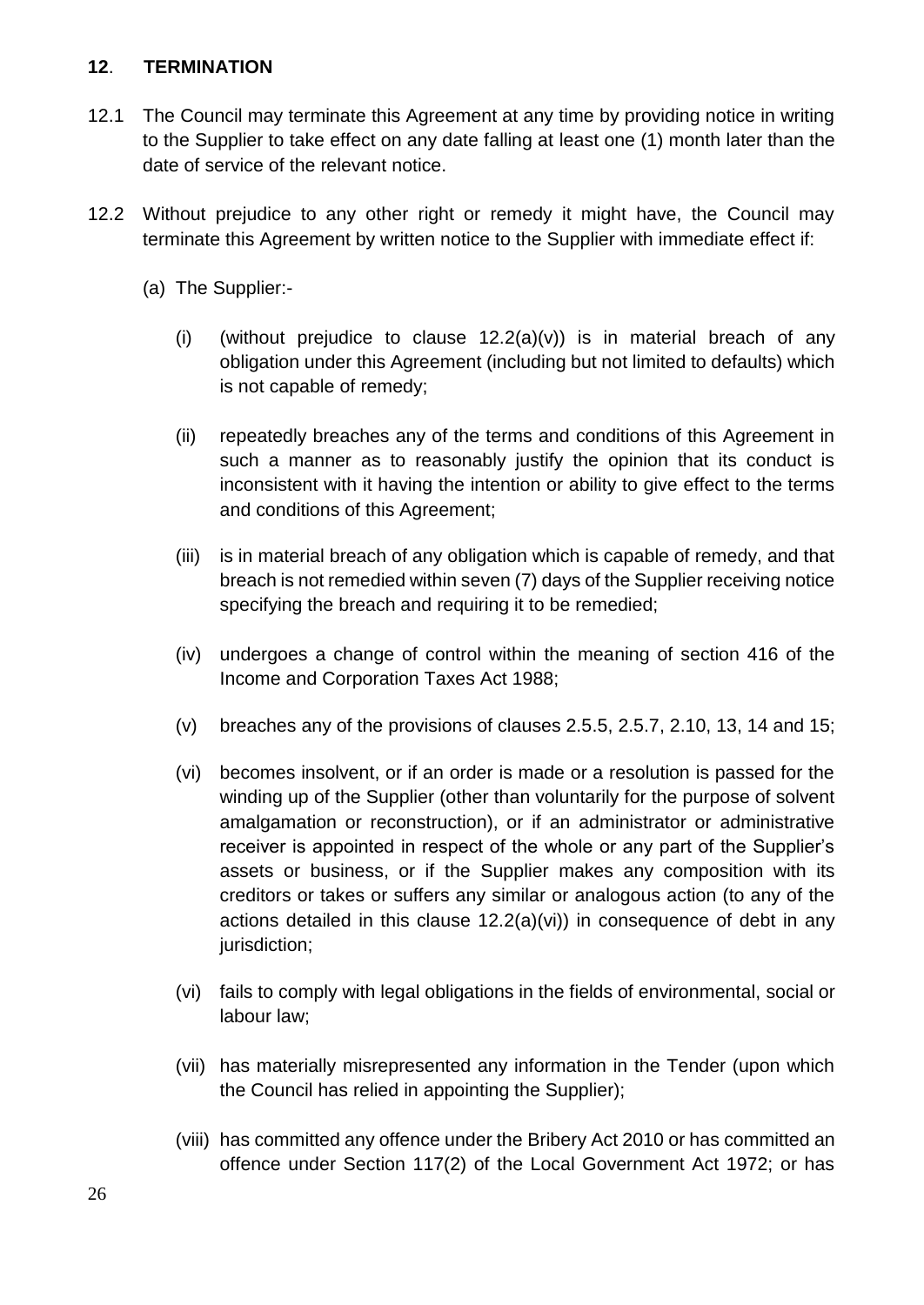offered any gift or consideration of any kind as an inducement or disincentive for doing anything in respect of this Agreement or any other contract with the Council;

- (ix) is otherwise in breach of the collusive tendering certificate provided with the Tender;
- (x) has insufficient resources to provide the Service because of a reduction in the number of Vehicles authorised by the Traffic Commissioner to be operated by the Supplier;
- (xi) the Supplier no longer meets the standard required by the Councils quality threshold;
- (xii) ceases, or threatens to cease, to carry on all or substantially the whole of its business;
- (xiii) or any personnel the Supplier engages to provide the requirements of the Agreement fail, or refuse, after written instruction to provide the Services reasonably and properly required;
- (xiv) or any of the personnel it engages to provide the Agreement requirements conduct itself/himself/herself in any manner which, in the Council's reasonable opinion brings or is likely to bring the Council into disrepute by association; or
- (xv) at any time during the Term is convicted of any offence referred to in Regulation 57(1) of the Public Agreements Regulations 2015 or if an event occurs which would have entitled the Council to treat the Supplier as ineligible for selection under Regulation 57(3), 57(4) or 57(8).
- (b) The Council has within the last fourteen (14) days terminated another contract with the Supplier for a service similar to the Service provided under this Agreement and such termination had been effected on such serious grounds as to enable the Council reasonably to believe that:
	- (i) the safety of passengers and/or the public at large may be endangered or otherwise adversely affected; and/ or
	- (ii) the quality of the Service under this Agreement can no longer be guaranteed by the Supplier.
- (c) The reputation of the Supplier has so seriously been jeopardised by an act or default of the Supplier, its Drivers, Passenger Assistants or member of Staff (including, but without limitation, a criminal act) that the Council reasonably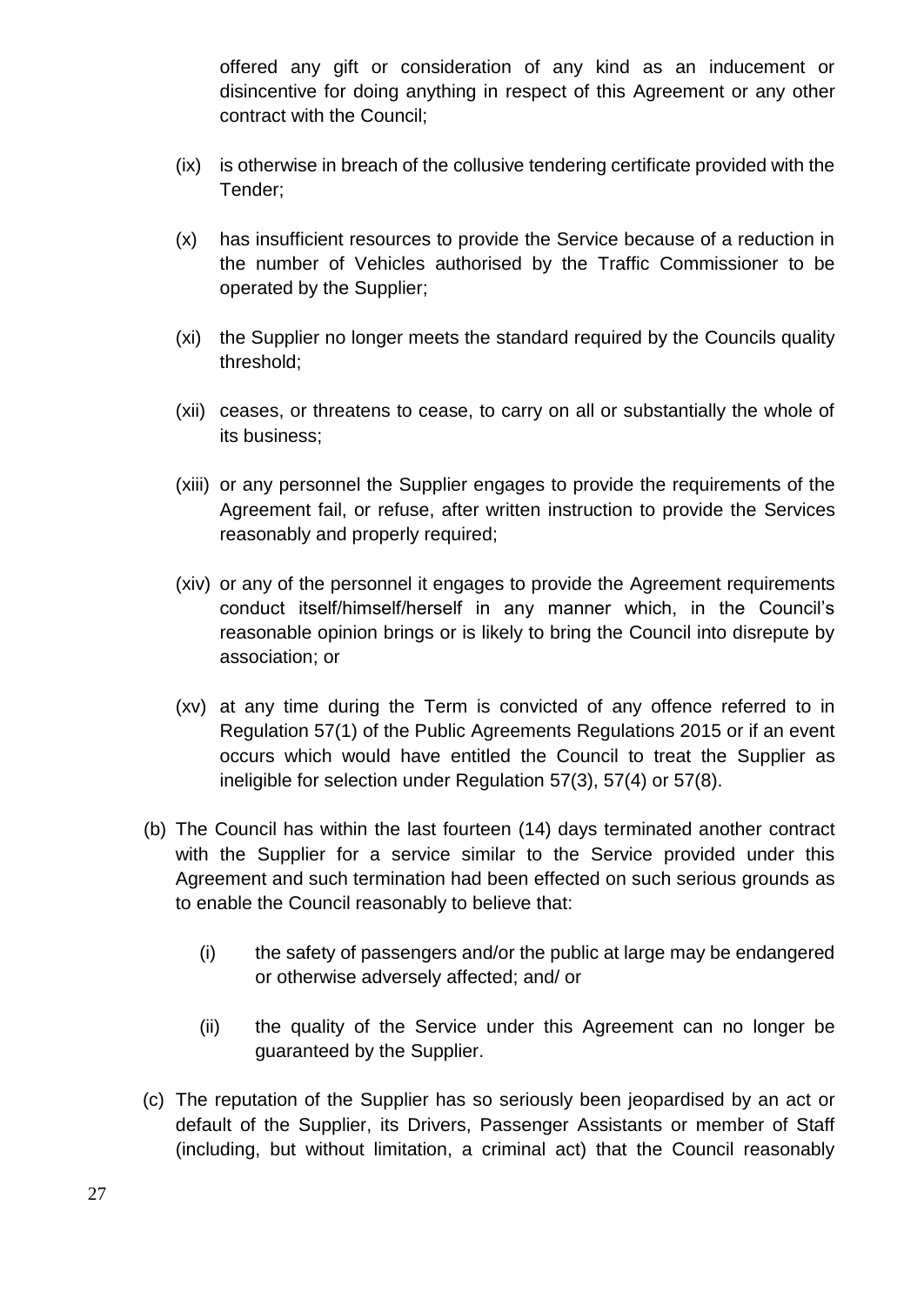believes that the Supplier is unable to guarantee adherence to the Contract Standards.

- 12.3 If the Agreement has been terminated under 12.2 the Council:-
	- (a) ceases to be under any obligation to pay the Contract Charges until the costs arising out of the termination (including the costs of terminating the Agreement and making alternative arrangements for the Service) have been calculated and show a sum due to the Supplier (in which case this sum will be paid to the Supplier as soon as possible);
	- (b) may immediately appoint a replacement Supplier;
	- (c) shall be entitled to recover all losses resulting from such termination including any additional costs incurred for the outstanding period of the Agreement; and
	- (d) shall not be liable to the Supplier for any costs incurred in relation to the termination.
- 12.4 In the case of Home to School or Local Bus Service transport contracts the Council may terminate the Agreement by giving thirty (30) days' notice where circumstances beyond the control of the Council dictate that the Service is no longer required (including but not limited to a reduction in pupil numbers or closure of a school). Where practicable and considered appropriate in the Council's reasonable opinion, the Council may offer a suitable alternative contract to the Supplier.
- 12. 5 The Supplier may apply to the Authorised Officer for the Agreement to be terminated where there are exceptional circumstances which could not have been foreseen. Individual circumstances will be considered and any break in the Agreement will be granted at the discretion of the Authorised Officer.
- 12.6 The Supplier may not re-tender for any Agreement which they have operated and which has been terminated by the Council under this clause 12 or for any other Council contract for a minimum period of six (6) months.
- 12. 7 Termination or expiry of this Agreement shall be without prejudice to the rights of either Party accrued prior to termination or expiry and shall not affect the continuing rights of the Parties under this clause 12 and clauses 2.2, 2.5, 2.6, 2.10, 13.2, 14, 15, 17, 18, 21 and 24.7, and or any other provision of the Agreement that either expressly or by implication has effect after termination.
- 12.8 Upon termination or expiry of this Agreement, the Supplier shall:
	- (a) give all reasonable assistance to the Council and any incoming supplier of the Services; and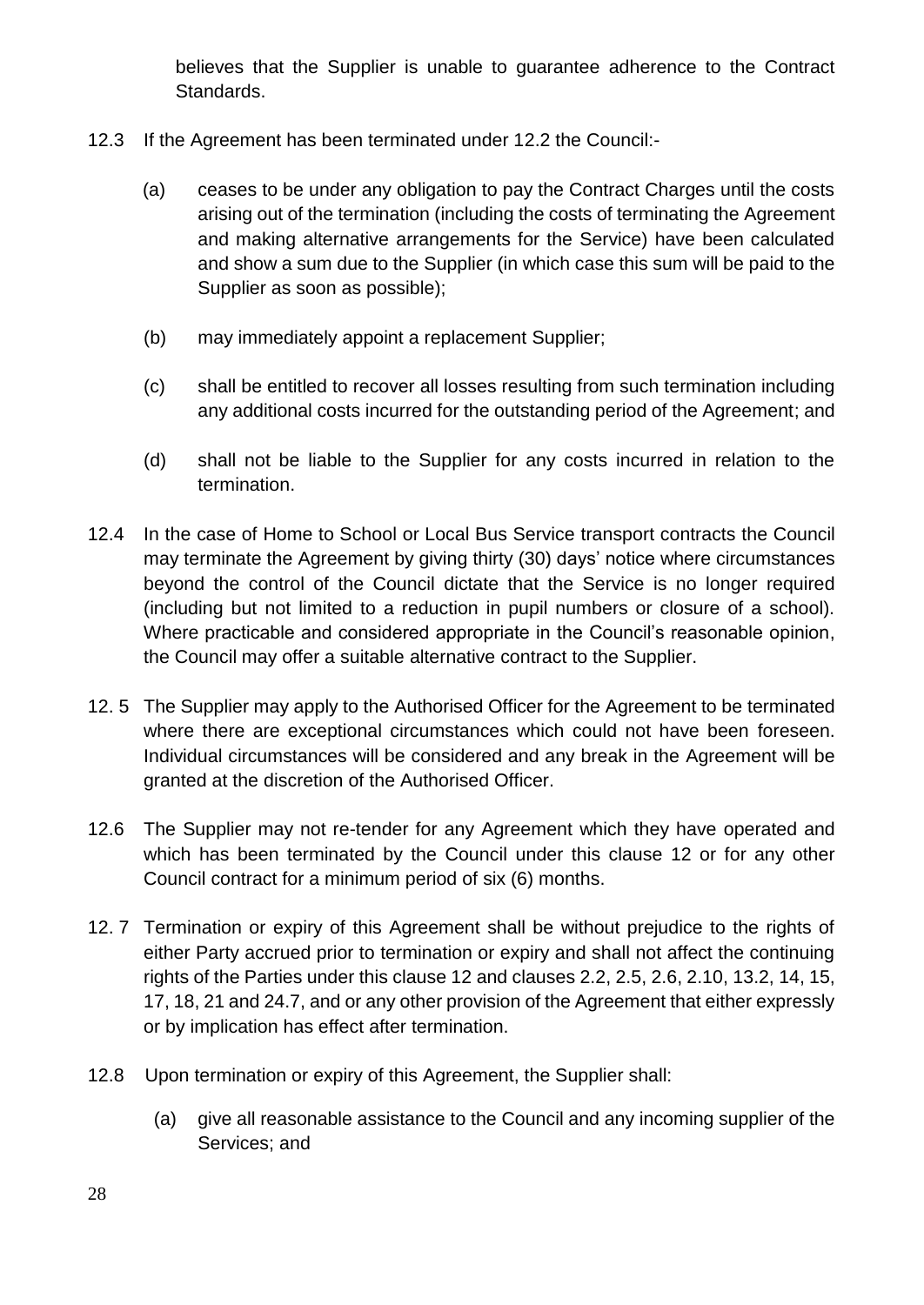- (b) return all requested documents, information and data to the Council, and destroy any personal data associated with the Services operated under this Agreement, as soon as reasonably practicable.
- 12.9 Without prejudice to the Council's rights to terminate this Agreement, if a right to terminate this Agreement arises in accordance with clause 12.2, the Council may suspend the Supplier's right to receive payment from the Council by giving notice in writing to the Supplier. If the Council provides notice to the Supplier in accordance with this clause 12.9, the Supplier's appointment shall be suspended for the period set out in the notice or such other period notified to the Supplier by the Council in writing from time to time.

### **13**. **COMPLIANCE**

### 13.1 **Health and Safety**

- 13.1.1 The Supplier shall comply with the requirements of the Health and Safety at Work Act 1974 so far as they apply to the provision of the Service and throughout the Term of this Agreement the Supplier shall have in place a health and safety policy which complies with all statutory requirements.
- 13.1.2 The Supplier shall promptly notify the Council of any health and safety hazards which may arise in connection with the performance of its obligations under this Agreement.
- 13.1.3 The Supplier shall notify the Council immediately in the event of any incident or "near miss" occurring in the performance of the Agreement where that incident or "near miss" causes, or may cause, any personal injury or damage to property which could give rise to personal injury.
- 13.1.4 The Supplier shall take all necessary measures to comply with the requirements of the Health and Safety at Work etc. Act 1974 and any other Acts, orders, regulations and Codes of Practice relating to Health and Safety which may apply to the Staff in the performance of the Agreement.
- 13.1.5 The Supplier shall ensure that its health and safety policy statement and health and safety management arrangements (as required by the Health and Safety at Work etc. Act 1974) are made available to the Council on request.
- 13.1.6 Risk assessments will be carried out by the Supplier as required under current legislation (Management of Health and Safety at Work Regulations 1999). Risk assessments which relate to the operation of the Service and the safety of Council officers, passengers, Drivers and Passenger Assistant, which must include a driving and Route risk assessment, will be made available for inspection by the Authorised Officer on request.
- 13.1.7 The Supplier must also ensure that a risk assessment is undertaken for all stopping places to be used on the Route prior to the commencement of the Service and these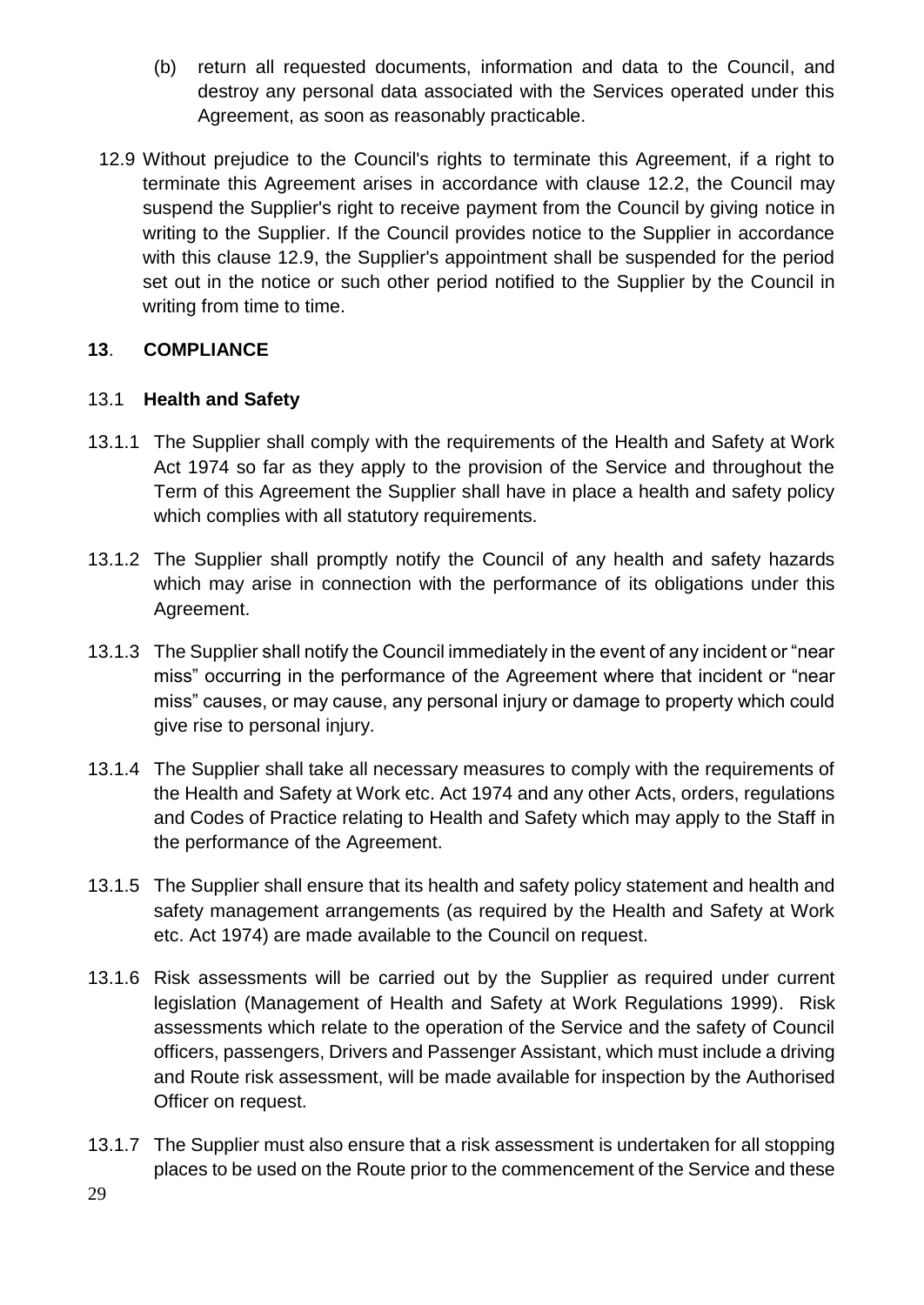must be retained by the Supplier and made available for inspection by the Authorised Officer on request.

- 13.1.8 The Supplier shall make the Council aware immediately and in writing of any concerns regarding a stopping place or Route, and ensure that reversing manoeuvres are not part of the Route unless there is no suitable alternative. Where a reversing manoeuvre is required then a risk assessment must be completed prior to the commencement of, or variation to, the Route and the Council must be notified in writing immediately and prior to commencement of, or variation to the Route.
- 13.1.9 In the event of an incident or accident relating to the Vehicle, member of Staff, Drivers, Passenger Assistants or passenger(s) during the performance and delivery of the Services the Supplier must report the incident to the Authorised Officer immediately and provide the written incident report(s) as soon as possible thereafter.

#### 13.2 **Other Legislation**

- 13.2.1 The Supplier shall:
	- (a) perform its obligations under this Agreement in accordance with the Equalities Act 2010 (and any subsequent legislation in respect of equalities which may be enacted during the Term of this Agreement) and the Council's equality and diversity policy as provided to the Supplier from time to time; and
	- (b) take all reasonable steps to secure the observance of clause 13.2.1 (a) by all Staff.
- 13.2.2 The Supplier shall provide such information as the Council may reasonably request for the purpose of assessing the Supplier's compliance with this clause 13.2 including, if requested, examples of any instructions or other documents, recruitment advertisements or other literature containing details of monitoring of recruitment and employees
- 13.2.3 The Supplier shall supply the Services in accordance with the Council's environmental policy as provided to the Supplier from time to time.
- 13.2.4 The Supplier shall comply with, and shall ensure that its Staff shall comply with, the provisions of all applicable laws, statutes, regulations from time to time in force (including but not limited to):
	- (a) the Official Secrets Acts 1911 to 1989;
	- (b) section 182 of the Finance Act 1989;
	- (c) the Bribery Act 2010;
	- (d) the Modern Slavery Act 2015; and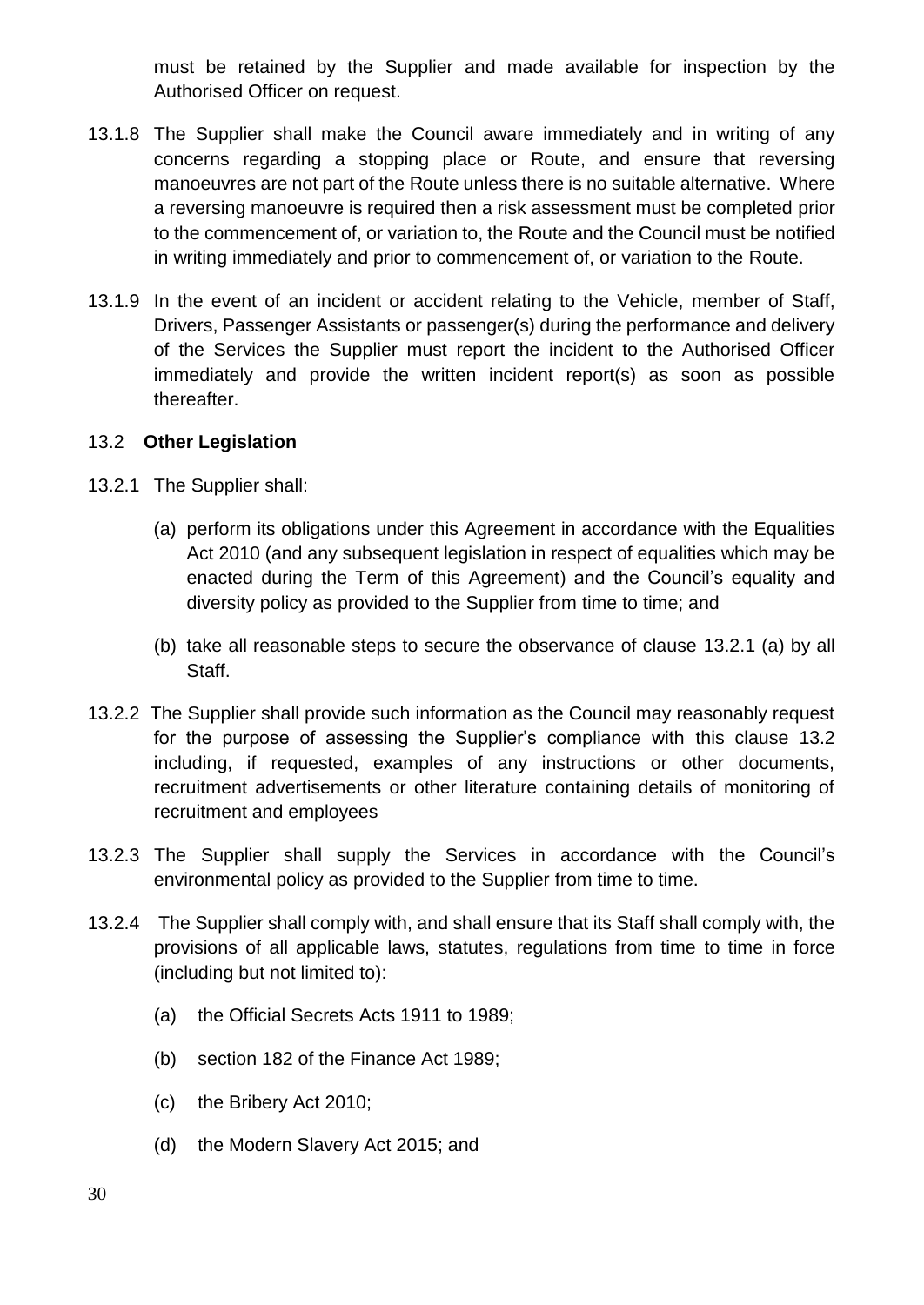- (e) the Data Protection Legislation.
- 13.2.5 The Council may terminate the Agreement with immediate effect by giving written notice to the Supplier if the Supplier commits a breach of clause 13.2.4 (a) or 13.2.4(c)

### **14**. **DATA PROTECTION**

- 14.1 Both Parties shall comply with all applicable requirements of the Data Protection Legislation. This clause 14 is in addition to, and does not relieve, remove or replace, a Party's obligations under the Data Protection Legislation. Each Party shall bear its own costs in relation to compliance with this clause 14 and the Data Protection Legislation.
- 14.2 The Supplier shall and shall ensure that the Supplier Personnel shall, in performing its obligations under this Agreement, comply in all respects with the Data Protection Legislation.
- 14.3 The Supplier shall and shall ensure that the Supplier Personnel shall not do or permit anything to be done which might jeopardise or contravene the Council's compliance with the Data Protection Legislation.
- 14.4 The Parties acknowledge that for the purposes of the Data Protection Legislation, the Council is the Controller and the Supplier is the Processor. The only processing that the Supplier is authorised to do is listed in the Data Processing Schedule provided by the Council and may not be determined by the Supplier.
- 14.5 For the purpose of this clause 14, the term "processing" and cognate terms have the meaning given in the GDPR.
- 14.6 The Supplier shall notify the Council immediately if it considers that any of the Council's instructions infringe the Data Protection Legislation.
- 14.7 The Supplier shall provide all reasonable assistance to the Council in the preparation of any Data Protection Impact Assessment prior to commencing any processing. Such assistance may, at the discretion of the Council, include:
	- (a) a systematic description of the envisaged processing operations and the purpose of processing;
	- (b) an assessment of the necessity and proportionality of the processing operations in relation to the Services;
	- (c) an assessment of the risks to the rights and freedoms of Data Subjects; and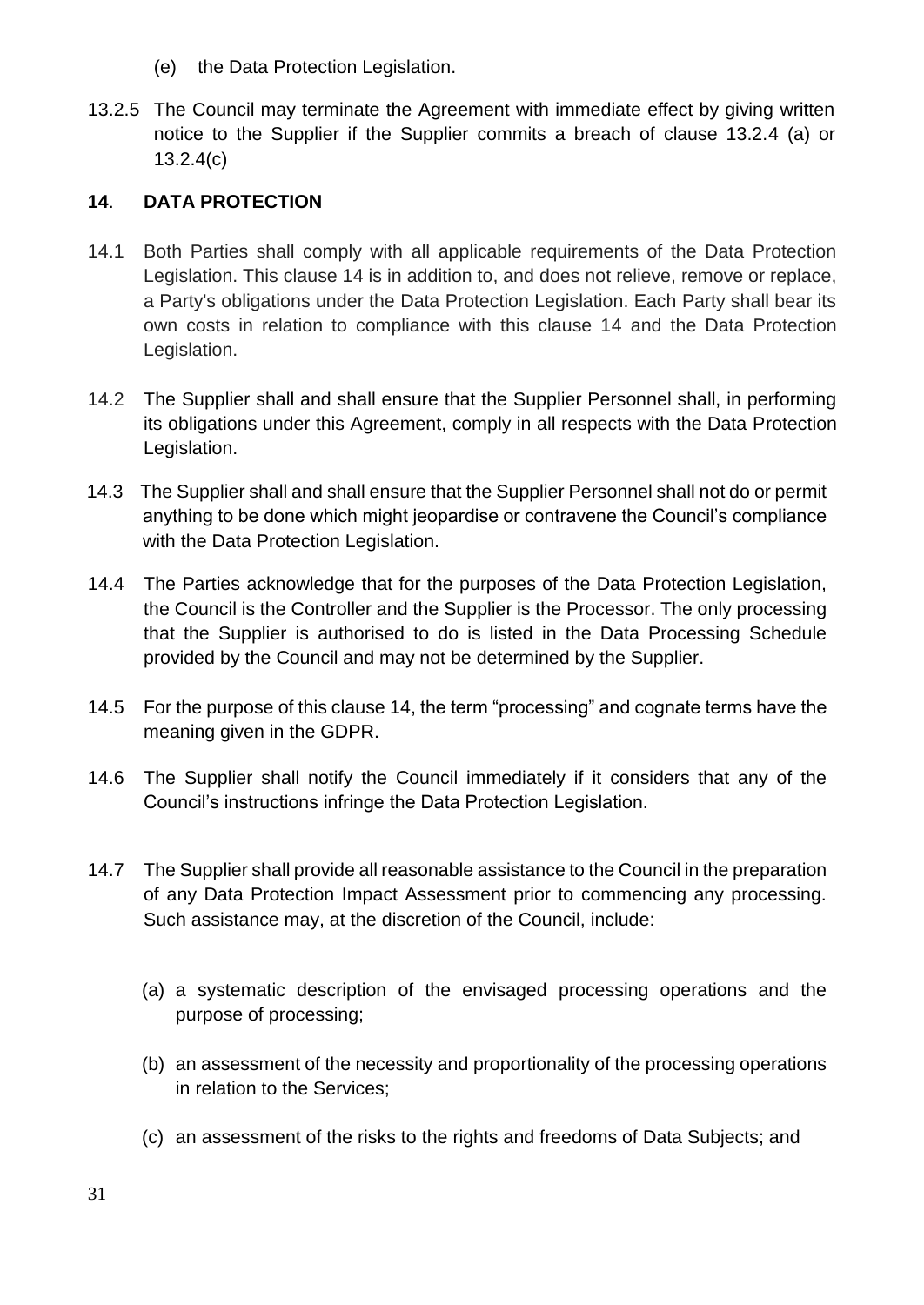- (d) the measures envisaged to address the risks, including safeguards. Security measures and mechanisms to ensure the protection of Personal Data.
- 14.8 The Supplier shall, in relation to any Personal Data processed in connection with its obligations under this Agreement:
	- (a) process that Personal Data only in accordance with the Data Processing Schedule, unless the Supplier is required to do otherwise by Law. If it is so required the Supplier shall promptly notify the Council before processing the Personal Data unless prohibited by Law;
	- (b) ensure that it has in place Protective Measures, which have been reviewed and approved by the Council as appropriate to protect against a Data Loss Event having taken account of the:
		- (i) nature of the data to be protected;
		- (ii) harm that might result from a Data Loss Event;
		- (iii) state of technological development; and
		- (iv) cost of implementing any measures;
	- (c) ensure that:
		- (i) the Supplier and the Supplier Personnel do not process Personal Data except in accordance with this Agreement (and in particular the Data Processing Schedule);
		- (ii) it takes all reasonable steps to ensure the reliability and integrity of any of the Supplier Personnel who have access to the Personal Data and ensure that they:
			- (A) are aware of and comply with the Supplier's duties under this clause 14;
			- (B) are subject to appropriate confidentiality undertakings with the Supplier or any Sub-processor;
			- (C) are informed of the confidential nature of the Personal Data and do not publish, disclose or divulge any of the Personal Data to any third party unless directed in writing to do so by the Council or as otherwise permitted by this Agreement; and
			- (D) have undergone adequate training in the use, care, protection and handling of Personal Data;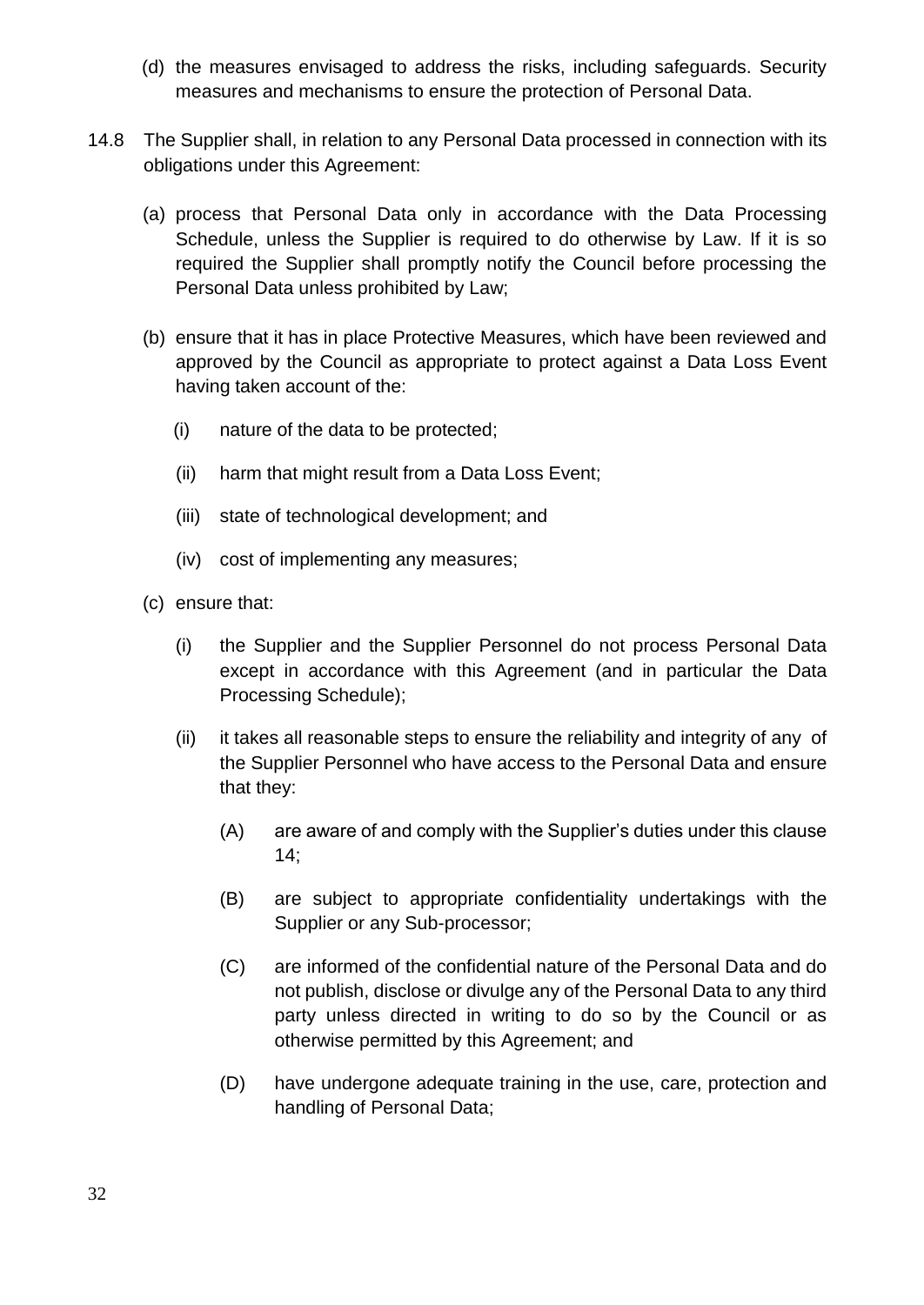- (d) not transfer Personal Data outside of the European Union unless the prior written consent of the Council has been obtained and the following conditions are fulfilled:
	- (i) the Council or the Supplier has provided appropriate safeguards in relation to the transfer (whether in accordance with GDPR Article 46 or LED Article 37) as determined by the Council;
	- (ii) the Data Subject has enforceable rights and effective legal remedies;
	- (iii) the Supplier complies with its obligations under the Data Protection Legislation by providing an adequate level of protection to any Personal Data that is transferred (or, if it is not so bound, uses its best endeavours to assist the Council in meeting its obligations)) and;
	- (iv) the Supplier complies with any reasonable instructions notified to it in advance by the Council with respect to the processing of the Personal Data; and
	- (e) at the written direction of the Council, delete or return Personal Data (and any copies of it) to the Council on termination of the Agreement unless the Supplier is required by Law to retain the Personal Data.
- 14.9 Subject to clause 14.10, the Supplier shall notify the Council immediately if it:
	- (a) receives a Data Subject Access Request (or purported Data Subject Access Request);
	- (b) receives a request to rectify, block or erase any Personal Data;
	- (c) receives any other request, complaint or communication relating to either Party's obligations under the Data Protection Legislation in connection with Personal Data processed under this Agreement;
	- (d) receives any communication from the Information Commissioner or any other regulatory authority in connection with Personal Data processed under this Agreement;
	- (e) receives a request from any third party for disclosure of Personal Data where compliance with such request is required or purported to be required by Law; or
	- (f) becomes aware of a Data Loss Event.
- 14.10 The Supplier's obligation to notify under clause 14.9 shall include the provision of further information to the Council in phases, as details become available.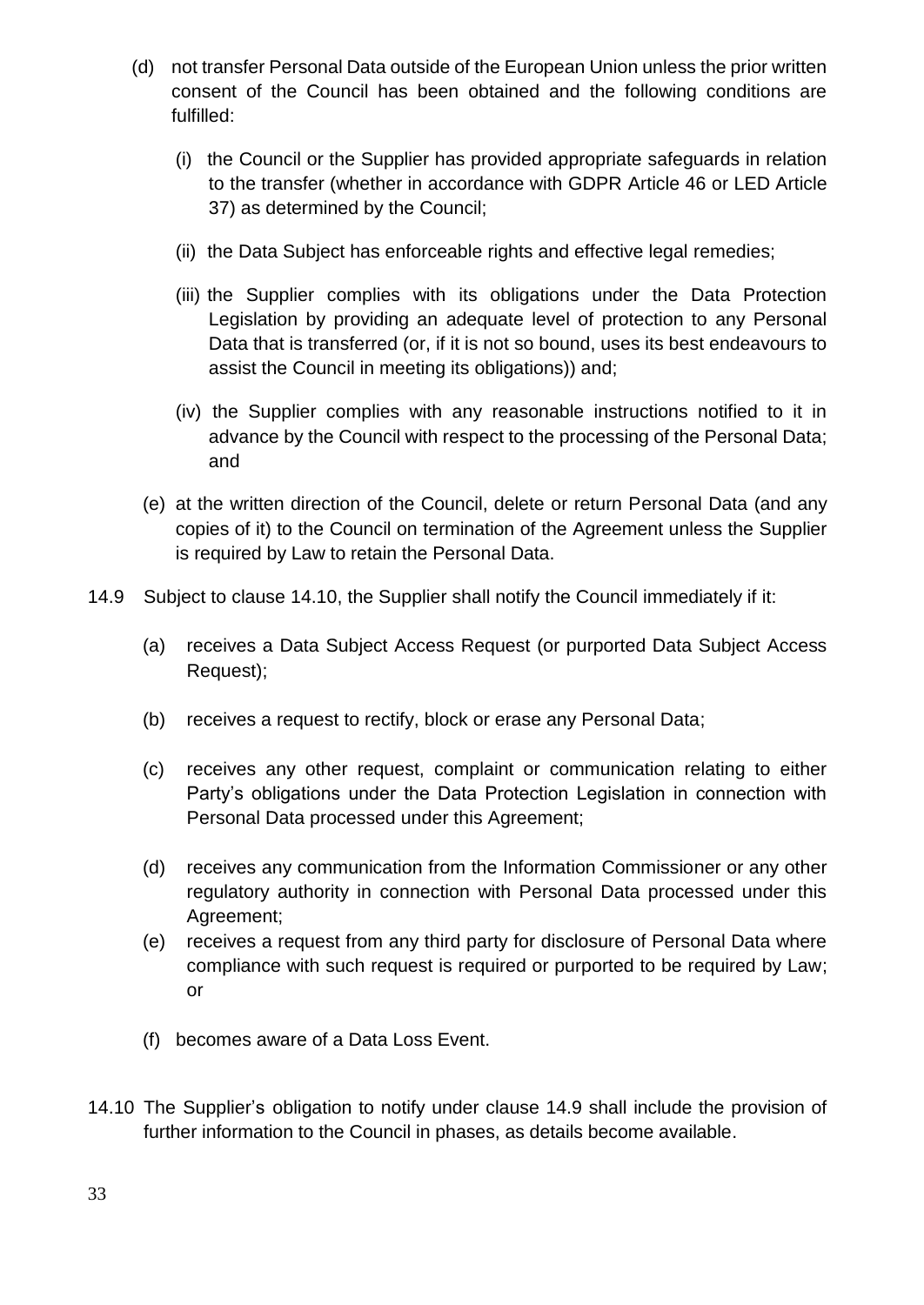- 14.11 Taking into account the nature of the processing, the Supplier shall provide the Council with full assistance in relation to either Party's obligations under Data Protection Legislation in connection with Personal Data processed under this Agreement and any complaint, communication or request made under clause 14.9 (and insofar as possible within the timescales reasonably required by the Council) including by promptly providing:
	- (a) the Council with full details and copies of the complaint, communication or request;
	- (b) such assistance as is reasonably requested by the Council to enable the Council to comply with a Data Subject Access Request within the relevant timescales set out in the Data Protection Legislation;
	- (c) the Council, at its request, with any Personal Data it holds in relation to a Data Subject;
	- (d) assistance as requested by the Council following any Data Loss Event; and
	- (e) assistance as requested by the Council with respect to any request from the Information Commissioner's Office, or any consultation by the Council with the Information Commissioner's Office.
- 14.12 The Supplier shall maintain complete and accurate records and information to demonstrate its compliance with this clause 14. This requirement does not apply where the Supplier employs fewer than 250 staff, unless:
	- (a) the Council determines that the processing is not occasional;
	- (b) the Council determines the processing includes special categories of data as referred to in Article 9(1) of the GDPR or Personal Data relating to criminal convictions and offences referred to in Article 10 of the GDPR; or
	- (c) the Council determines that the processing is likely to result in a high risk to the rights and freedoms of Data Subjects.
- 14.13 The Supplier shall allow for audits of its data processing activity and premises by the Council or the Council's designated auditor and authorised representatives. In particular, the Council shall be entitled to inspect, test and audit or appoint representatives to inspect, test and audit all facilities, premises, equipment, systems, documents and electronic data relating to the processing of Personal Data by or on behalf of the Supplier and the Supplier shall co-operate and assist the Council (and its representative) with each inspect, test and audit.
- 14.14 The Supplier shall comply with the instructions of the Council to enable the audits referred to in clause 14.13 to be carried out and the Supplier shall provide to the Council and/or their designated auditor and authorised representatives, all reasonable assistance that they require in connection with any audits, including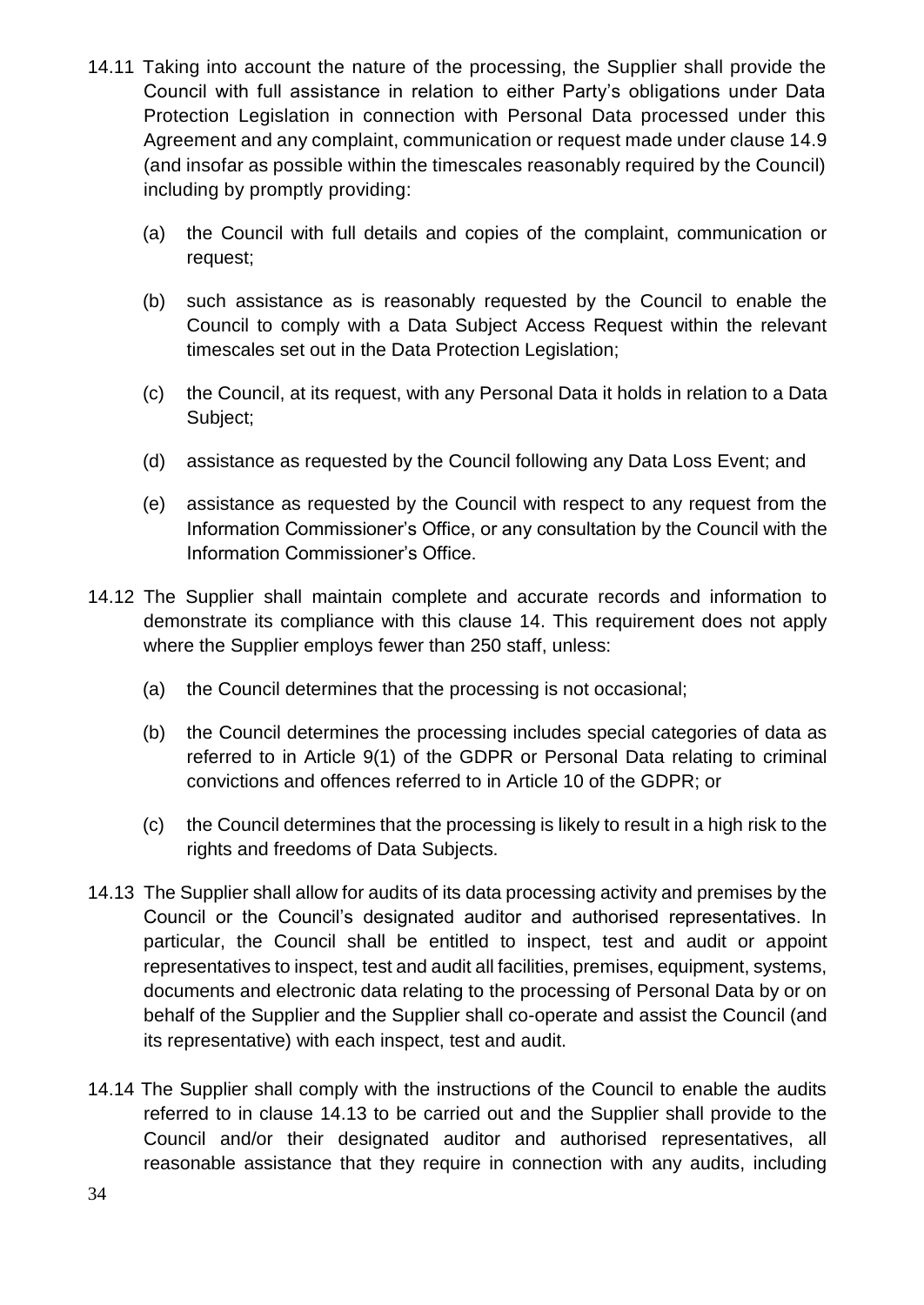making available to the Council all information necessary to demonstrate compliance with its obligations under this Agreement and the Data Protection Legislation.

- 14.15 The Supplier shall designate a Data Protection Officer if required by the Data Protection Legislation.
- 14.16 Before allowing any Sub-processor to process any Personal Data related to this Agreement, the Supplier must:
	- (a) notify the Council in writing of the intended Sub-processor and processing;
	- (b) obtain the written consent of the Council;
	- (c) enter into a written agreement with the Sub-processor which give effect to the terms set out in this clause 14 such that they apply to the Sub-processor; and
	- (d) provide the Council with such information regarding the Sub-processor as the Council may reasonably require.
- 14.17 The Supplier shall remain fully liable for all acts or omissions of any Sub-processor.
- 14.18 The Supplier shall indemnify the Council for any damage, cost or losses (including legal costs) incurred by the Council in connection with any third party claim made or threatened against the Council in connection with the loss, unauthorised disclosure or breach of the Data Protection Legislation by the Supplier or any Sub-processor in relation to any Personal Data. This indemnity shall not apply to the extent the Supplier's act or omission was a result of the express instruction of the Council.
- 14.19 The Supplier may, at any time on not less than thirty (30) Working Days' notice, revise this clause 14 by replacing it with any applicable Controller to Processor standard clauses or similar terms forming part of an applicable certification scheme (which shall apply when incorporated by attachment to this Agreement).
- 14.20 The Parties agree to take account of any guidance issued by the Information Commissioner's Office. The Council may on not less than thirty (30) Working Days' notice to the Supplier amend this Agreement to ensure that it complies with any guidance issued by the Information Commissioner's Office.

### **15**. **CONFIDENTIALITY, TRANSPARENCY AND PUBLICITY**

- 15.1 Subject to clause 15.2, each Party shall:
	- (a) treat all Confidential Information it receives as confidential, safeguard it accordingly and not disclose it to any other person without the prior written permission of the disclosing party; and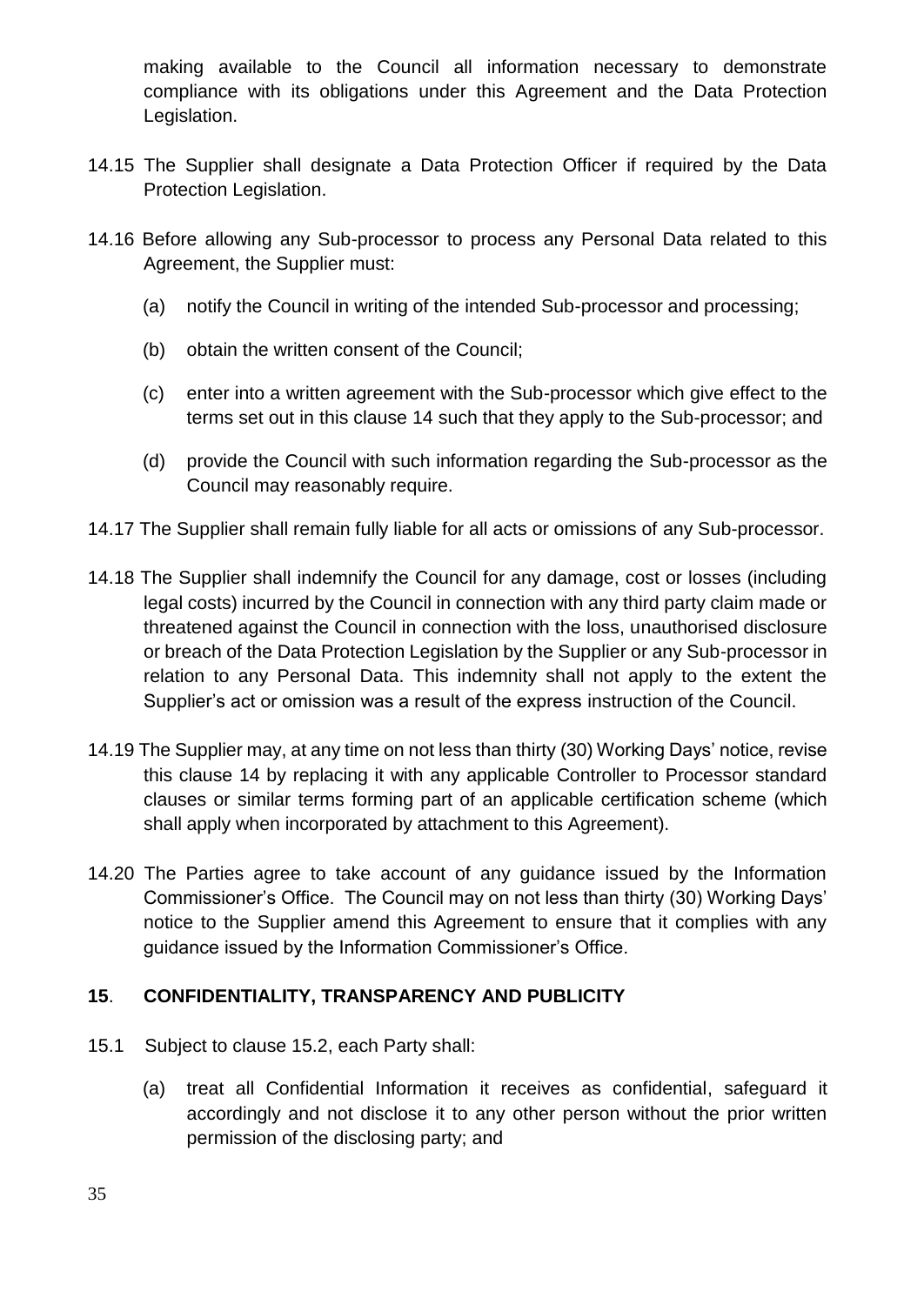- (b) not use or exploit the disclosing party's Confidential Information in any way except for the purposes anticipated under this Agreement.
- 15.2 Notwithstanding clause 15.1, a Party may disclose Confidential Information which it receives from the other Party:
	- (a) where disclosure is required by applicable law or by a court of competent jurisdiction;
	- (b) to its auditors for the purposes of regulatory requirements;
	- (c) on a confidential basis, to its professional advisers;
	- (d) to the Serious Fraud Office where the Party has reasonable grounds to believe that the other Party is involved in activity that may constitute a criminal offence under the Bribery Act 2010;
	- (e) where the receiving party is the Supplier, to the Staff on a need to know basis to enable performance of the Supplier's obligations under this Agreement provided that the Supplier shall procure that any Staff to whom it discloses Confidential Information pursuant to this clause 15.2(e) shall observe the Supplier's confidentiality obligations under this agreement; and
	- (f) where the receiving party is the Council:
		- (i) on a confidential basis to the employees, agents, consultants and Suppliers of the Council;
		- (ii) on a confidential basis to any company to which the Council transfers or proposes to transfer all or any part of its business;
		- (iii) to the extent that the Council (acting reasonably) deems disclosure necessary or appropriate in the course of carrying out its public functions; or
		- (iv) in accordance with clause 2.10.

and for the purposes of the foregoing, references to disclosure on a confidential basis shall mean disclosure subject to a confidentiality agreement or arrangement containing terms no less stringent than those placed on the Council under this clause 15.

15.3 The Parties acknowledge that, except for any information which is exempt from disclosure in accordance with the provisions of the FOIA, the content of this Agreement is not Confidential Information and the Supplier hereby gives its consent for the Council to publish this Agreement in its entirety to the general public (but with any information that is exempt from disclosure in accordance with the FOIA redacted) including any changes to this Agreement agreed from time to time. The Council may consult with the Supplier to inform its decision regarding any redactions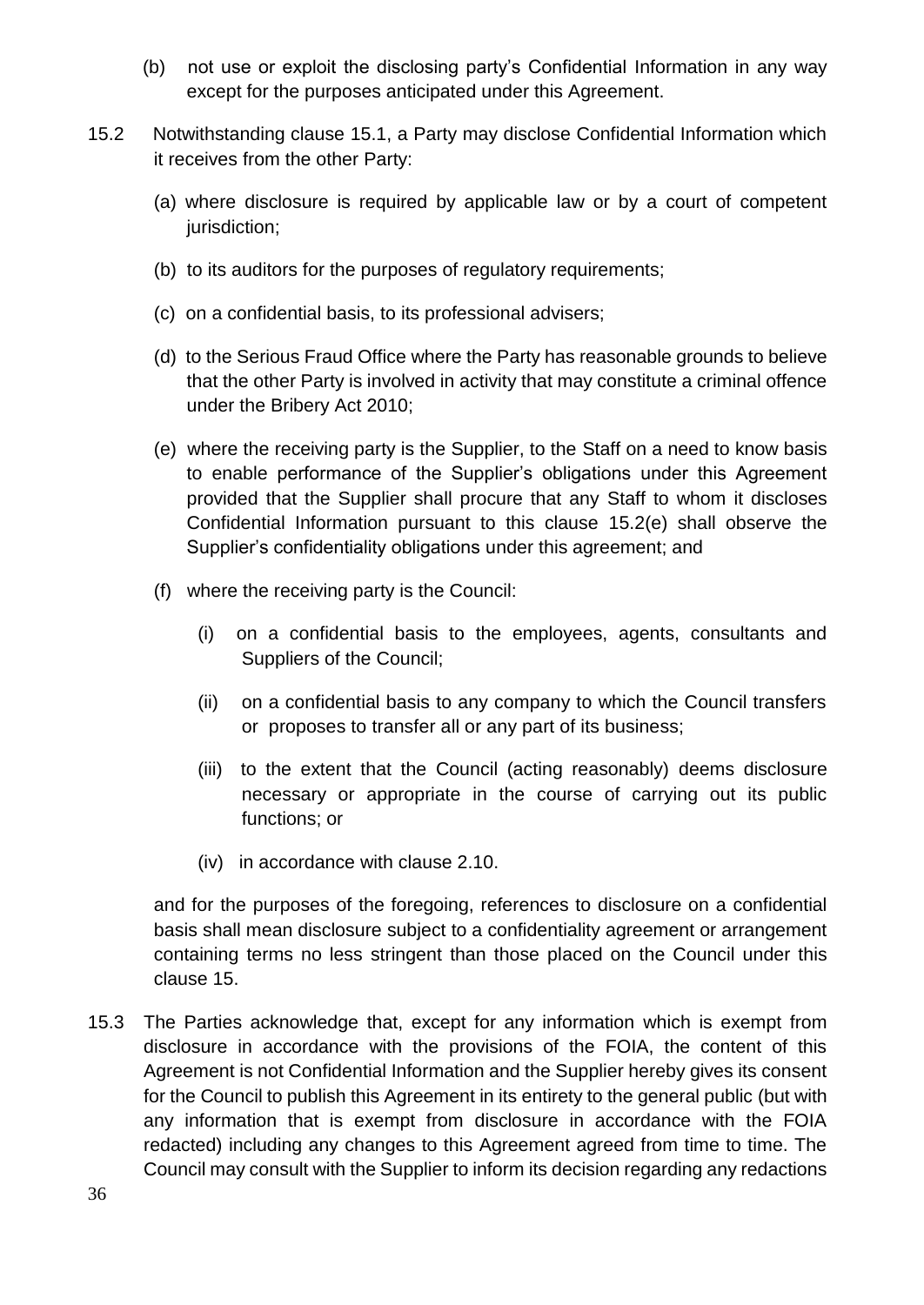but shall have the final decision in its absolute discretion whether any of the content of this Agreement is exempt from disclosure in accordance with the provisions of the FOIA.

15.4 The Supplier shall not, and shall take reasonable steps to ensure that the Staff shall not, make any press announcement or publicise this Agreement or any part of this Agreement in any way, except with the prior written consent of the Council.

## **16**. **AGENCY**

- 16.1 The Supplier shall not represent itself as being:
	- (a) the servant or agent of the Council (except as may be authorised under the Agreement);
	- (b) authorised to enter into any Agreement or other obligation on the Council's behalf except as may be authorised under the Agreement

### **17**. **BEST VALUE**

- 17.1 In accordance with Part 1 of the Local Government Act 1999, and subsequent legislation in relation to Best Value, the Council may from time to time review the Service in pursuance of the Council's wide commitment to continuing Service improvement, having regard to a combination of economy, efficiency and effectiveness and the Supplier shall: -
	- (a) Participate in, and fully co-operate with, such reviews; and
	- (b) Provide such assistance and information including, but without limitation, accounting and other record books, business plans, quality assurance, service records and service plans as may be reasonably required by the Council in relation to the Service.

#### **18**. **DISPUTE RESOLUTION**

- <span id="page-36-0"></span>18.1 The Parties shall attempt in good faith to negotiate a settlement to any dispute between them arising out of or in connection with this Agreement and such efforts shall involve the escalation of the dispute to an appropriate senior representative of each Party.
- 18.2 If the dispute cannot be resolved by the Parties within one (1) month of being escalated as referred to in clause [18.1,](#page-36-0) the dispute may by agreement between the Parties be referred to a neutral adviser or mediator (the "**Mediator**") chosen by agreement between the Parties. All negotiations connected with the dispute shall be conducted in confidence and without prejudice to the rights of the Parties in any further proceedings.
- 18.3 If the Parties fail to appoint a Mediator within one (1) month, or fail to enter into a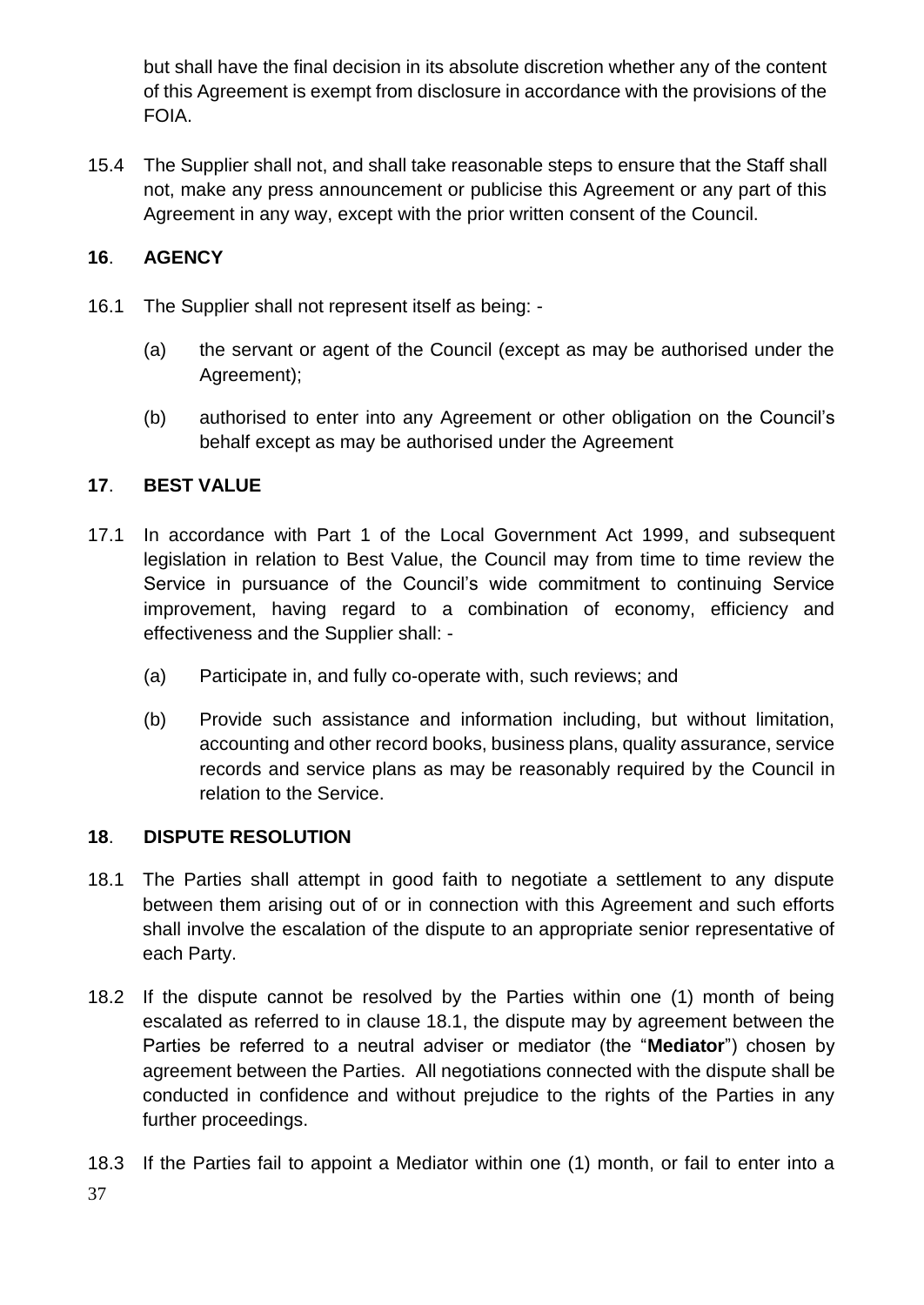written agreement resolving the dispute within one (1) month of the Mediator being appointed, either Party may exercise any remedy it has under applicable law.

18.4 Where required by the Council the Supplier shall continue to provide the Service in accordance with the Agreement pending any discussion or outcome of the dispute.

### **19**. **NOTICES, AMENDMENTS AND COMPLAINTS**

- 19.1 Any notice to be served under the Agreement must be in writing, sent by Recorded Delivery, or delivered by hand, and addressed to the party concerned at the addresses stated in the Contract Particulars. Notices to the Council must be addressed to the Authorised Officer.
- 19.2 Any amendment, including modifications and variations to the Agreement must be made in writing, and agreed by both parties and attached to the Agreement.
- 19.3 The overall remedies for late payment by either party referred to in the Agreement are substantial remedies within the meaning of Part II of the Late Payment of Commercial Debts (Interest) Act 1998 and both parties acknowledge that the term was not imposed on either party to the detriment of the other and that the Supplier did not receive any inducement to agree to this term.
- 19.4 If a complaint is made to the Council about the Service, the Local Government Ombudsman may investigate the complaint and the Supplier will be required to cooperate in such investigations. If the Council is found guilty of maladministration or injustice by the Ombudsman relating to a matter caused by the act or default of the Supplier, the Council shall be indemnified by the Supplier in respect of all costs which arise from the maladministration or injustice.
- 19.5 The Supplier must advise the Council in writing of any change in information or circumstances as provided for quality assessment during or after the Tender process.

### **20**. **SUSTAINABILITY**

- 20.1 In providing the Service the Supplier shall meet such sustainability requirements as are set out in the Specification.
- 20.2 Throughout the Term of this Agreement the Supplier shall make all reasonable endeavours to reduce any negative impact on the environment caused by the Service. If during the Term, the Supplier wishes to change any of the materials, technologies or working practices used in connection with the Service, the Supplier shall notify the Council detailing the changes, any possible impact on the Contract Charges or the Contract Standards and must also include an evaluation of the environmental impact of the proposed changes. If the Council agrees to the variation the Supplier shall implement the changes in accordance with the provisions of clause 9.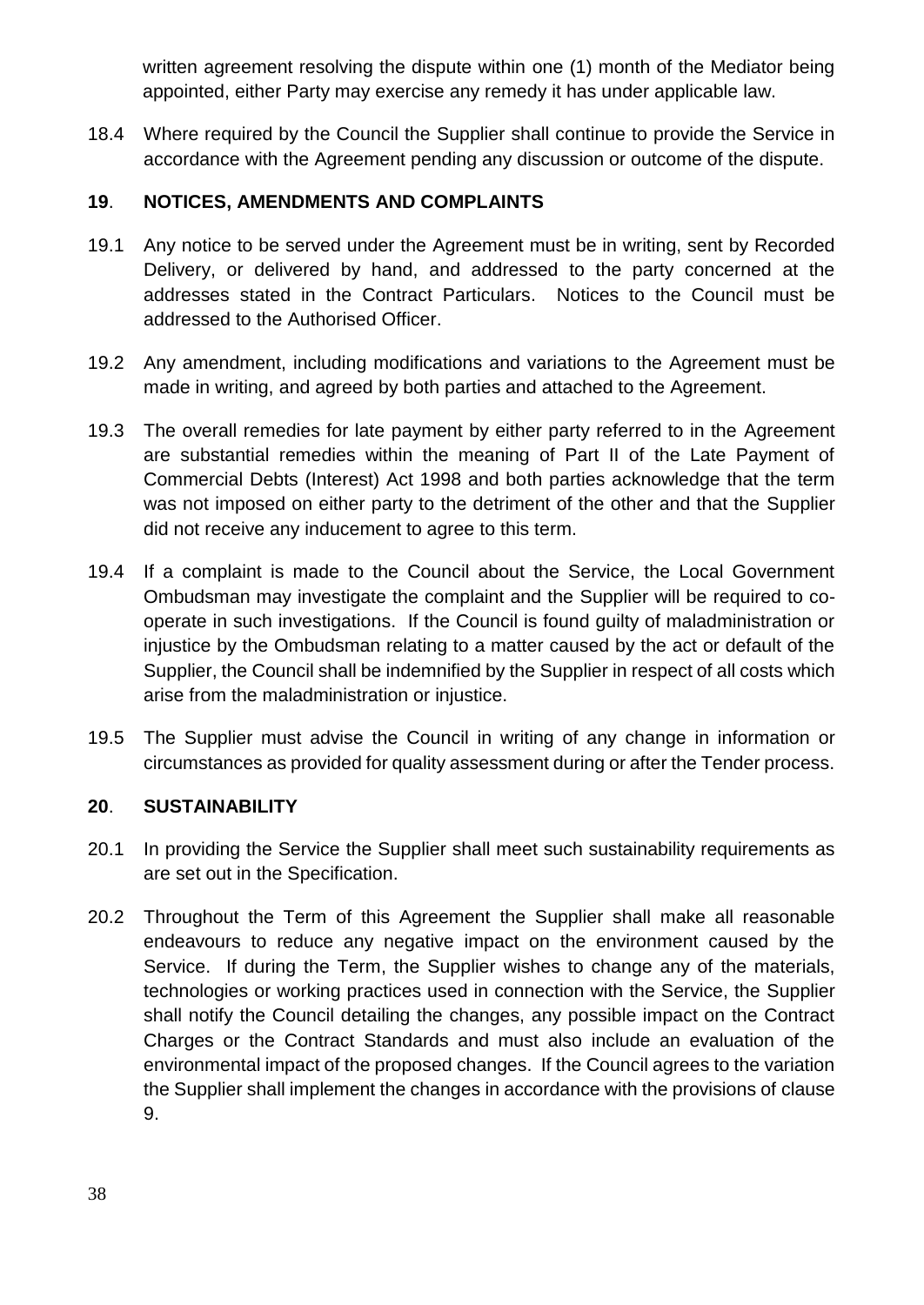### **21 GOVERNANCE, RECORDS AND REVIEW**

- 21.1 The Supplier shall:
	- 21.1.1attend progress meetings with the Council as may be requested from time to time and shall ensure that its representatives are suitably qualified to attend such meetings; and
	- 21.1.2 submit progress reports to the Council as may be requested from time to time.
- 21.2 The Council may from time to time review the Services in pursuance of the Council's commitment to continuing service improvement, having regard to a combination of economy, efficiency and effectiveness and the Supplier shall participate in and fully co-operate with such reviews and provide such assistance and information including, but not limited to; accounting and other record books, business plans, quality assurance, service records and service plans as may be reasonably required by the Council in relation to the Services.
- 21.3 During the first year of the Term, the Supplier shall produce and maintain arrangements which set out the methodology for achieving an orderly transition of the Services from the Supplier to the Council or a replacement Supplier on the expiry or termination of this Agreement. As a minimum arrangements will include:
	- 21.3.1 a detailed description of how the Services will cease and be transferred to the Council or a replacement Supplier;
	- 21.3.2 details of the management structure to be employed to effectively transfer the Service;
	- 21.3.3 details of how relevant knowledge will be transferred; and
	- 21.3.4 details of any assets and/or contracts (if any) which may be available for transfer upon transfer or termination.
- 21.4 The Supplier shall provide such support and assistance, including the provision of information as the Council considers necessary to disclose to potential tenderers for the future of this Agreement in relation to the Transfer of Undertakings (Protection of Employment) Regulations 2006 ("**TUPE"**) or any equivalent provisions then in force. as required in order to achieve a smooth transfer of the Service to the Council or a replacement supplier as specified by the Council at any time prior to, or within ninety (90) days following, the occurrence of a termination or expiry of this Agreement.
- 21.5 The Council accepts no liability nor gives any indemnity for losses incurred through the operation of TUPE in relation to this Agreement (as may be applicable). Where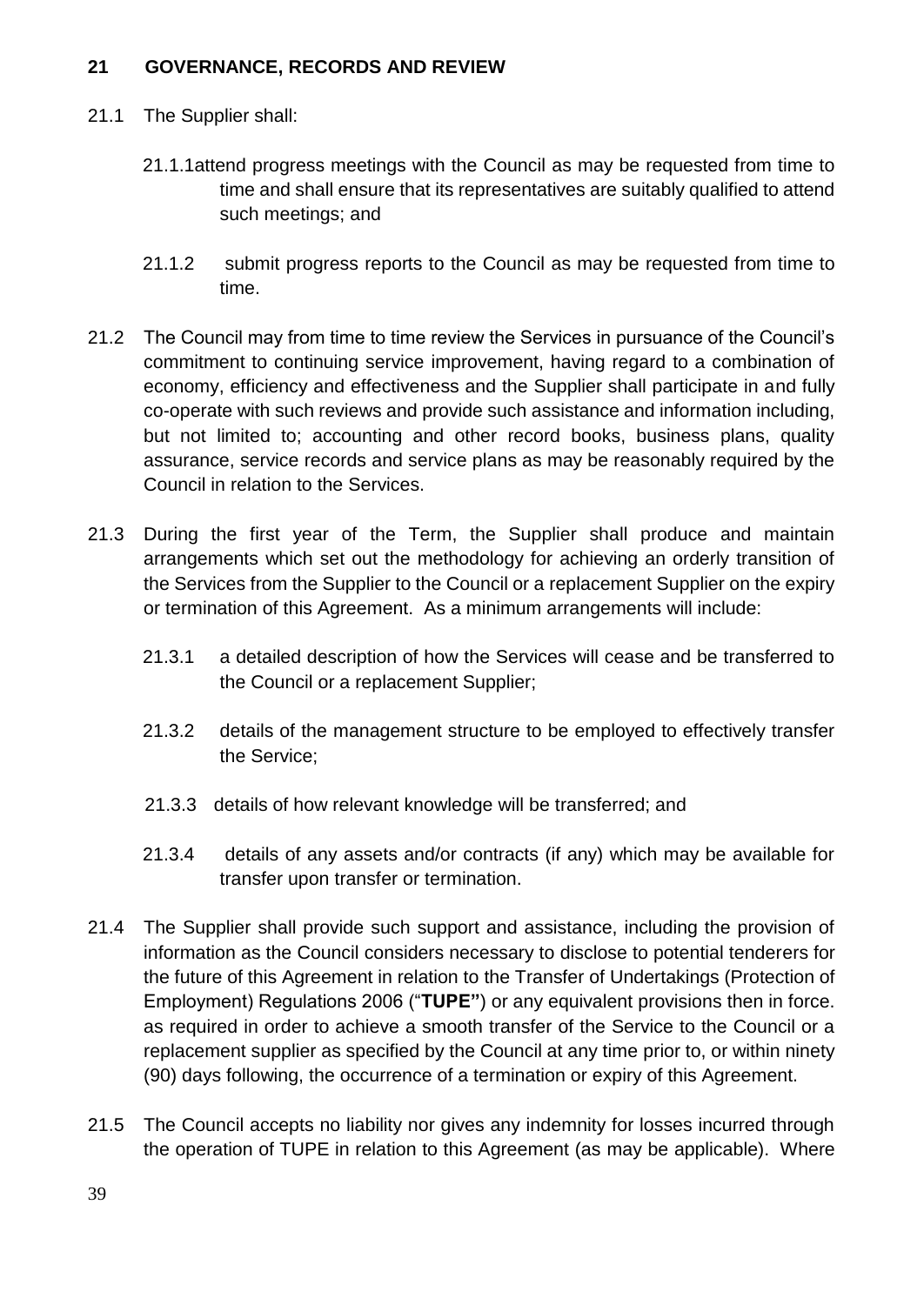relevant, the Supplier shall ensure it has complied with TUPE and shall indemnify the Council against any costs or losses incurred by the Council due to the Supplier's failure to comply with any such requirements.

21.6 The Supplier shall keep and maintain until six (6) years after the end of this Agreement, or as long a period as may be agreed between the Parties, full and accurate records of the Agreement including the Services supplied under it and all payments made by the Council. The Supplier shall on request afford the Council or the Council's representatives such access to those records as may be reasonably requested by the Council in connection with this Agreement.

### **22 FORCE MAJEURE**

- 22.1 Neither Party shall be in breach of this Agreement nor liable for delay in performing, or failure to perform, any of its obligations under this Agreement if such delay or failure result from events, circumstances or causes beyond its reasonable control.
- 22.2 If the period of delay or non-performance continues for four (4) weeks, the Party not affected may terminate this Agreement by giving four weeks written notice to the affected Party.

### **23 GOVERNING LAW AND JURISDICTION**

- 23.1 This Agreement shall be governed by, and construed in accordance with, English law and any matter claim or dispute arising out of or in connection with this Agreement whether contractual or non-contractual, shall be governed by and determined in accordance with English law.
- 23.2 Each Party hereby irrevocably submits to the exclusive jurisdiction of the English courts in respect of any claim or dispute arising out of or in connection with this Agreement.

### **24 GENERAL**

- 24.1 Each of the Parties represents and warrants to the other that it has full capacity and authority, and all necessary consents, licences and permissions to enter into and perform its obligations under this Agreement, and that this Agreement is executed by its duly authorised representative.
- 24.2 A person who is not a party to this Agreement shall have no right to enforce any of its provisions which, expressly or by implication, confer a benefit on him, without the prior written agreement of the Parties.
- 24. 3 This Agreement contains the whole agreement between the Parties relating to the Services and supersedes and replaces any prior written or oral agreements, representations or understandings between them. The Parties confirm that they have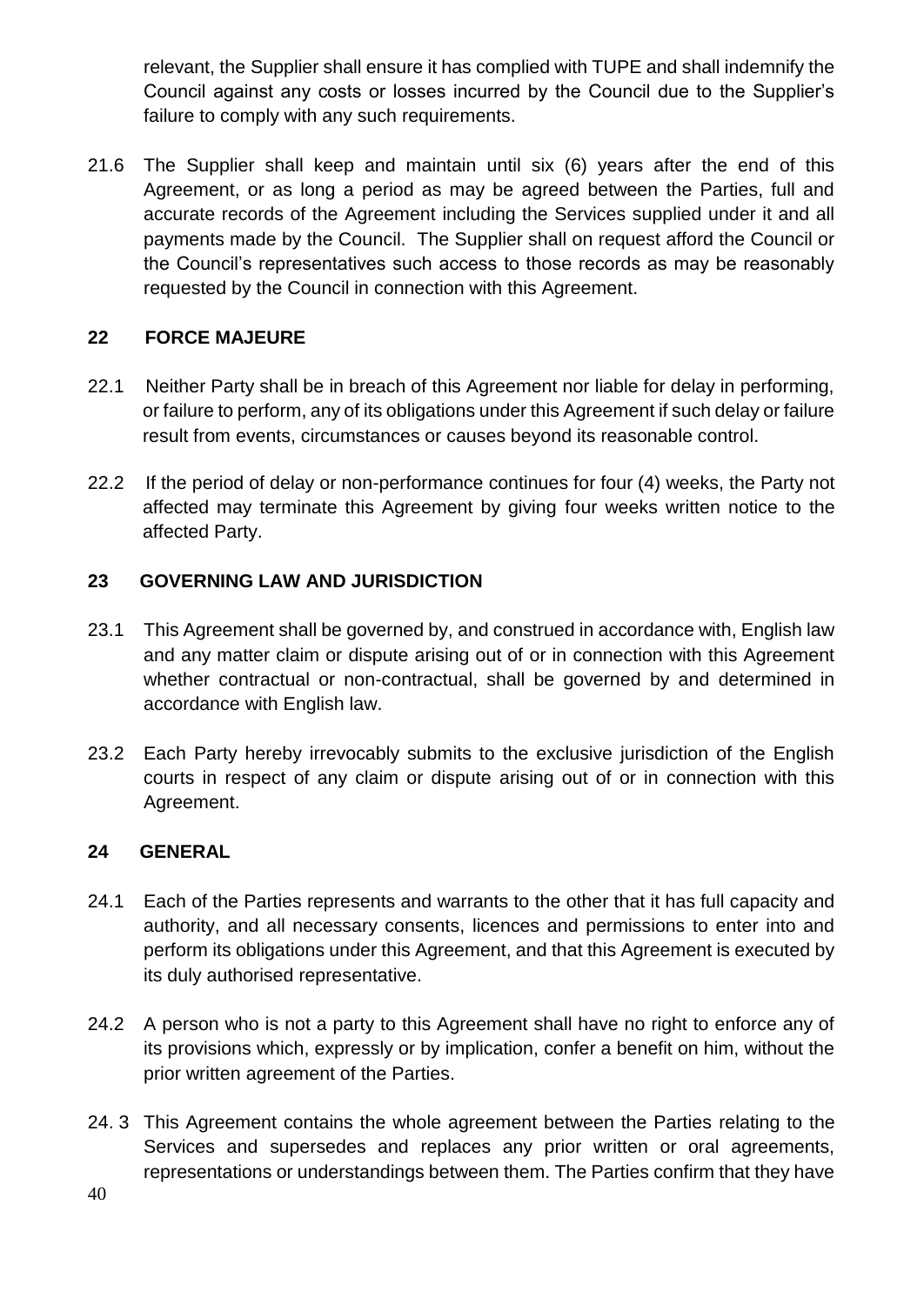not entered into this Agreement on the basis of any representation that is not expressly incorporated into the Agreement. Nothing in this clause 24 shall exclude liability for fraud or fraudulent misrepresentation.

- 24.4 Neither Party shall have any liability under or be deemed to be in breach of this Agreement for any delays or failures in performance of the Agreement which result from circumstances beyond the reasonable control of the Party affected. Each Party shall promptly notify the other Party in writing when such circumstances cause a delay or failure in performance and when they cease to do so. If such circumstances continue for a continuous period of more than two months, either Party may terminate the Agreement by written notice to the other Party.
- 24. 5 Any waiver or relaxation either partly, or wholly of any of the terms and conditions of this Agreement shall be valid only if it is communicated to the other Party in writing and expressly stated to be a waiver. A waiver of any right or remedy arising from a breach of contract shall not constitute a waiver of any right or remedy arising from any other breach of the Agreement.
- 24. 6 This Agreement shall not constitute or imply any partnership, joint venture, agency, fiduciary relationship or other relationship between the Parties other than the contractual relationship expressly provided for in the Agreement. Neither Party shall have, nor represent that it has, any authority to make any commitments on the other Party's behalf.
- 24.7 Except as otherwise expressly provided by this Agreement, all remedies available to either Party for breach of the Agreement (whether under the Agreement, statute or common law) are cumulative and may be exercised concurrently or separately, and the exercise of one remedy shall not be deemed an election of such remedy to the exclusion of other remedies.
- 24. 8 If any provision of this Agreement is prohibited by law or judged by a court to be unlawful, void or unenforceable, the provision shall, to the extent required, be severed from the Agreement and rendered ineffective as far as possible without modifying the remaining provisions of the Agreement, and shall not in any way affect any other circumstances of or the validity or enforcement of this Agreement.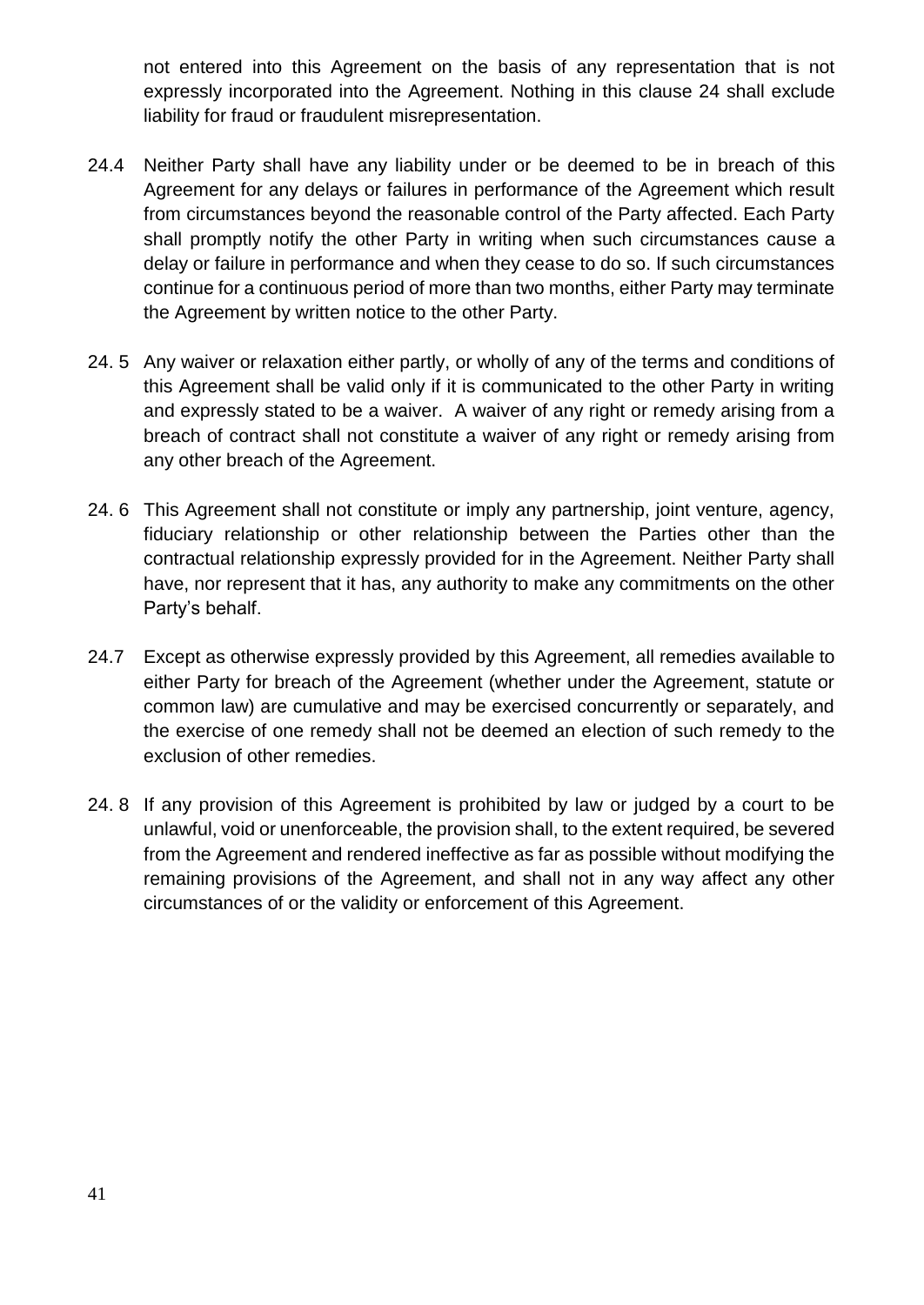## **SCHEDULE 1**

# **SERVICE SPECIFICATION**

**See separate document**